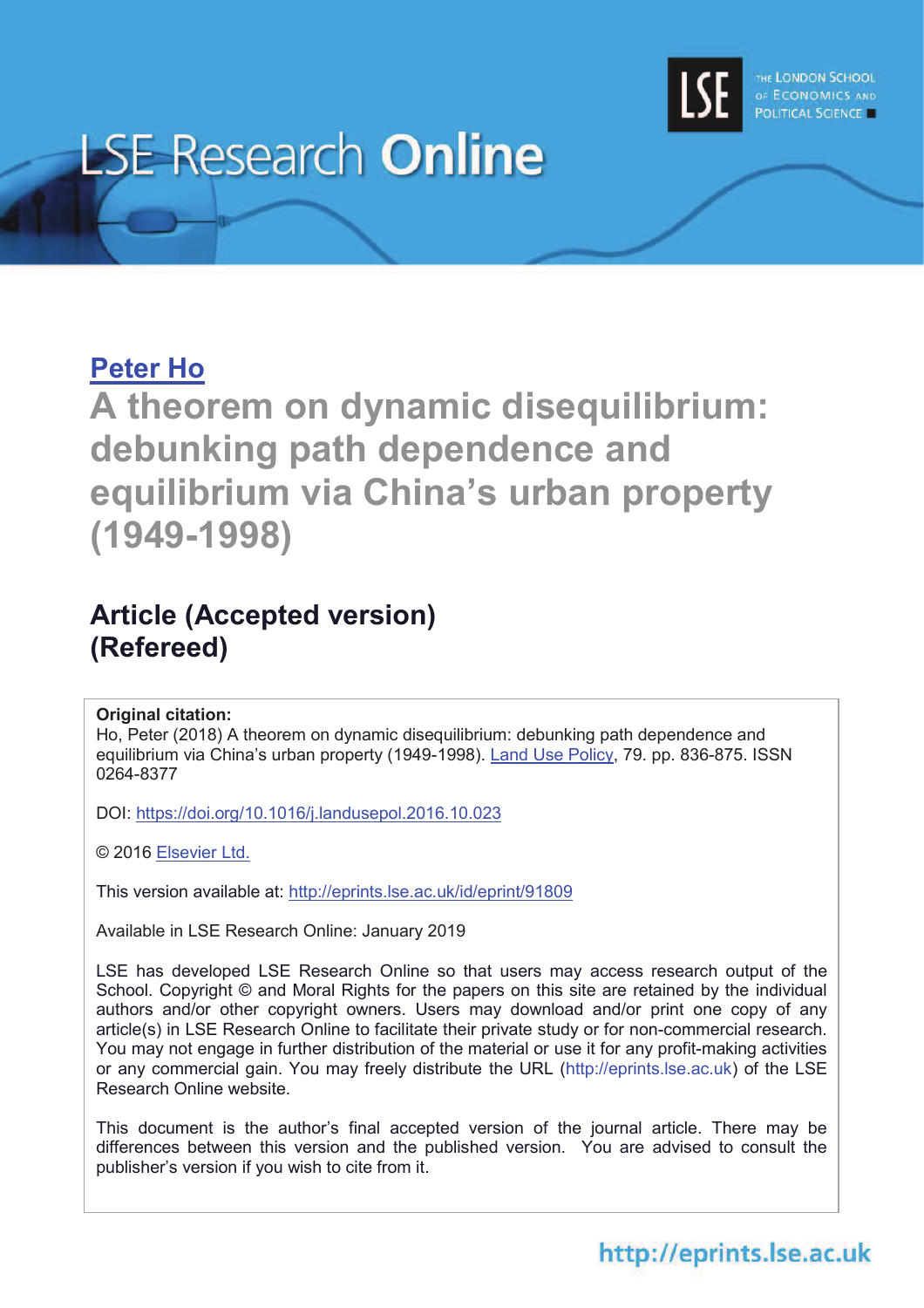To be cited as: Peter Ho (2018), "A Theorem on Dynamic Disequilibrium: Debunking Path Dependence and Equilibrium via China's Urban Property (1949-1998)", Land Use Policy, 2018, 79/12 pp. 863–875

# **A Theorem on Dynamic Disequilibrium: Debunking Path Dependence and Equilibrium via China's Urban Property (1949-1998)**

Peter Ho

#### Abstract

Neo-institutionalism has had a lasting influence on the study of property rights, with particular reference to real estate (i.e. land and housing). In this regard, two concepts need mentioning: equilibrium and path dependence. The former posits that institutions, such as a cadaster or private ownership, are the balanced outcome of actors' interactions. The latter hypothesizes that institutions can become historically "locked into" structures of economic inefficiency, such as in the case of informal tenure and sharecropping. This paper questions these notions, and in contrast, proposes a Theorem on Dynamic Disequilibrium. Put differently, it conceptualizes institutional change as an endogenous, ever-changing and conflicting process in which no stable status is reached, yet, by which the *rate* of change differs. The paper employs detailed economic- and legal-historical analysis of Chinese urban real estate covering close to 50 years. It is shown that the current lay-out of China's land and housing ownership was shaped by actors' endless conflict and bargaining. This evolutionary process culminated in a constitutional debate on nationalizing all land; rural *and* urban. Markedly, 33 years after Mao took control the competent state agency still advocated acknowledging *private* land ownership in the cities. An important issue featuring in this debate is ex-ownership. Against the background of China's renewed efforts to establish a national cadaster, the paper's findings imply that titling and privatization might run into problems, lest role and *function* that institutional changes have played in history are accounted for.

Keywords: Realty; home ownership; land registration; lock-in effect; historical institutionalism, economic and constitutional history; land rights

#### I. Introduction

-

Neo-classically trained economists and political scientists have long sought to understand why property rights and institutions persist over time.<sup>1</sup> In this regard, persistent institutions have been conceptualized as the equilibrium of actors' strategic interactions (e.g. Shepsle, 1979; Parsons, 1951). This might appear logical for formal,

<sup>&</sup>lt;sup>1</sup> As Furubotn rephrased Libecap's perspective, the question is "why seemingly "irrational" or "perverse" structures of property rights are adopted and are able to persist in society" (Furubotn, 1989: 25). A typical example of this line of reasoning is apparent in (Kuran, 2012: 1088).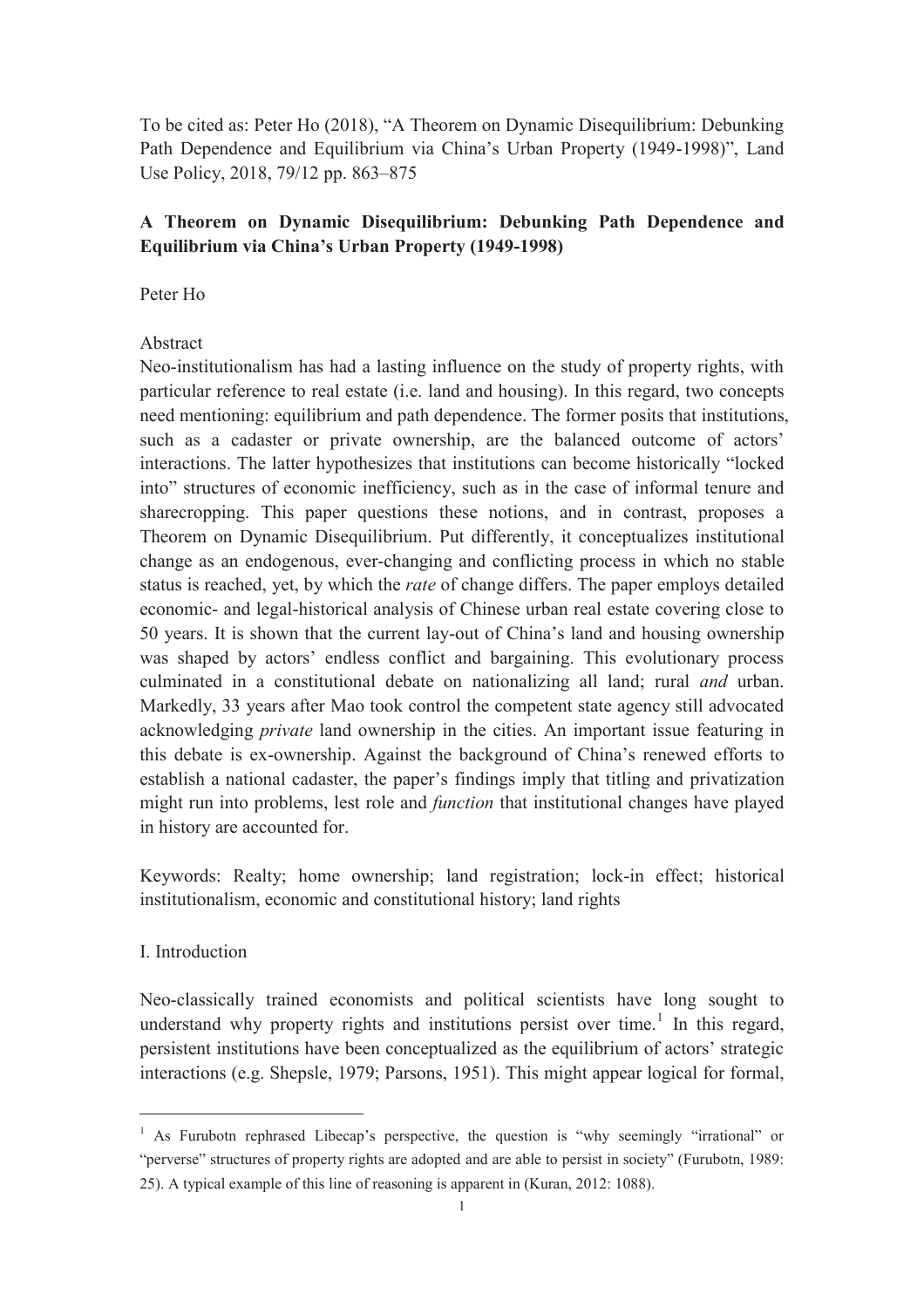private and secure property rights – institutions widely seen as *efficient* from a neo-classical and neo-institutionalist point of view (e.g. Weimer, 1997; De Soto, 2000). Yet, an immediate problem arises when institutions persist that are regarded as *inefficient*: informal, common and insecure property rights. Such institutions should have developed into more efficient arrangements by principle of teleology and competition (North and Thomas, 1973; Hannan and Freeman, 1977; Hawley, 1968; Alchian, 1950). Then, why didn't they?

One of the explanations is that of path dependence, which posits that past institutional trajectories narrow future developments.<sup>2</sup> Institutions can become "locked into" a historically determined state of inefficiency (Mahoney, 2000: 509). Simply reasoned, when *efficient* institutions persist it is regarded as equilibrium, whereas when *inefficient* institutions persist (i.e. "stagnate") it is seen as historical "lock-in" that prevents equilibrium from arising. That argument seems to suffer from an apparent fault. To further the debate it is argued that notions of causation *and* stability might need to be seen in a different light.

For one, the article postulates that the genesis and mutation of institutions defy separation into "historical cause" and "path-dependent effect", as they result from *endogenous*, spontaneously ordered interaction. Thus, opposed to the idea that institutions are a matter of *intentionality* and externally enforceable choice (as posited by, e.g. Rodrik, 2007; Acemoglu and Robinson, 2006; Capoccia and Kelemen, 2007), it will be shown that actors can have intentions, but that institutional outcomes are a different matter from what was intended. With this postulate, we return to a paradigmatic marriage between intentionality and spontaneous evolution present in certain foundations of Original Institutionalism (e.g. Veblen, 1914: 31 and 334).<sup>3</sup>

Second, contrary to the notion that institutions settle around equilibrium (e.g. Kingston and Caballero, 2009; Aoki, 2007; Eldredge and Gould, 1972), actors' interactions are defined as an ever-changing, conflicting process in which stable status is never reached. It is what will be put forward as a Theorem on "Dynamic Disequilibrium": institutional change as a process of *perpetual* alteration, yet, by which the *pace* of change varies; at times, imperceptibly slow, at times, sudden and with shocks. The expression of that endless change is credibility or actors' perceptions of the use and disuse of institutional function (Ho, 2013; 2014).

To corroborate the argument, the article focuses on a crucial institution in China's development: the *ownership* of *urban real estate*, and examines how the state as a

<sup>&</sup>lt;sup>2</sup> Another one is the "authoritarianism" argument, which holds that dictatorships can halt the evolution of institutions to more efficient arrangements due to their power to block reforms (Acemoglu and Robinson, 2006; North 1994: 360-1).

<sup>&</sup>lt;sup>3</sup> Veblen sought to integrate intentionality (or "sufficient reason" and human will) with the endogeneity and spontaneous order of evolution (Hodgson, 2004: 154-5). However, within original institutionalism (as common in any theoretical body of thought), there were also divergent views (e.g. Commons, 1924: 82). Note that in contrast to the more derogative term "old" institutionalism as often used in neo-institutionalist writings, the term "Original Institutionalism" is preferred here.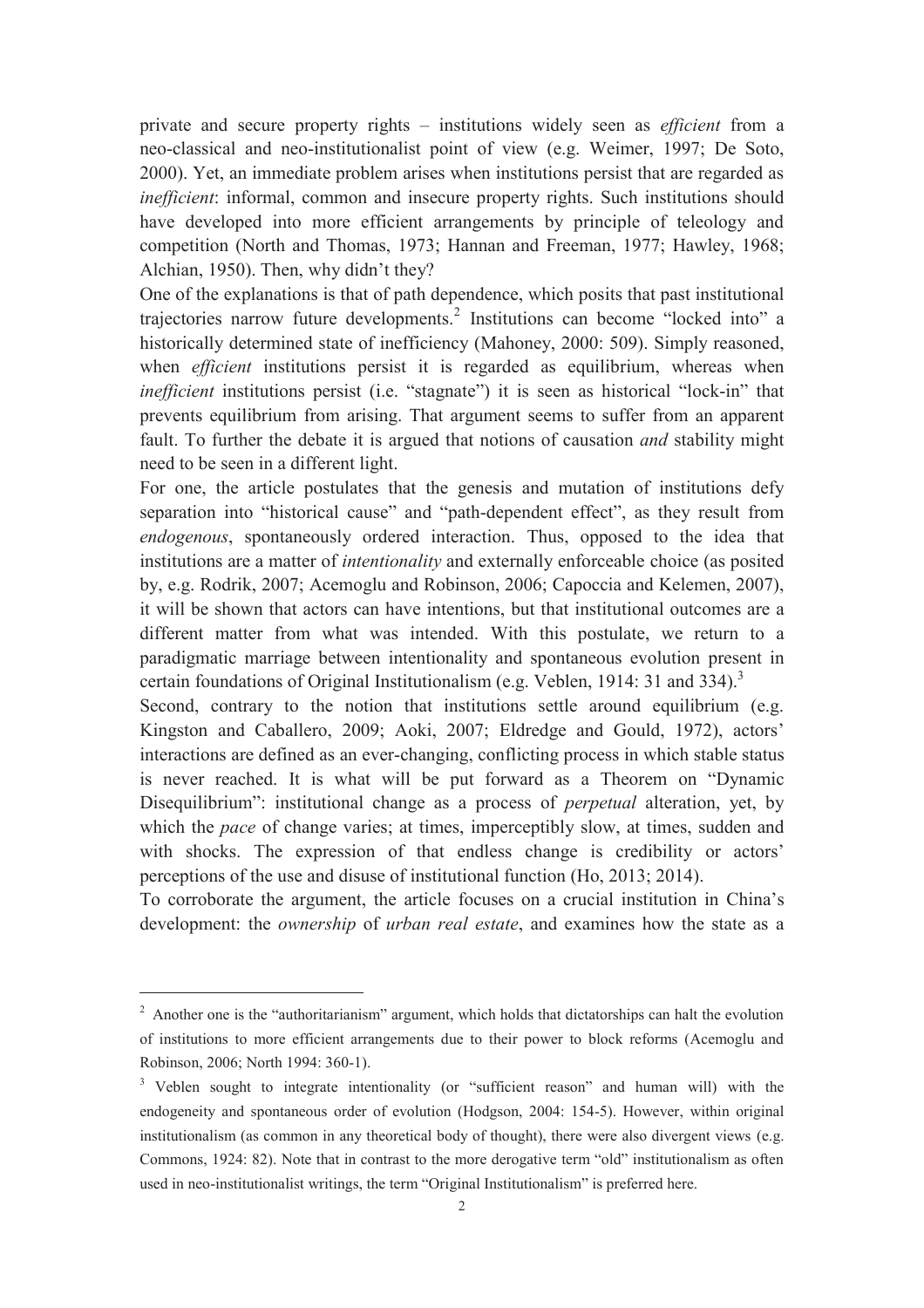major social actor attempts to change institutional structures over time.<sup>4</sup> Please note that an institution is here defined in a straightforward manner: a *set* of social rules as emergent through actors' endogenous interactions. In recent years, substantive attention has turned to China's real estate.<sup>5</sup> Yet, the historical genesis of the property rights of Chinese land and housing is by and large *terra incognita*. 6 We will see that their formation was critically influenced by the issue of ex-ownership, i.e. should the state recognize forced expropriations of land and housing from a revolutionary past? Sources that will be scrutinized include primary Chinese sources of the time, such as CCP (= Chinese Communist Party) and government notices, regulations, minutes, and

rulings by the highest actor in the legal arena: the Supreme People's Court. These are complemented with secondary sources such as memoires, interviews with survivors, biographies, and historiographies. The analysis covers the period 1949-1998, that is, the establishment of the People's Republic until the start of the Housing Reforms effectuated through the privatization of urban work-unit housing.<sup>7</sup> The period beyond this has not been analyzed as that warrants a separate writing. $8$ 

To point out against what premises of neo-institutionalism this article is positioned, while providing the empirical evidence to substantiate the alternative paradigm, the article is strictly divided into two main sections: a theoretical versus an empirical part. The next part will therefore discuss notions of path dependence and equilibrium, and contrast these with a Theorem of Dynamic Disequilibrium. The second part comprises the institutional review of China's urban real estate covering approximately half a century. In order to maximally demonstrate how the state's intentions were incessantly shaped and altered through endogenous interactions with other actors, the economic- and legal-historical data have been presented in the order in which events have occurred.

#### **I. Debunking path dependence and equilibrium**

<sup>&</sup>lt;sup>4</sup> Urban real estate is defined as land in the city and the buildings on top of it, while ownership is conceptualized in its Western ideal-type definition of "the right to possess, the right to use, the right to manage, the right to the income of the thing, the right to the capital, to the right to security, the rights or incidents of transmissibility and absence of term, the prohibition of harmful use, liability to execution, and the incident of residuarity" (Honoré, 1961: 370).

<sup>5</sup> Many aspects have been scrutinized, ranging from price inflation and the overheated market (Wu *et al.*, 2012; Hou, 2009; Hui and Shen, 2006), regulation and planning (Stein, 2012; Zhang, 1997; Lu, 1997), to social housing and equity (Chung, 2013, Logan, et al. 2010; Wang et al., 2005).

<sup>&</sup>lt;sup>6</sup> To date historical studies have mainly examined parts of China's housing history, such as on Xi'an (Wang, 1995, 1992) or until the early period of reform in 1978 (Zhang, 1997).

 $7$  Urban housing reforms had been carried out before 1998 as well. However, the official start of the privatization of housing did not take place until that year. The restructuring of the urban collective sector – represented by the work-units or *danwei* – effectively ended the "iron rice bowl", and not only affected urban workers' housing, but also their employment, health care, and social security (e.g. Zheng and Chen, 2009; Giles *et al.*, 2006; Oi, 2005).

<sup>&</sup>lt;sup>8</sup> For the institutional and economic-historical analysis of this period, see (Ho, forthcoming).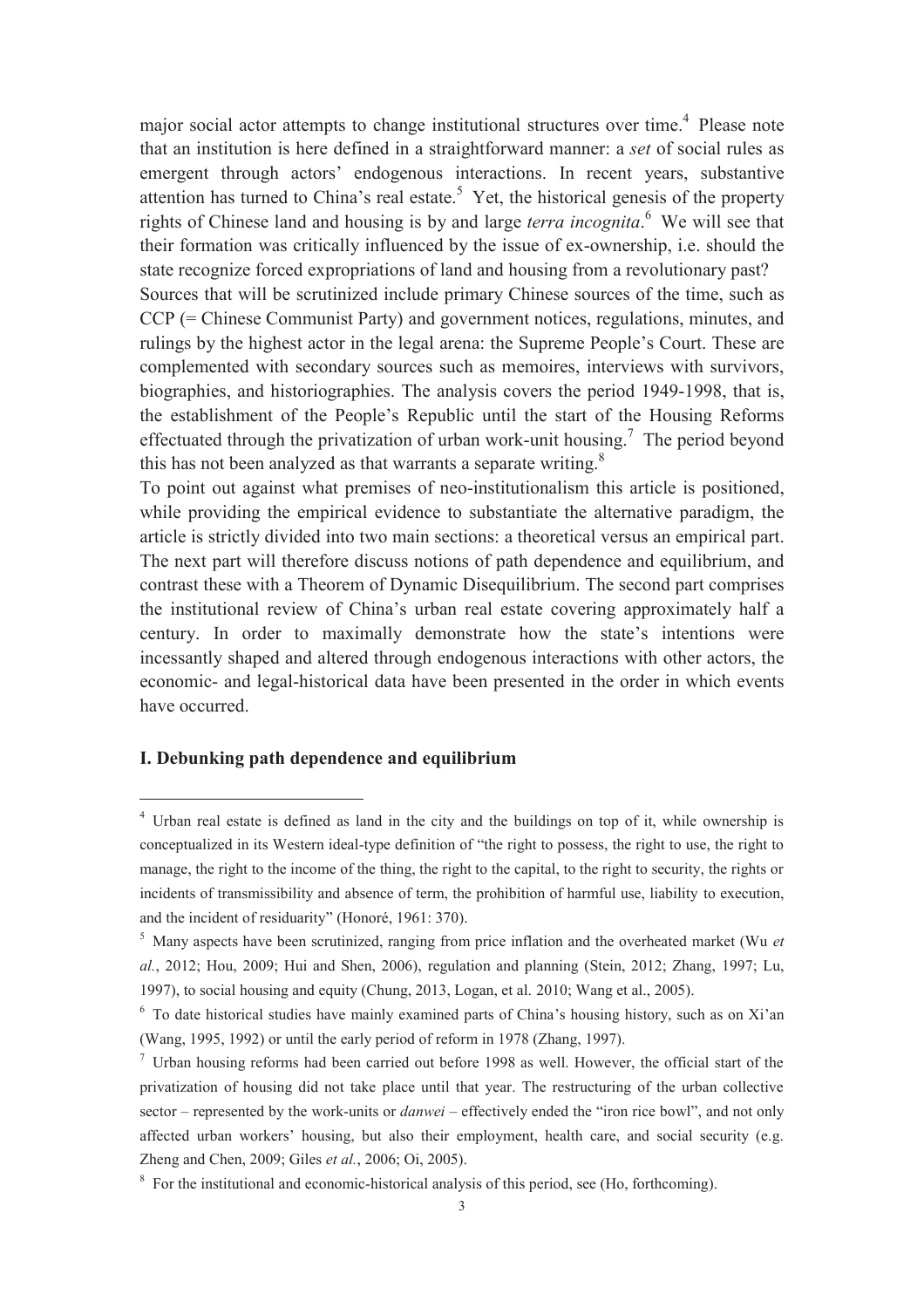#### *1. From stagnation to endogenous evolution*

In the study of institutional change and property rights there are three issues at stake, in evolutionary terms known as: variation, extinction, and stagnation. The first relates to the question why there are different institutional forms; the second why certain institutions have vanished; and the last, why institutions seemingly persist. To explain for institutional variation, extinction, and stagnation, the change of institutions is often cast in terms of historical causation (see Isaac, 1997: 7; Geddes, 1991: 59; Tilly, 1988: 710) – known as path dependence or "lock-in".

Although there is the usual confusion about definitions and use (e.g. Vergne and Durand, 2010: 736), $9$  the basic principle of path dependence is its conceptualization of the past as the cause for present institutions. In Sewell's words (1996: 262-3): "[T]hat what has happened at an earlier point in time will affect the possible outcomes of a sequence of events occurring at a later point in time."

Let us consider the issues that institutional theory seeks to explain – variation, extinction and stagnation – and review its conceptual vocabulary. The notion of path dependence postulates that institutions – through chains of "self-reinforcing" sequences – can become increasingly fixed into certain trajectories of change (Mahoney, 2000: 509). This argumentation may explain stagnation, and from a neo-classical economic view, the premise of self-reinforcing sequences is sufficient to explain the persistence of (inefficient) institutions.<sup>10</sup> However, other than saying that institutions can become locked-in due to the sequence in which events occur and the choices that actors make, it does little to explain why some institutions stagnate and others do not. In this regard, a self-reinforcing event could be seen as a mere synonym for an "institutional vicious circle."

Path dependence also hypothesizes that series of so-called "reactive" sequences (in which Event<sub>1</sub> triggers Event<sub>2</sub>, which triggers Event<sub>3</sub>, *ad infinitum*) can yield a serial of causally linked events (Mahoney, 2000: 508). Yet, again, that does not tell us substantially more about institutional variation, apart from saying that different events can trigger different chains of events. Last, but certainly not least, path dependence offers no explanation on the question of extinction, or the atrophy and demise of institutions.

The question of *variation* is asked when we, for instance, wonder why informal slums in developing countries can co-exist with semi-formalized, booming land markets in emerging economies, or with formalized, transparent, yet, failing real estate markets in industrialized economies. The question of *stagnation*, on the other hand, surfaces when we ask why land administration organizations and state bureaucracies can be inefficient (slow, opaque and irresponsive), yet, simultaneously resist serious change.

<sup>&</sup>lt;sup>9</sup> Or as ironically noted by two scholars: "Disagreement over path dependence is quite prevalent, such that even critics of path dependence substantially diverge in their understanding what is wrong with this concept" (Mahoney and Schensul, 2006: 456).

<sup>&</sup>lt;sup>10</sup> Self-reinforcing sequences are also known under the term "increasing returns". See, for instance, (Arthur, 1994; Pierson, 2000).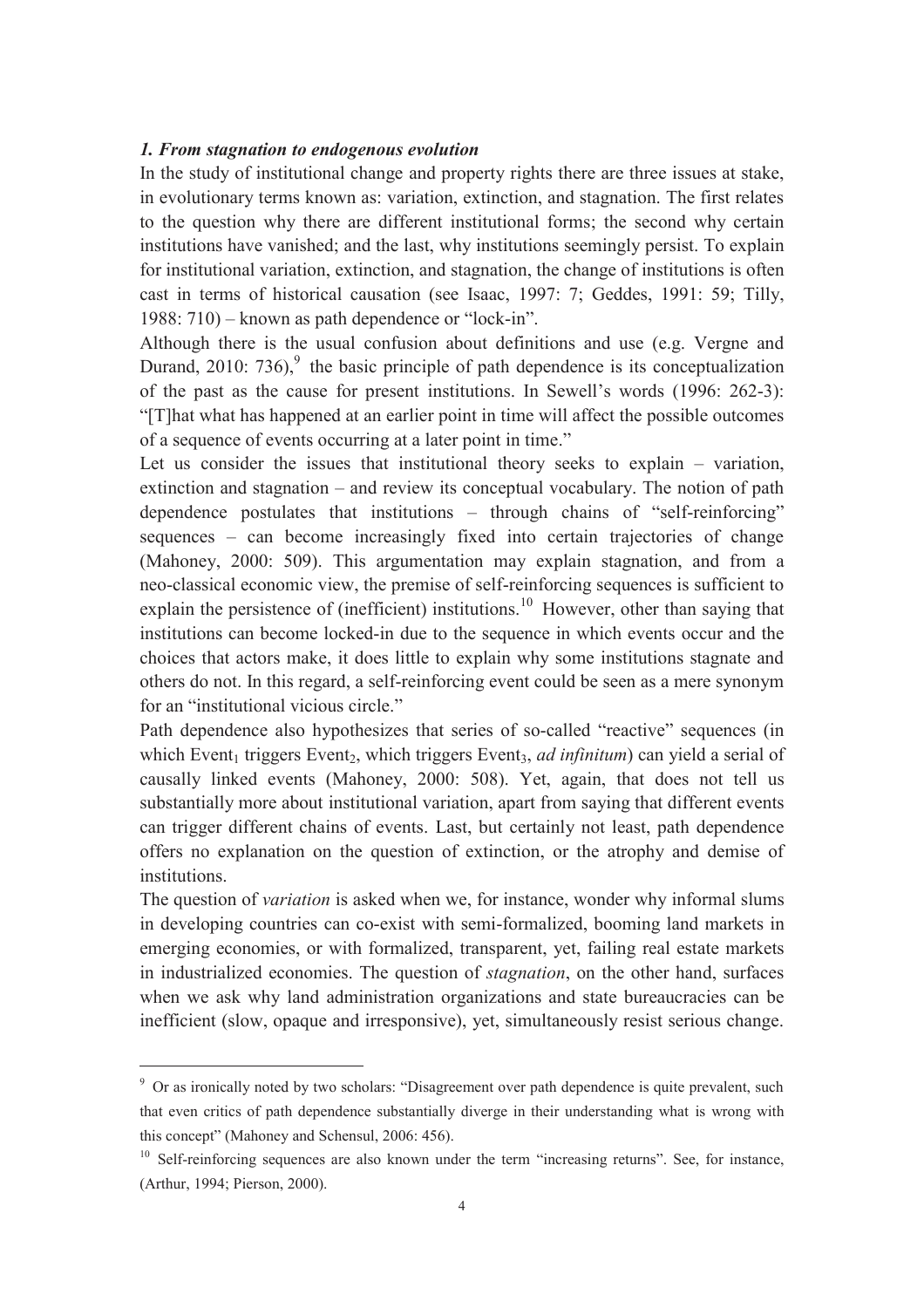Lastly, the question of *extinction* emerges in discussions over, for example, the toppling of regimes during land reform and agrarian movements, or an Arab Spring, for that matter.

If we were to make an analogy to evolutionary theory – correctly or erroneously applied in explaining institutional change – these questions would boil down to, respectively: Why do vertebrates coexist with invertebrates? Why have ferns changed little over millions of years? And why did dinosaurs go extinct? Let us contemplate this. A major scientific debate concerns the descent of birds from dinosaurs.<sup>11</sup> Strikingly, the notion that the chicken could be a far descendant of Oviraptorosaur (Achenbach, 2014), does not necessitate the establishment of *causation* as a principle, but the *minute* study of artifacts, DNA fragments, fossilized traces, and geological formations. In an evolutionary sense, causation is thus *not* the issue, but demonstrating *how* the mechanism of causation works, is.

Likewise, path dependence might for institutional change be as much a truism as causation is for evolution.<sup>12</sup> What the study of institutions is in need of is a detailed archaeology or paleontology of institutional facts, traces, and formations, in a similar vein as observed in the study of biological evolution. It is only through empiricism that we might see how institutions develop and on the basis of what mechanisms, in order to further institutional theory. Contrary to the idea that "older style institutional economics was content with description, whereas newer style institutional economics holds that institutions are susceptible to analysis" (Williamson, 1996: 1792), should institutionalism: "[C]ome into closer touch with facts and embrace broader ranges of data than 'orthodox' economics has hitherto done" (Clark, 1927: 221).

The economic- and legal-historical institutional analysis of the second part of this paper will do exactly that. At this point, we might take the argument back to our conceptualization of institutions as a set of endogenously shaped, context-determined social rules (Ho, 2014: 18). By theoretical consequence, the institutional variety that we observe is the result of the myriad of endogenous interactions that *unintentionally* shape and reshape institutions per time and space; whereas the decline of institutions results from the disuse of functions that they perform amongst actors. This brings us to equilibrium.

#### *2. Preoccupations with stability*

 $\overline{a}$ 

Neo-classical economics, and neo-institutionalism in particular, might be so predicated upon the notion of equilibrium that it does not see that empirical reality could as well be characterized by an ever-present force of change. In their incisive

<sup>&</sup>lt;sup>11</sup> The earliest study proposing the descent of birds from dinosaurs is (Huxley, 1870). His hypothesis was overturned by Heilmann (1926), whose thoughts remained influential for many decades. However, the turning point came with the discovery of a new theropod dinosaur in Montana in 1964, described by (Ostrom, 1976). A recent, authoritative study (Witmer, 2009) concluded that avian evolution went through a four-winged stage from the dinosaurs.

<sup>&</sup>lt;sup>12</sup> As some students of institutional change remarked: "[E]very outcome in the social world is, after all, preceded by a series of historical events" (Mahoney and Schensul, 2006: 458).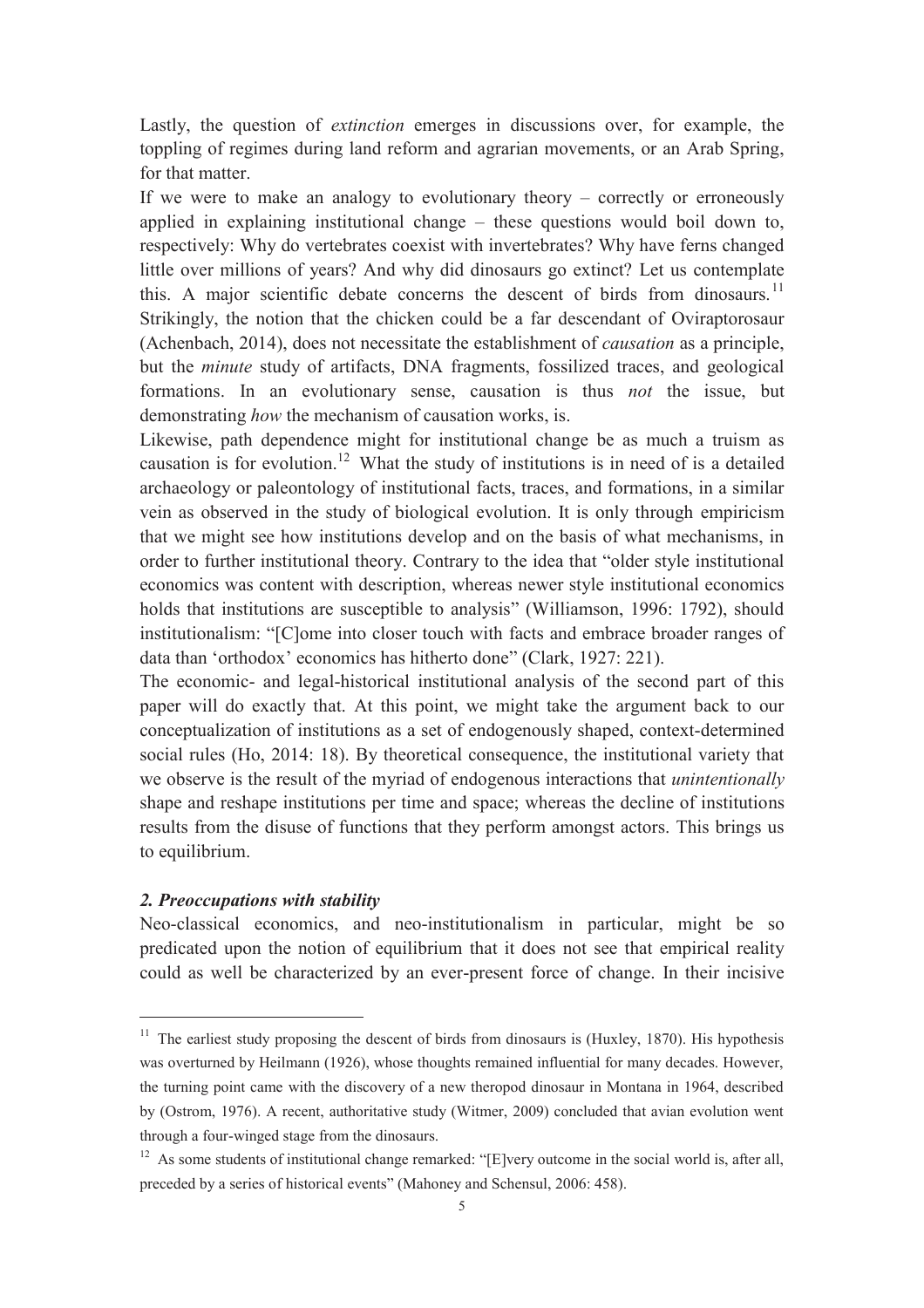work Freeman and Carchedi (1995: viii) ironically described the specter that haunts mainstream economics:

"Official economics is stuck with an unworkable paradigm – applying to an unstable world concepts derived from the assumption of stability".

The argument here is that opposed to the idea that institutions can stabilize around a balance of actors' interests, power divergences and resources, institutions are, in fact, subject to continuous change. The crucial difference is the **pace** of change.

Prior to contemplating this, it might be helpful to make a few clarifications on how an ideal-type institutional equilibrium is conventionally defined.<sup>13</sup> A *static* equilibrium is conceived as a balance between actors' aggregate perceptions and their actions with *no* net forces in the institutional arrangement; as a result, there are no institutional changes over time (see Figure 1). A *stable* equilibrium means that minor positive (e.g. at  $t_1$ ) or negative disturbances (e.g. at  $t_3$ ), will cause a temporary change before the institution returns to its *original* setup at t<sub>2</sub>. In a *dynamic* equilibrium various factors (land, labor, capital, and technology) can change with similar proportion but at unchanged ratios, causing the institution to be in flux, yet, over time in a state of consecutive equilibria (represented by stable lines between, e.g.  $t_1-t_2$  or  $t_5-t_6$ ).<sup>14</sup> As a variation to the dynamic equilibrium, institutionalists borrowed the concept of "punctuated equilibrium", developed by biologists Eldredge and Gould, who believed that: "The history of evolution is not one of stately unfolding, but a story of homeostatic equilibria, disturbed only 'rarely' (...) by rapid and episodic events of speciation" (1972: 84). In social terms: institutions are mostly stable, but can occasionally be subject to sudden change and diversification. <sup>15</sup> The notion of equilibrium in its different conceptualizations has been widely applied in institutional theory, and in recent years focused on dynamic or punctuated equilibria (e.g. Kingston and Caballero, 2009; Aoki, 2000, 2007; Lindner and Rittberger, 2003: 468; Mahoney, 2000: 519; Weingast, 1998).

Contrarily, there are those who feel that equilibrium is insufficient to capture institutional dynamics. For instance, political scientist Thelen (2002) presented a lucid analysis of the discrepancy between the notion of (punctuated) equilibrium and

<sup>&</sup>lt;sup>13</sup> The notion of equilibrium could not be discussed without mentioning Léon Walras (1834-1910), who is widely considered to be the father of the theory on general equilibrium. This theory seeks to explain supply, demand, and prices in an entire economy with several interacting markets, by trying to prove that a set of prices exists that will result in an overall or "general" equilibrium. Walras expounded the theory in his *Éléments d'économie politique pure, ou théorie de la richesse sociale* or *Elements of Pure Economics, or the theory of social wealth* published in 1874.

<sup>&</sup>lt;sup>14</sup> Aoki (2007: 7), for instance, defined a dynamic equilibrium as an "equilibrium path allowing for endogenous formation of common knowledge" (Aoki, 2007: p. 7). See also (Groenewegen, 2011).

<sup>&</sup>lt;sup>15</sup> Or as Thelen (2002: 99) describes it: "A good deal of thinking on institutional change falls back, explicitly or implicitly, on a 'punctuated equilibrium' model that suggest that institutions either persist or they break down as a result of some exogenous shock or environmental shift."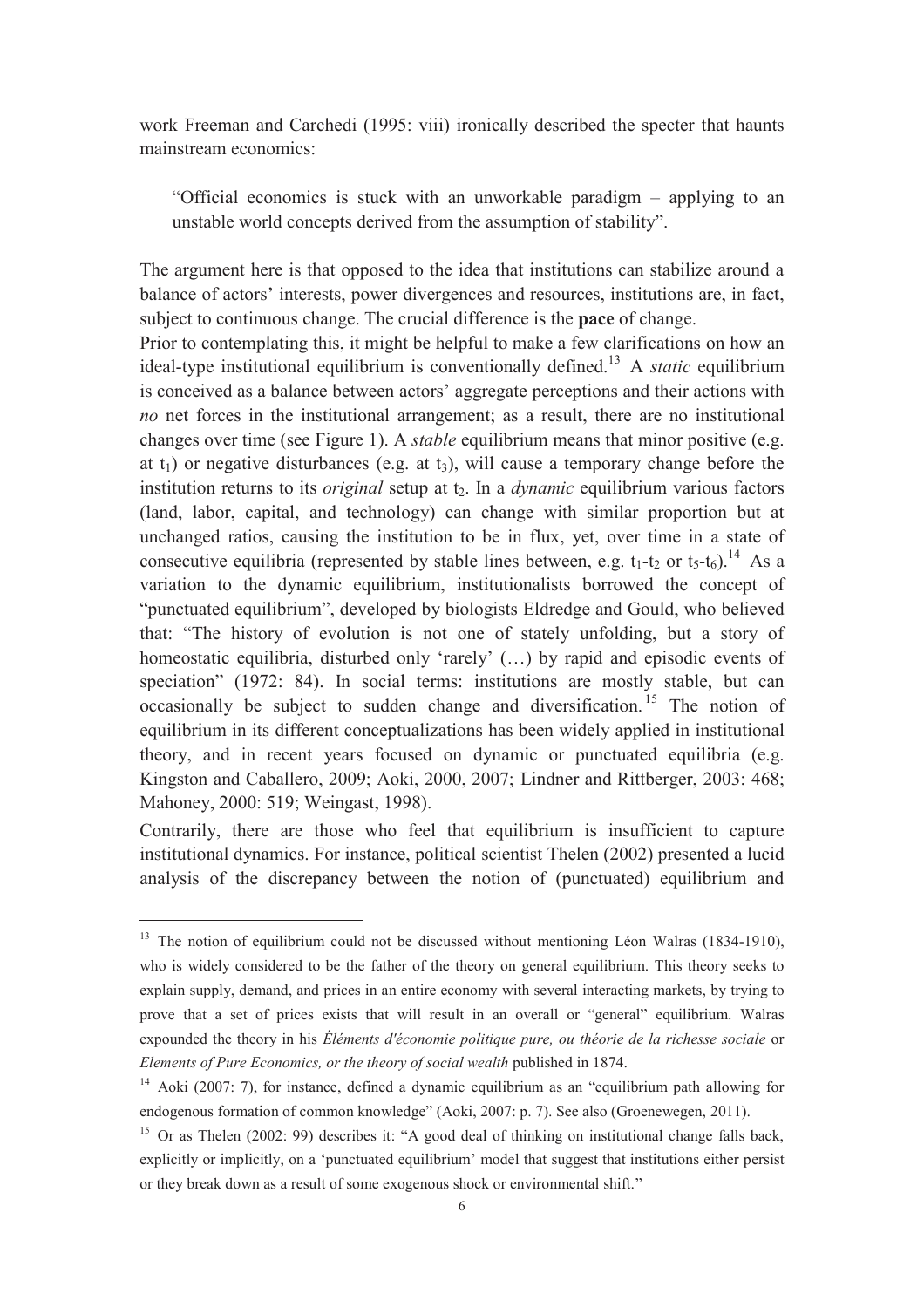empirical reality. Yet, in her article she refrained from asking the ultimate question: should we discard equilibrium?<sup>16</sup> A possible explanation for her silence, but not hers alone, might be the fact that neo-institutionalism – which started out and grew influential in economics – traversed across disciplines and in its journey preserved certain neo-classically inspired foundations, including the predication upon equilibrium.<sup>17</sup> It might also be the reason why in other social sciences the idea of "non-equilibrium" has been relatively little discussed to date, or even labeled anathema.

#### *3. Progressive disequilibrium without collapse*

Our understanding of institutions – particularly, land- and housing-based institutions – could be furthered if we reject the idea that institutions are consolidated, balanced forms of actors' interactions. It is at this point that a Theorem on "Dynamic Disequilibrium" is posited, defined along two dimensions (depicted in Figure 1):

- 1) *Progressiveness*, or the premise that institutions are in perpetual flux, moving onward from one state to the other. That change, however, can manifest itself at different speeds – sometimes infinitesimally, imperceptibly small (resembling a nearly horizontal line, e.g.  $t_3-t_4$ ); sometimes with great velocity, strides and shocks (depicted as a steep curve, e.g.  $t_2-t_3$ );
- 2) *Non-equilibrium*, i.e. the premise that institutional change never reaches a state of balance between actors' interests, power and resources, as tension and conflict is present in any institutional arrangement: hence the *absence* of stable, horizontal lines in the figure below.

# **[Insert Figure 1 about here: Graphic depiction of different equilibria]**

Source: illustrated by author

 $\overline{a}$ 

For one, allowing for the conceptualization of an alternative institutional universe in which equilibrium is supplanted by perpetual change might be paradigmatically less

<sup>&</sup>lt;sup>16</sup> Instead, she proposes two concepts in reaction, which in fact, uphold the equilibrium paradigm. First, the notion of institutional layering, developed by Schickler (2001), which "combines some elements of increasing returns and even 'lock in' with elements of institutional innovation (2002, 102). Second, a concept suggested to her by Wolfgang Streeck, i.e. institutional conversion, which draws "attention to the idea that institutions that were forged at one historical juncture, and thus as the product of one particular set of conflicts and interests, can in fact undergo a kind of transformation as they get redirected to new ends" (2002: 103). The second concept is not further elaborated upon in her 2002 writing.

<sup>&</sup>lt;sup>17</sup> Groenewegen and Vromen (1997) make a distinction between "new" and "neo" institutionalism, whereby the former is defined as those opposing "old" or "classical" institutionalism, and the latter as the later followers of original institutionalism. Yet, it is uncertain whether the scholarly literature makes that distinction, which in itself might be illustrative of the confusion over theoretical premises.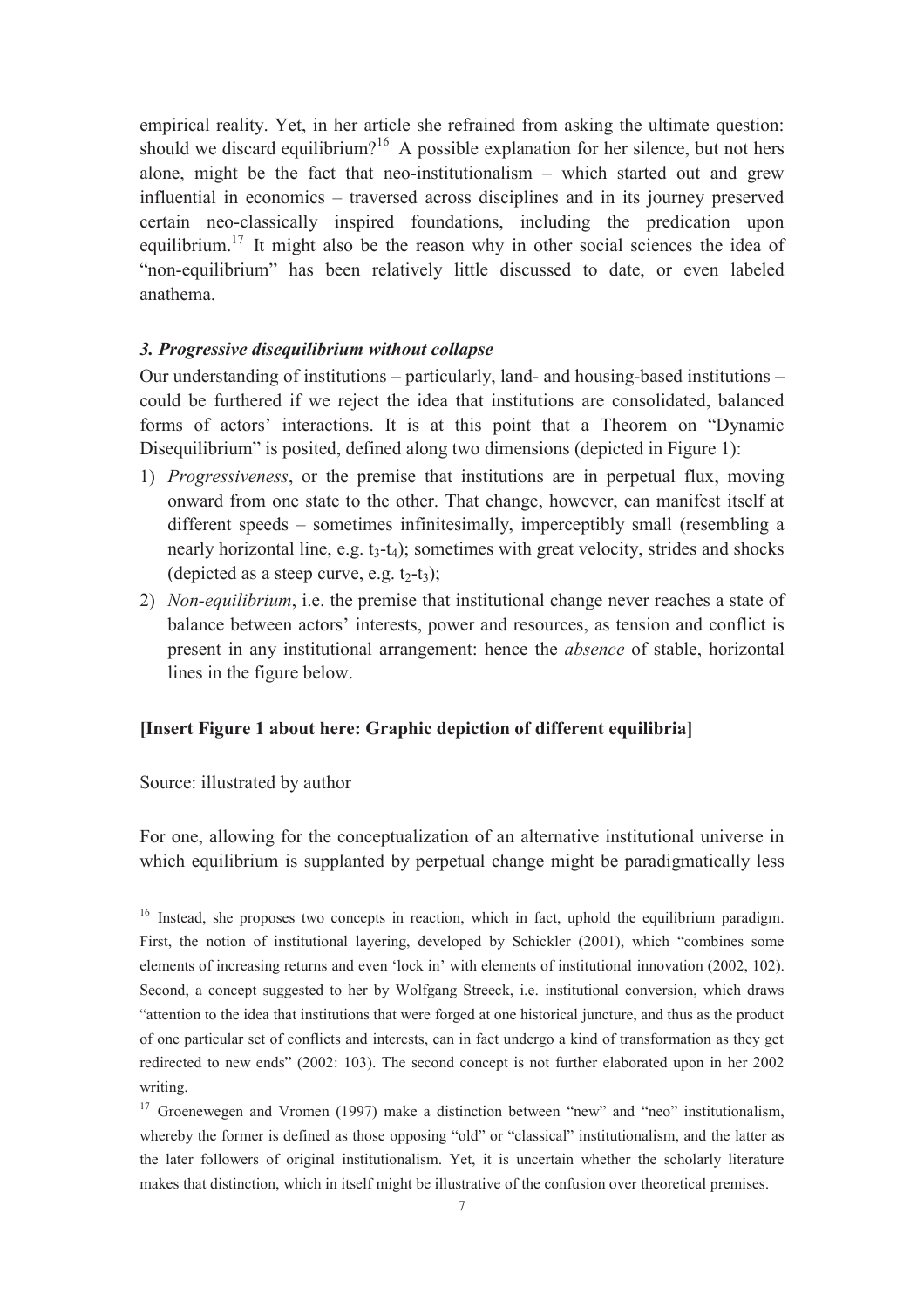daunting as it seems. Rather than rethinking equilibrium in static, stable, dynamic or punctuated forms – by some seen as mere efforts to save the neo-classical paradigm (e.g. Freeman and Carchedi, 1995: viii) – the Theorem of Dynamic Disequilibrium might better account for empirical findings of minute changes of seemingly stagnant institutions. Or what Thelen (2002: 101) aptly described as:

"[O]ngoing subtle shifts beneath the surface of apparently stable formal institutions."

Equilibrium is an analytical lens through which stagnation is rendered as an anomaly, explicable only through inefficiency or lock-in, while institutional change, in effect, never ceases as actors' interactions never cease (lest humankind ends).

Secondly, equilibrium fails to grasp the inherent tension in actors' multitudinous interactions, in which conflict is ever-present to destabilize and change. Outside economics, the idea of disequilibrium or non-equilibrium is more accepted for sociologists, anthropologists and political scientists, dealing as they are with frequent phenomena of violence, social movements and revolution (e.g. Coser, 1956: 31).<sup>18</sup> In contemporary economics, the idea of instability was most consistently put forward by Myrdal.<sup>19</sup> It has later been applied in various economic analyses (e.g. Berger, 2009; Martinás, 2006; Freeman and Carchedi, 1995; Arestis, 1992).

It is, however, crucial to acknowledge that Dynamic Disequilibrium is not tantamount to (instantaneous) collapse. As the MIT economist Fisher (1989: 6) duly noted: "Instability need not mean explosion but rather a lack of a tendency to converge to a particular equilibrium." Contrary to Demsetz' (1967) efficiency argument, distributional conflict is present in every institutional constellation; or as Libecap (1989: 2) phrased, conflict will be "inherent in any property rights arrangement, even those with important efficiency implications." Thus, even when actors perceive an institution as *credible*, that does not *preclude* conflict (Ho, 2014: 16). At this point, we radically depart from the idea that conflict is the outcome of inefficiency, and are *diametrically opposed* to, for instance, Acemoglu (2003: 622) who would adhere to

<sup>&</sup>lt;sup>18</sup> Conflict theory constitutes one of the grand strands of thought in sociology. Early sociologists that have made important contributions to the conceptualization and study of conflict, include Ludwig Gumplowicz (1838–1909), Lester F. Ward (1841–1913), Emile Durkheim (1858–1917), and Max Weber (1864–1920). For more information, see for instance, (Randall, 1994).

<sup>&</sup>lt;sup>19</sup> Myrdal (1898-1987), a laureate of the Nobel Prize in Economics, used non-equilibrium in the development of his theory on Circular Cumulative Causation, on which he worked with Nicholas Kaldor (1908-1986). Regarding non-equilibrium Myrdal wrote (1957: 12): "[T]here is no such a tendency towards automatic self-stabilisation in the social system. The system is by itself not moving towards any sort of balance between forces, but is constantly on the move away from such a situation." However, note that the term "contemporary economics" is used in the main text, as one of the foremost economists working on disequilibrium and conflict is perhaps Karl Marx (1818–1883). Apart from Marx's dialectic-materialist analysis, conflict has only more recently become a topic of serious research in economics (Sandler, 2000).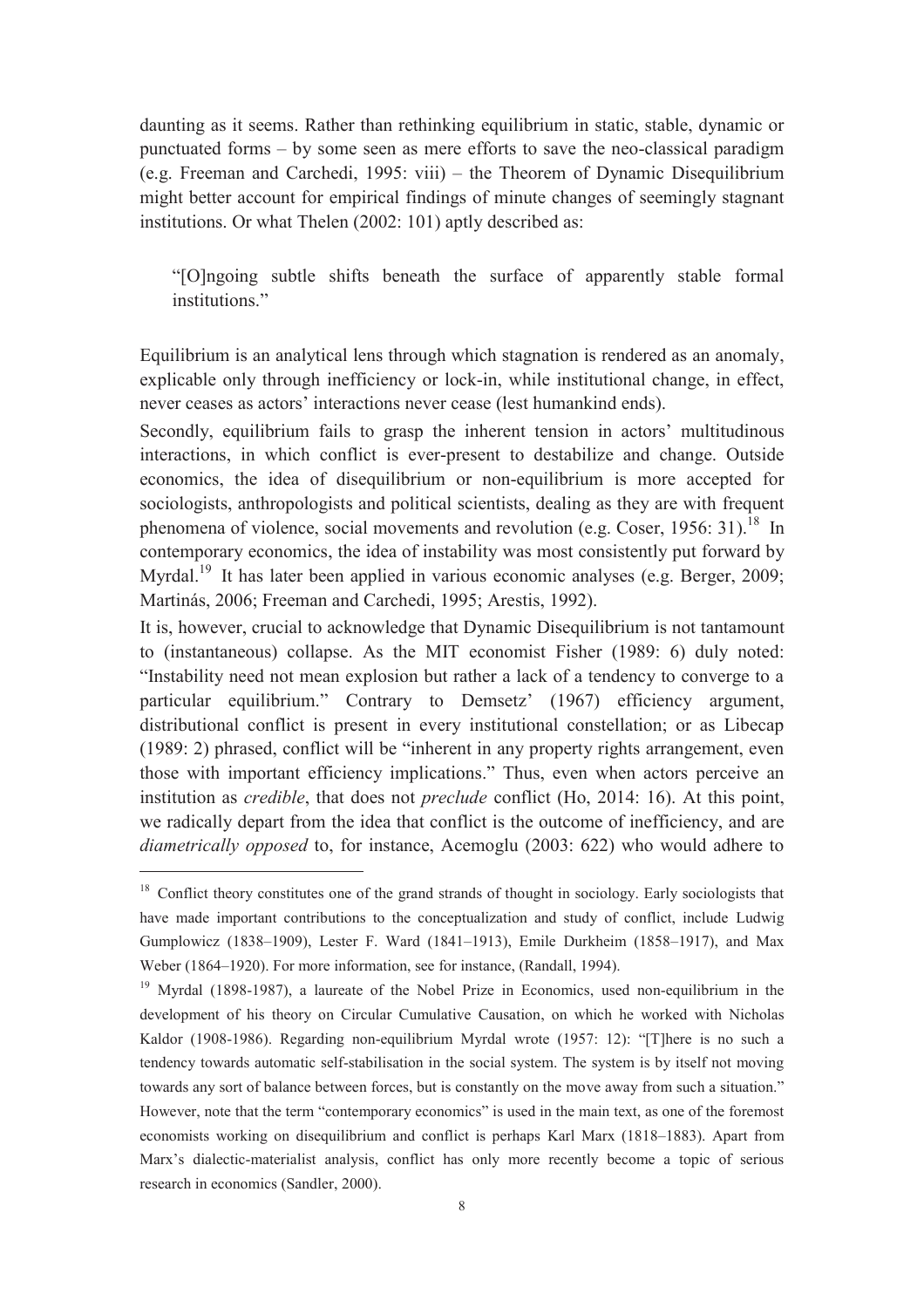theories that "internal conflict within the society leads to inefficient choices" (2003: 621). Whereas scholars in a neo-classical tradition would regard conflict as non-functional, and a reason to restructure or abolish "inefficient" institutions, the Theorem on Dynamic Disequilibrium regards it as an integral component.

To demonstrate how reconsidering causation and equilibrium could help further understanding of institutions and property rights the empirical section below will examine around 50 years of temporal change of China's urban land and housing ownership. That analysis will reveal on the one hand, the *unintentional, endogenous* nature of institutional change; and on the other, the fallacy of a neo-classical and neo-institutionalist reading of China's urban property rights as stagnant. In the empirical section below we will see that Chinese property rights are not "locked-in", yet, demonstrate continuous change; incremental at times; sudden at other times.

#### **II. China's urban property: Revolutionary confiscations, constitutional revisions**

Since the Communist take-over in 1949, the central state has sought to gain control over land through agrarian and urban land reform. This was driven by a mix of political, ideological, and planning considerations.<sup>20</sup> However, as we will see below, the central state as a major social actor may have had its intentions, yet, was concurrently constrained in realizing these – both internally, between state actors, and externally, between state versus society actors. These human interactions engendered an endogenously shaped institutional lay-out by which land is collectively owned in the countryside and state-owned in the cities. $21$ 

It will be argued that the endogenous nature of urban real estate becomes apparent in the way how the Chinese leadership dealt with, and was *forced* to deal with, land ownership in the cities. On the one hand, Marx-Leninist ideology is predicated upon the nationalization of land, labour and capital, a principle that a hard-lined faction within the Party continuously sought to push forward, not in the least to gain control over spatial planning, natural resources and mining. On the other hand, the risks of estranging the industrial, commercial elites and disrupting the urban economy forced the Chinese state to tread with caution.

For a good understanding of the urban property rights structure it is important to note that China's ownership of land is separated from housing. In effect, since 1949 the central state has recognized private ownership of *housing* albeit legally encumbered with varying restrictions over time, whereas ownership of the *land* on which housing

<sup>&</sup>lt;sup>20</sup> The state's intention to control land was given in by the need to win over the rural populace for the Communist cause (see Chapter 1); to regulate spatial planning (see this Chapter), and the felt need to realize a Socialist, and subsequently, Communist stage of development according to Marx-Leninist ideology (Schram, 1991).

 $21$  The property rights that underlie urban real estate are, therefore, a textbook example of a spontaneously ordered institution similar to the cadastre, land markets, and rural lease system (Ho, 2015, 2014).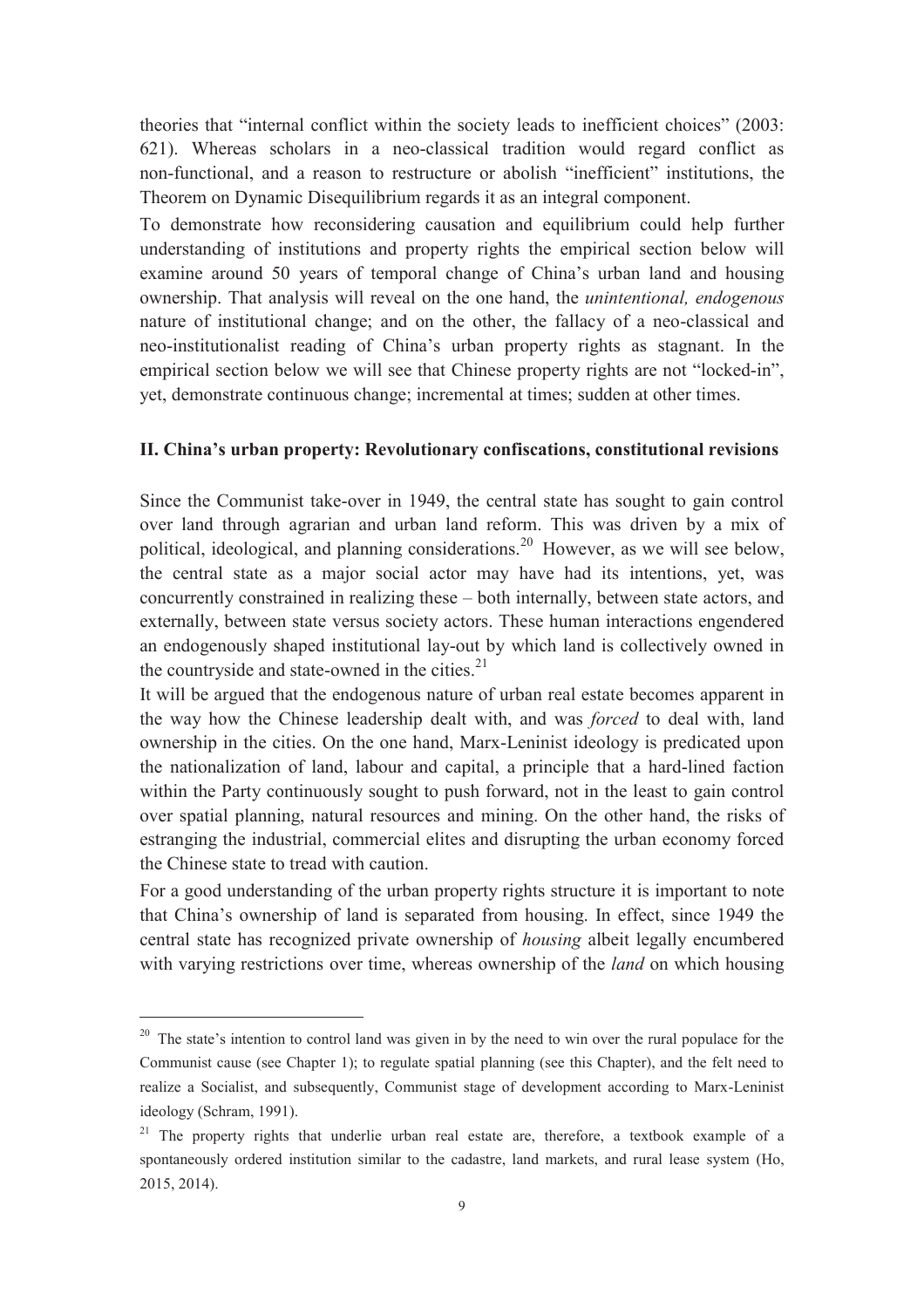is built has seen a major shift from private into collective hands (for the countryside) and into state hands (for the cities).

## *1. Backing-off from nationalization: Urban land and housing (1949-1966)*

The promise of land-to-the-tiller was the lever by which the CCP won over the farming population to the Communist cause, and enabled it to strengthen its rural power base (Ho, 2005: 5). Consequently, substantive institutional changes in the rural land ownership structure were possible. To be sure, in 1956 private land ownership was formally abolished with the establishment of the Higher Agricultural Production Cooperatives. Interestingly, whereas China's villages witnessed numerous and profound ownership shifts, the cities were initially left undisturbed. The caution with which the central authorities had to maneuver in the cities was evident even months before the People's Republic of China was established.<sup>22</sup>

As early as April 1949, Chairman Mao and Commander-in-Chief, Zhu De, jointly issued a military decree stipulating that the "rural feudal land ownership system is unreasonable and should be abolished", but simultaneously warned that "urban land and housing, cannot be handle in the same way as rural land issues" (*bu neng he nongcun tudi wenti yiyang chuli*)" (Article 7, Chinese People's Revolutionary Military Commission, 1949). *Private* land ownership in the cities was even formalized in the "Common Program of the Chinese People's Political Consultative Conference" (CPPCC), which served as the nation's *de facto* Constitution until 1954 (CPPCC, 1949).

Article 3 of the Common Program ruled that the state "should protect the economic interests and private property of workers, peasants, the petty bourgeoisie (*xiao zichan jieji*) and the national bourgeoisie (*minzu zichan jieji*)." The petty and national bourgeoisie are of interest as they refer to, respectively, small-scale urban merchants and the entrepreneurial class that emerged in the wake of the Opium Wars and China's increased exposure to foreign influence since the mid  $19<sup>th</sup>$  century. The latter was ideologically set apart from feudal, monopolist and capitalist "big compradors" or the "big bourgeoisie," which Mao Zedong referred to as the "Four Big Families – Jiang, Song, Gong and Chen" (Article 6 in Mao, 1947).

While urban, private land ownership was protected, the central authorities at the same time gradually sought to step up control over the cities.<sup>23</sup> This occurred by undermining the status of housing ownership of large, private home owners. They were increasingly forced to rent out (part of) their property against a fixed payment through the State Rental Housing Scheme, also known as the "Socialist

<sup>&</sup>lt;sup>22</sup> The People's Republic of China was formally proclaimed on 1 October 1949.

 $23$  This process is comparable to the countryside, where farm operation was step-by-step brought under the control of the collective. Since Land Reform in 1950, individual farms were first merged into Mutual Aid Teams (*huzhu zu*), subsequently in 1954 into Lower Agricultural Production Cooperatives (*chuji nongye shengchan hezuoshe*), and since 1956 into Higher Agricultural Production Cooperatives (*gaoji nongye shengchan hezuoshe*). Collectivization culminated in the establishment of the People's Communes (*renmin gongshe*) two years later, in 1958 (Madsen, 1991: 624-646; Ho, 2005: 5-6).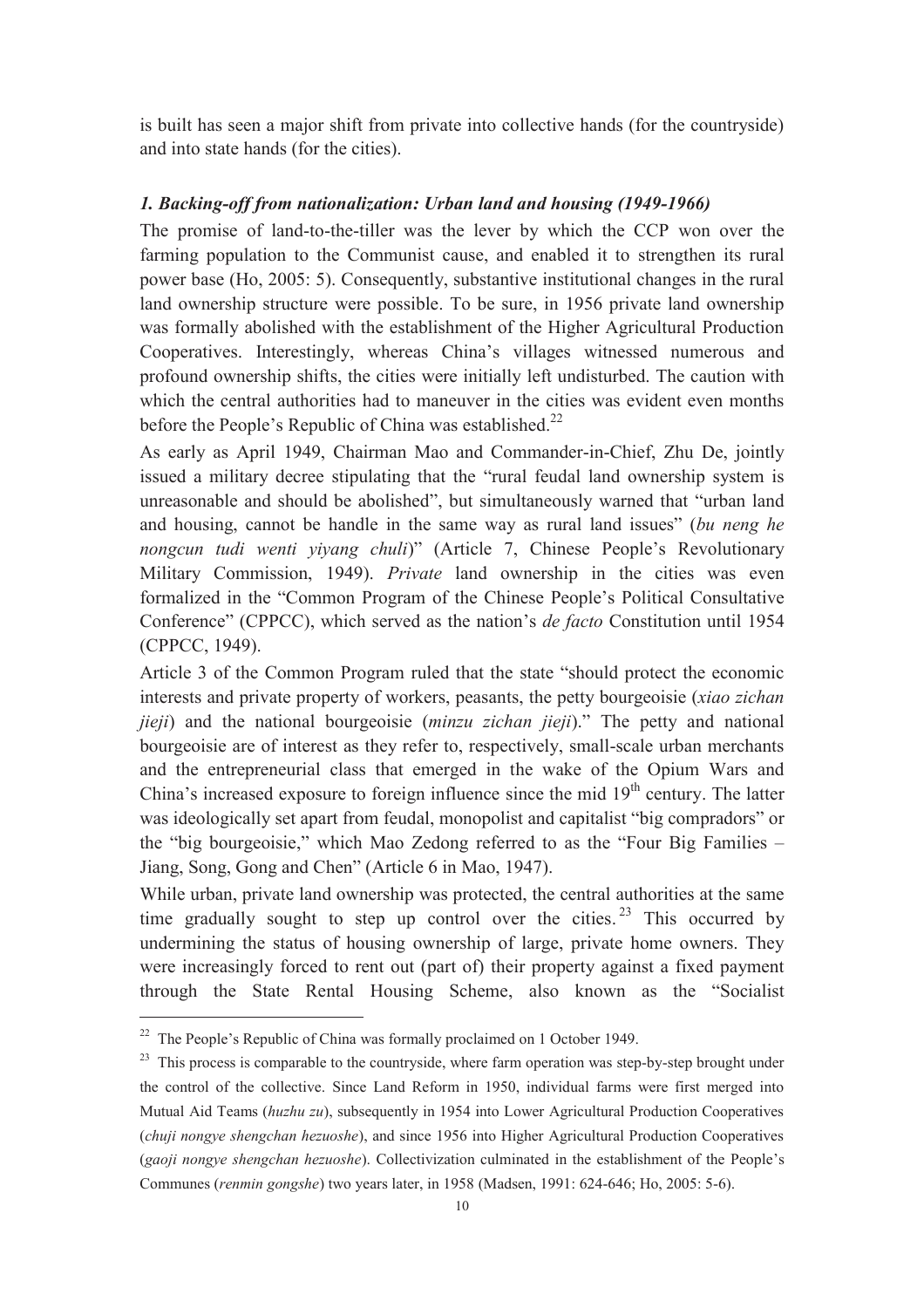Transformation of Urban Private Rental Housing" (*Chengshi Siyou Chuzu Fangwu Shehuizhuyi Gaizao*). In 1956, the Party issued a notice, which stipulated:

"To strengthen state control, the rental of private property should fully abide by national policy, while its ownership should be gradually changed", to which was added that "privately owned urban space, road infrastructure, and other assets shall all be nationalized (*yilü shou gui guoyou*)." (Article 5 in CCP Central Secretariat Second Office, 1956: 4).

Interestingly, the 1956 Notice is unclear about *what* other assets should be nationalized. Below we will see how – during the Cultural Revolution – the notice's ambiguous notion of "other assets" (or *deng dichan*) was expanded to include *all* other assets. Despite the powerful rhetoric, vested interests seen related to the capitalist "Four Big Families", coupled to the increasing urban population and the shortage in housing forced hardliners within the state into a moderate, pragmatic stance. The initial purpose of the 1956 Notice, therefore, was a relatively incremental institutional change by bringing private rental under government auspices and *not* to confiscate private housing or to nationalize urban land.

Under the policy of state rental housing a threshold was set above which the housing rent would be fully collected by the state. In return the landlord would receive a fixed rent of 20 to 40 percent of the original rent within a given term. The thresholds were as follows:

- i) A gross floor area (construction area) of 150  $m<sup>2</sup>$  (around 10 rooms) in large cities;
- ii) A gross floor area (construction area) of 100  $m<sup>2</sup>$  (around 6-7 rooms) in medium cities; and
- iii) A gross floor area (construction area) of  $50-100 \text{ m}^2$  (around 3-6 rooms) in small cities and towns (State Housing Administration, 1964: 1).

Illustrative of social actors' endogenous interactions that shape and reshape the state's intentions, the State Rental Housing Scheme met with significant resistance. By the early 1960s it was reported that "nationwide 14% of the cities and about two-thirds of the counties have not executed or completed the [rental] reform yet" and local governments were called upon "to accelerate the Socialist Transformation of Urban Private Rental Housing" (Central Administration for Industry and Commerce, 1961: 1). Some years later, problems of an entirely different nature had emerged as the notion of "state rental housing" had swung to an unintended extreme: "state confiscated housing."

Despite revolutionary verbosity, a report by the State Housing Administration openly admitted the problems: $24$ 

<sup>&</sup>lt;sup>24</sup> As the report wrote: "All cities across the country and one-thirds of the towns have executed the transformation of private housing. Private housing that has been included [in the scheme] amounts to approximately 100 million square meters. The full use of existing urban housing serves the cause of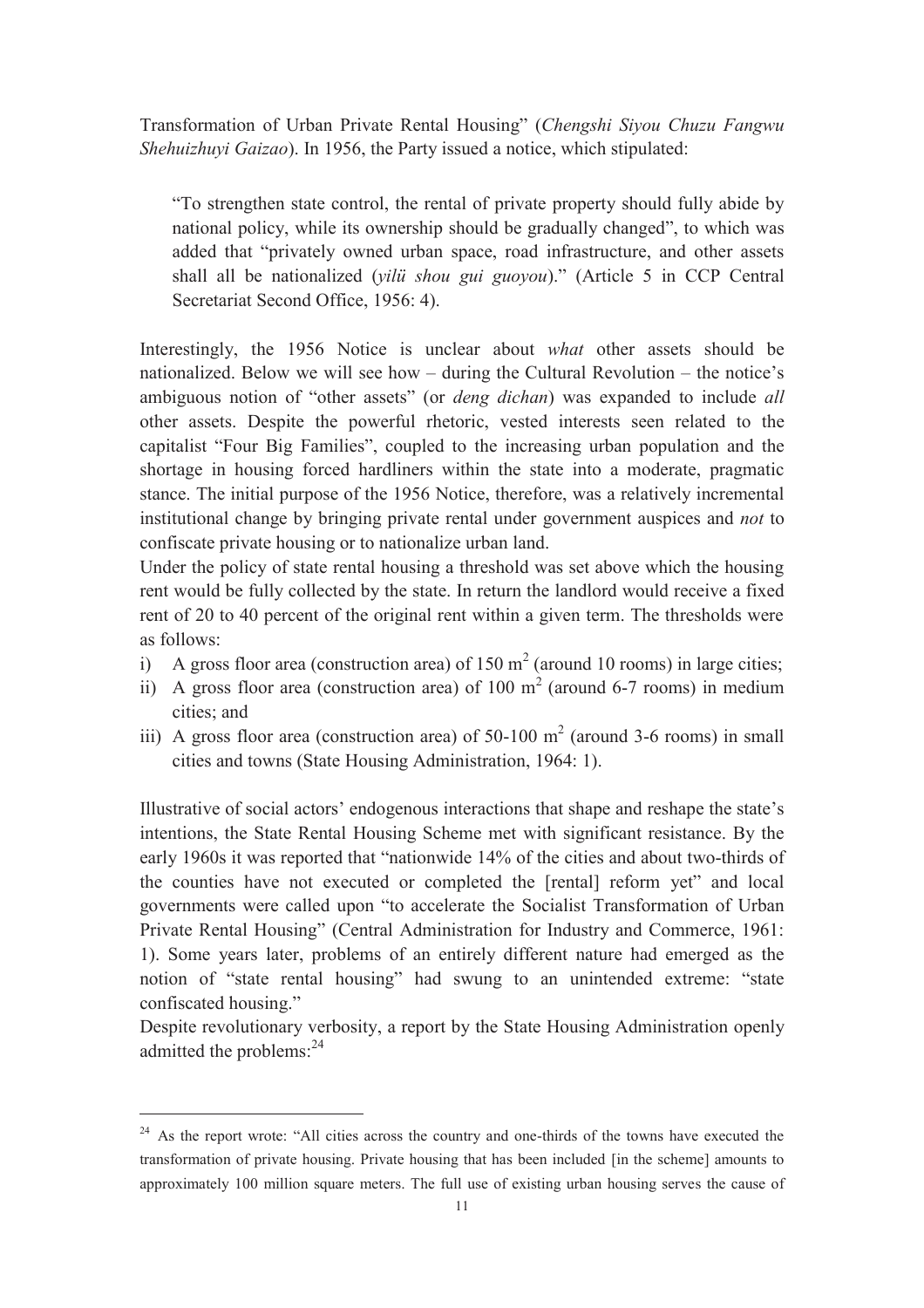"[T]he threshold has been set too low in some localities, as a result of which limited property of workers, poor and middle rich peasants (…) was entered into the housing reform; some localities have abolished the threshold, and exercised state rental as long as property was rented; other localities have rented out a proportion of housing set apart for own use; not a few localities have left insufficient housing for own use; while the fixed rent for homeowners is lower than 20 percent of the original rent" (State Housing Administration, 1964: 2).

Not unexpectedly, the State Rental Housing Scheme caused confusion over housing ownership. In the same report, distributed by the State Council to all provincial-level High Courts, it was signaled that "[s]ome homeowners feel that property that has entered the State Rental Housing Scheme (…) is still private ownership" (*ibid*: 2). The relatively incremental, yet, continuous shifts in urban property rights described here would soon make place for an entirely different pace of institutional change. With the advent of the Great Proletarian Cultural Revolution the institutional structure of urban property underwent sudden and violent shocks, underscoring the principle of Dynamic Disequilibrium: incessant change at varying speeds. A prelude to this change in speed is apparent in an interpretation by the Supreme People's Court sent to the Guangdong Provincial High Court, which stated:

"The owner of property that has entered state rental has in fact lost ownership; thus, if the owner dies, the rented property can not be inherited by his relatives, but they can continue receiving fixed rent from the state" (Supreme People's Court, 1964: 1).

#### *2. Revolutionary seizures of housing and land: 1966-1976*

 $\overline{a}$ 

In the 1950s, it was found that private real estate amounted to over 50 percent of the total immovable stock in 7 out of 10 of surveyed major cities (Figure 2 below). Not surprisingly, the amount of foreign-owned real estate was highest in Shanghai (7.6%), as one of the nation's most commercialized cities at the time, followed by Harbin (4.46%) and Qingdao (4.16%). In Maoist and Marxist-Leninist terms, private housing was considered an exponent of the old, feudal society and a sign of capitalist exploitation. As the Maoist faction in the Party noted with indignation:

"Most large homeowners belong to the feudal nobility, warlords' and bureaucrats' offspring, as well as former speculators. For instance, large home-owners in Beijing account for 88.4 per cent of the total private-owned property, while the descendants of Li

socialist construction, and has played a positive role while making great achievements" (State Housing Administration, 1964: 1).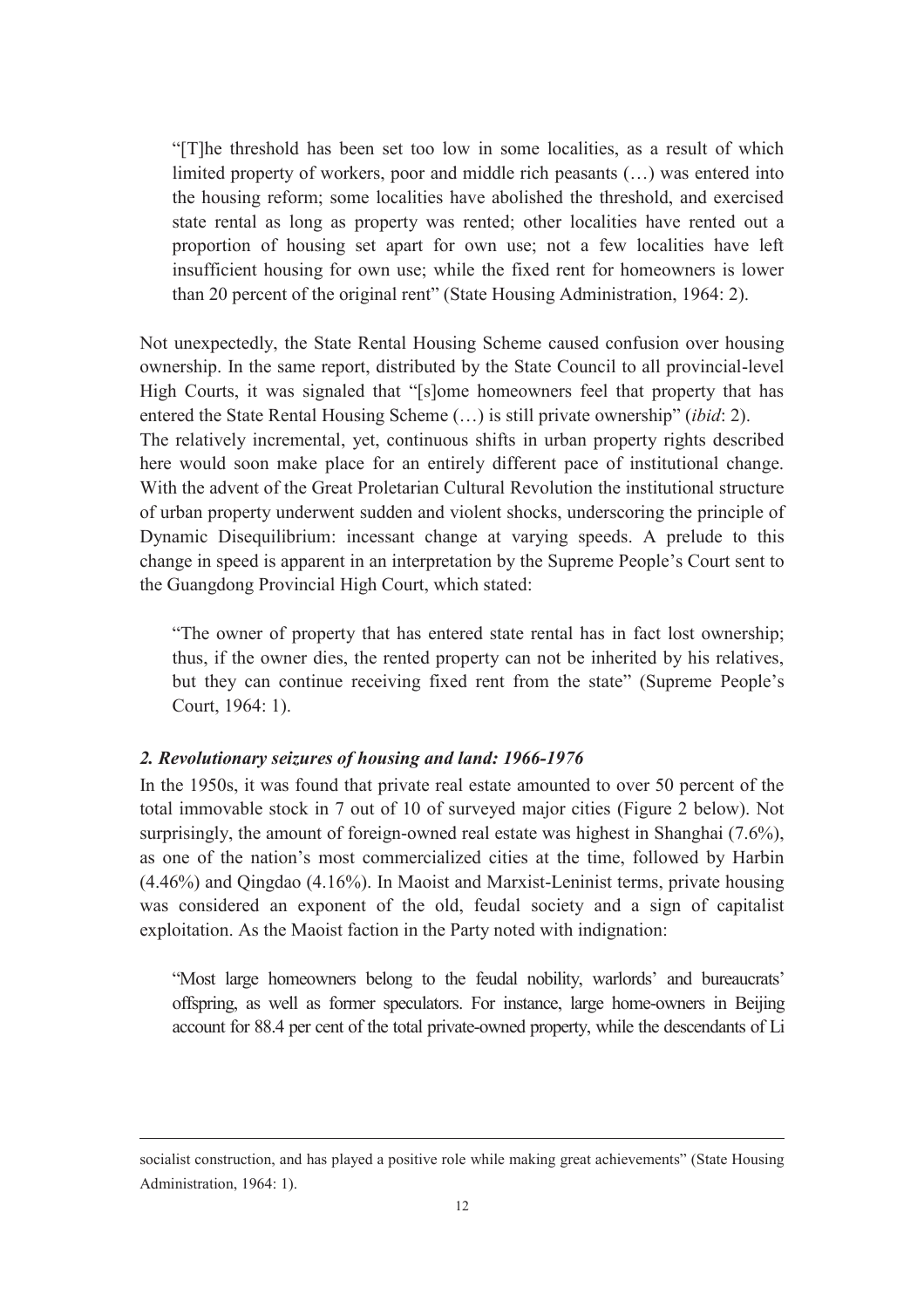Hongzhang occupy over 100,000 square meters of housing area" (CCP Central Secretariat Second Office, 1956: 1).<sup>25</sup>

It was this indignation that Mao Zedong sought to tap into when mobilizing urban youngsters as Red Guards to fight against, amongst others, large urban homeowners and landlords as "the last tail of capitalism". What subsequently occurred in the revolutionary upheaval was not only the upturning of the property rights of housing, but also of the land underneath it. $^{26}$ 

# **[Insert Figure 2: Proportion of public, private and foreign-owned urban real estate]**<sup>27</sup>

Source: Drawn on the basis of data from (CCP Central Secretariat Second Office, 1956: 1)

In August 1966, Red Guards of the renowned Beijing  $14<sup>th</sup>$  Middle School put up a "Notice to all Compatriots" to "eradicate all exploitation" and effectuate that:

"[H]ousing shall without exception be owned by the public, while tenants no longer need to pay rent to homeowners!" (Red Guards of the Beijing  $14<sup>th</sup>$  Middle School, 1966: 1).<sup>28</sup>

In less than two weeks of that same month reportedly over 114,000 Beijing households had been "searched and confiscated" (*chaojia*), while 85,198 people had been sent back to their hometown. In Shanghai, Red Guards raided respectively 84,222 households from 23 August until 8 September, while in Tianjin the assets of 12,000 households had been confiscated by mid September (Ding, 2008: 26).

By the end of September of 1966, the Beijing Housing Administration promulgated that the "fixed rent has already been halted temporarily starting from 1 September" (*guding zijin (…) zanting fafang*, Article 7, Beijing Housing Administration, 1966: 2). This effectively ended the policy of state rental housing. Under a substantially more controversial measure it was stipulated that:

<sup>&</sup>lt;sup>25</sup> Li Hongzhang (1823–1901) was a famous politician, general, and diplomat of the late Oing Empire. He quelled several major rebellions and served in important positions of the Imperial government, including the viceroyalty of Guangdong and Guangxi, as well as Zhili.

<sup>&</sup>lt;sup>26</sup> In general, "the Cultural Revolution produced 'an extremely complicated situation' in which (quoting Mao) it was 'hard' to distinguish' between ourselves and the enemy" (Bridgham, 1970: 1). The chaos around urban land property rights is just one area in which societal upheaval became evident.

<sup>27</sup> The 1956 data used here refer to real estate (*fangdichan*) and thus include residential, as well as commercial real estate.

<sup>28</sup> As the original Chinese text reads: "*Fangchan yilü guigong, zhuhu yilü bu xiang fangzhu jiao zuzi*."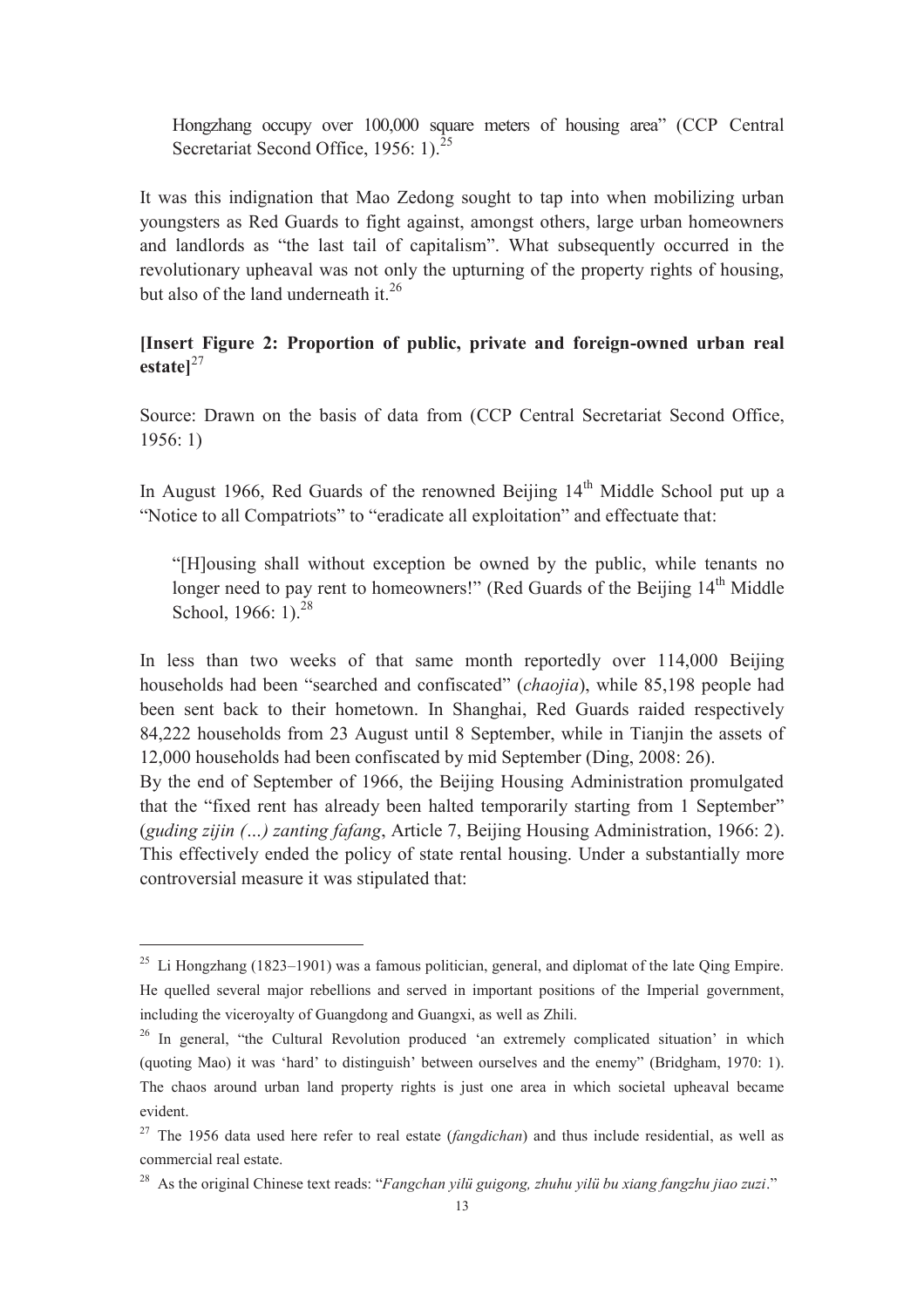"Apart from that what belongs to the production team as regulated by the Sixty Articles, all privately owned, urban land shall be nationalized (*chengshi siyou tudi yilü gui guoyou*, Article 5, Beijing Housing Administration, 1966: 2).<sup>29</sup>

The local Beijing directives led to great confusion. In response, the State Housing Administration, Ministry of Finance and the General Tax Authority jointly issued a notice in which they tried to clarify matters in a typical Q&A-fashion. The first question on top of the list was: "Should the nationalization of urban land be uniformly effectuated through central proclamation, or should it be proclaimed and executed by the provinces and prefectures?" The answer read:

"Regarding the issue of land nationalization, the central [authorities] have already provided instructions (…). Today, 10 years later, the proposition to nationalize the land is not too early, but too late (*bu shi tai zao er shi tai wan le*), (State Housing Administration and Ministry of Finance General Tax Authority, 1967: 1).

In reply to the second question – what categories of urban land should be nationalized – the joint notice provided a straightforward interpretation of the 1956 Party document discussed above:

"Regarding what is [described] (…) as 'road infrastructure, and other assets', this should include the privately owned housing land (*siyou zhaijidi*) upon which buildings are constructed in the cities (State Housing Administration, Ministry of Finance, and General Tax Authority,  $1967: 1$ .<sup>30</sup><sup>30</sup></sub>

Thus, the ambiguous notion of "road infrastructure and other assets" was expanded to enable the nationalization of all urban land, or as Chinese scholar Hua (2007: 1) described it, a "Red Guard-style 'land nationalization' (…) scheme to rob citizens' property" (*qiangduo shimin caichan de jihua*). Less than 4 months later, in February 1968, the Beijing Revolutionary Commission (the *de facto* municipal government) demanded that "one should confiscate and nationalize real estate within the aforementioned range" (Article 4 in Beijing Revolutionary Committee, 1968: 1).<sup>31</sup>

 $29$  The Sixty Articles refer to Party Regulations proclaimed in 1962, which restructured the ownership of the People's Communes into a "three-level ownership" by which collective land was to be owned by the lowest collective level: the production team (or physical village).

<sup>&</sup>lt;sup>30</sup> Note that in this important text, the word *zhaijidi* actually refers to urban housing land, and not solely to rural housing land as defined in the 1982 Constitution, and also commonly understood today. Also the term *chengzhen tudi* instead of the currently used "*chengshi tudi*" is used intermingled to refer to urban land.

<sup>&</sup>lt;sup>31</sup> This range was defined as "landlords, rich peasants, counter-revolutionaries, bad elements, rightists and their offspring (*di fu fan huai you ji qi zinü*)."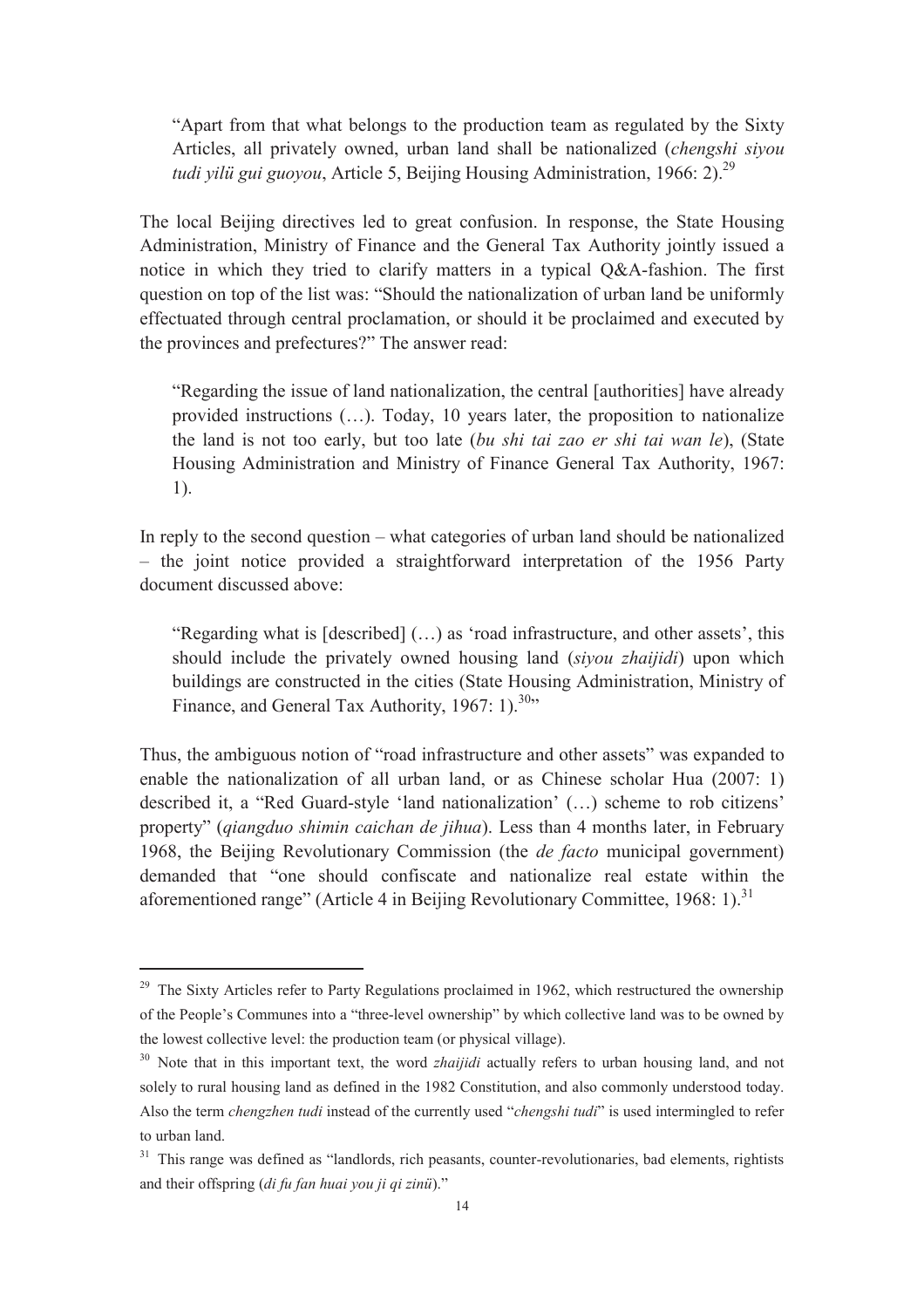History has also handed down textual material on the confiscation of urban property in more remote areas of the Chinese country, such as for instance, in the Guangxi Autonomous Region (appendix in Supreme People's Court, 1985). Illustrative is also the constitutional revision adopted in 1975. The 1954 Constitution still stipulates that the "State may – in the public interest and according to the conditions prescribed by law – expropriate, requisition, or nationalize urban and rural land, as well as other means of production" (see Article 13). By contrast, its revolutionary 1975 pendant had deleted the phrase "in the public interest" (Article 6).

Although it might be tempting to simplify history, it does not serve the understanding of institutions or the endogenous forces shaping them. In this regard, it is important to realize that even within the heydays of the Cultural Revolution, the state was no monolith. Telling is the earlier cited directive by the Beijing Housing Administration (1966: 2, Article 8), which led to so much confusion. At the end, it emphatically states:

"The suggestions above have a strong political nature (*zhengce xing hen qiang*), and should therefore only be formally implemented after they have been reported to and approved by the People's Municipal Committee."32

As surprising is the appendix, which states:

 $\overline{a}$ 

"On 7 October 1966 the Office of the Beijing Municipal People's Committee Secretariat notified by telephone. Comrade Wan Li instructed: 'Rent should initially not be collected for private houses for own use, while property rights issues are a matter for a later time (*chanquan wenti yihou zai shuo*)'" (Beijing Housing Administration,  $1966: 2$ ).<sup>33</sup>

The voices of actors opposing rash nationalization were not lost in the socio-political turmoil of the era, and resurfaced in the debates that shaped one of China's foremost legal institutions: the Constitution. $34$ 

## *3. Redesigning the National Property Rights Structure? (1976-1982)*

<sup>&</sup>lt;sup>32</sup> These were the official legislative organs before they were replaced by so-called Revolutionary Committees at all administrative levels.

<sup>&</sup>lt;sup>33</sup> Wan Li is a renowned reformist politician. From 1958, Wan Li was Secretary of the Beijing Municipal Party Committee (under Peng Zhen), and concurrent Vice Mayor of the city government. He was purged during the Cultural Revolution, but restored to his Beijing posts in 1973. In 1977 he became Party Secretary of Anhui Province where he oversaw the rural reforms. From 1988 until his retirement in 1993 Wan Li was appointed Chairman of the National People's Congress.

<sup>&</sup>lt;sup>34</sup> The Constitution as a "set of social rules" can be seen as one of the most important legal institutions of a country (Llewellyn, 1934).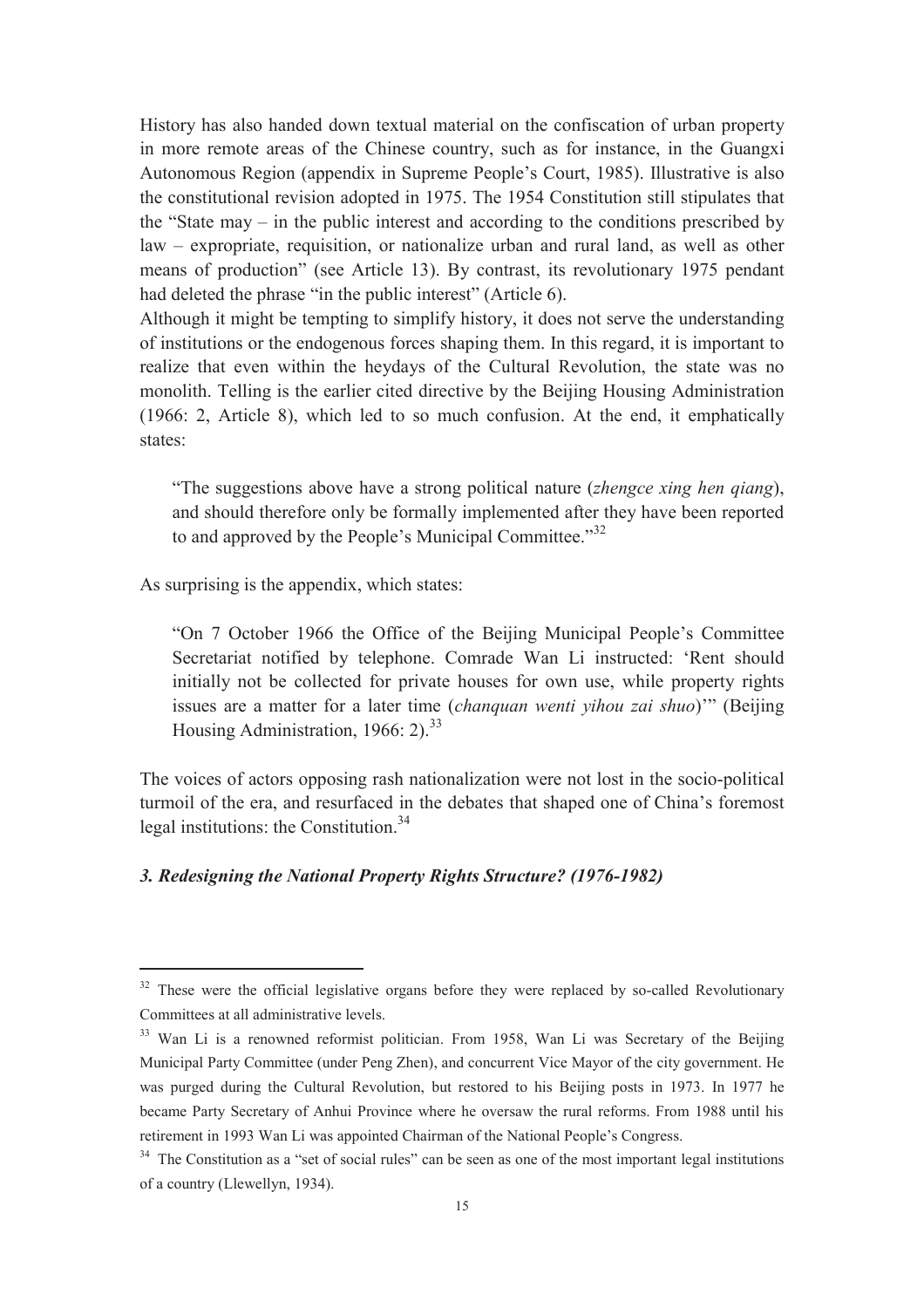"According to the spirit of the Constitution, there are *various ownership systems* for urban real estate" (State Agency for Urban Construction, 1982: 1; italics added).

"Urban land is *state-owned*" (1982 Revised Constitution of the People's Republic of China, Article 10, section 1, italics added).

In the years after the ending of the Cultural Revolution, social actors' struggle over urban ownership continued.<sup>35</sup> Important is the 1982 proclamation by the predecessor of the current Ministry of Housing and Urban-Rural Development, the State Agency for Urban Construction, which called for the recognition of *private* land ownership (see quote above). <sup>36</sup> However, in full reverse, China's top legislators pushed institutional change in the opposite direction, and adopted the revised Constitution just a couple of months later, which unequivocally stated that urban land is state-owned.

The heated debates over less than 3 years of legal revisions that led to this situation are the subject of this section. The constitutional revision formally began on 18 August 1980 when China's paramount leader, Deng Xiaoping wrote to Parliament that the "central government will propose the Third Session of the Fifth National People's Congress to revise the Constitution" (Deng, 1980: 299).<sup>37</sup> The proposal for the constitutional revision and the establishment of the commission leading it, were issued 12 days later by the CCP and the State Council. The National People's Congress adopted the proposal on 10 September, effectuating the installation of the Constitutional Revision Commission (*Xianfa Xiugai Weiyuanhui*). The commission comprised 103 commission members, chaired by Ye Jianying, with Song Qingling and Pengzhen as deputy chairs.<sup>38</sup> The full commission met for the first time on  $15$ 

<sup>&</sup>lt;sup>35</sup> For instance, in 1979 the Revolutionary Committee of Quanzhou City, Fujian Province, reportedly still propagated nationalization of urban land (appendix in Supreme People's Court, 1991: 190-93). Or, as Zhou (1989: 21) aptly noted: "[B]efore 1982 China had not formally proclaimed that land in all cities would be nationalized. (…) As a result, urban land for a relatively long term exhibited the coexistence of state, collective and private ownership forms, predominated by state-ownership."

<sup>&</sup>lt;sup>36</sup> The notice also stated: "The urban land and real estate administrations shall (...) distinguish between the *different situations* in land ownership and use" (State Agency for Urban Construction, 1982: 1). Before March 2008, the Ministry of Housing and Urban-Rural Development was known as the Ministry of Construction.

<sup>&</sup>lt;sup>37</sup> Today, the term "revision" (or *xiuding*) is generally used to denote that a law is replaced by a new version, while "amendment" (or *xiugai*) only refers to the partial alteration of, or addition to a law's content. In addition, the Chinese "*xiuzheng*" is alternatively used to denote a legal amendment, but is not a common term. The changes in the 1982 Constitution, however, were so profound that here the term revision is consistently used instead of amendment.

<sup>&</sup>lt;sup>38</sup> There is an obvious continuity in leadership here. At the time, Marshall Ye Jianying was concurrent Chairman of the NPC Standing Committee; Song Qingling, the second wife of the founder of the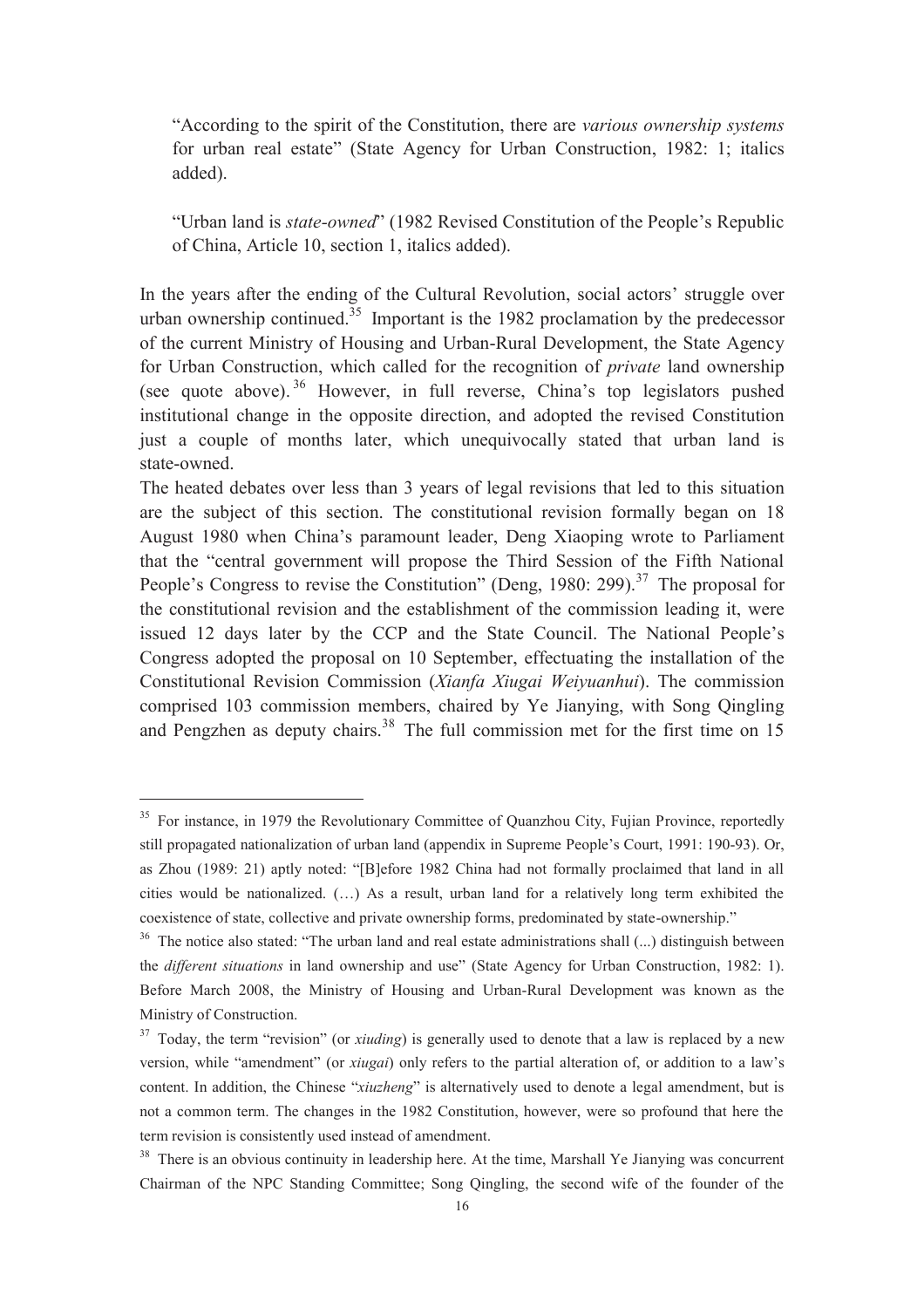September 1980, during which a Secretariat was established with Hu Qiaomu as Secretary-General.<sup>39</sup> He organized the secretariat's first meeting on 17 September (Xu, 2003: 559-63) and 13 days later, the Drafting Team of the Secretariat moved to the quiet surroundings of Yuquanshan at the imperial Summer Palace. A detailed task division was implemented, with separate sub-commissions for the preambles, main text, and the sections on the state's organs, and rights and obligations.<sup>40</sup>

On the morning of 10 February 1981, the Drafting Team of the Secretariat gathered for its  $10<sup>th</sup>$  session. Reporting back to the full team, Hu Sheng, involved in the sub-commissions on the preambles and main text, said:

"There are some issues about which we are still uncertain, such as for instance, the question of land ownership…" (Xu, 2003: 603).

For sure, the first two drafts of the Revised Constitution did not mention land ownership.<sup>41</sup> The first time that land ownership did appear was in the 28 February version of the Discussion Draft, which stated: "Land is owned by all people or by the collective" (Xu, 2003: 609-10). Recalling the drafting, Peking University law professor Xiao Weiyun, stated:

"[I]n previous versions of the Constitution, China had not made any comprehensive and clear stipulations about [land ownership]. (…) [R]egarding cities and peri-urban land ownership, mountains, grassland, beaches and so forth, no stipulations had been made yet" (Xiao, 1986: 42).<sup>42</sup>

Due to health problems of Hu Qiaomu, Peng Zhen had taken over his work as the Secretary-General of the Drafting Team since July 1981 (Peng, 2012: 115-120). From 27 February until 16 March 1982, the Constitutional Revision Commission met for its 2<sup>nd</sup> Plenary Session.

Chinese Republic, Sun Yat-Sen, was his predecessor; while Peng Zhen was to succeed Ye Jianying as the future Chairman of the NPC Standing Committee.

<sup>&</sup>lt;sup>39</sup> Hu Qiaomu was then also concurrent Secretary of the Secretariat of the CCP Central Committee.

<sup>&</sup>lt;sup>40</sup> These were delegated to, respectively, Hu Sheng, Gong Yuzhi and Lu Zhichao (preambles); Hu Sheng, Gu Ming, Xiao Weiyun, Wang Shuwen and Xu Chongde (main text); Wang Hanbin, Zhang Youyu, Wang Shuwen, Yang Jingyu (rights and obligations); and Xing Yimin, Gu Ming, Gu Angran, Xu Chongde, Sun Li and Xu Kongrang (state organs). See (Gu, 2009: 76; Peng, 2012: 117).

<sup>41</sup> These are the 20 February Draft of the Constitution (*xianfa caogao*) and the 28 February Draft for Discussion on the Constitution (*xianfa taolungao*, Xu, 2003: 603).

<sup>&</sup>lt;sup>42</sup> Xiao's statement is corroborated in an interview with one of the other drafters, Wang Hanbin, who recalled: "It was not until the drafting of the Constitution that we discovered that the 1954 Constitution had made no stipulations regarding land ownership at all. That was strange, how could it be that there were no regulations around land, which is such a critical issue? Therefore the land ownership system had to be defined this time" (Wang cited in Zhao, 2013).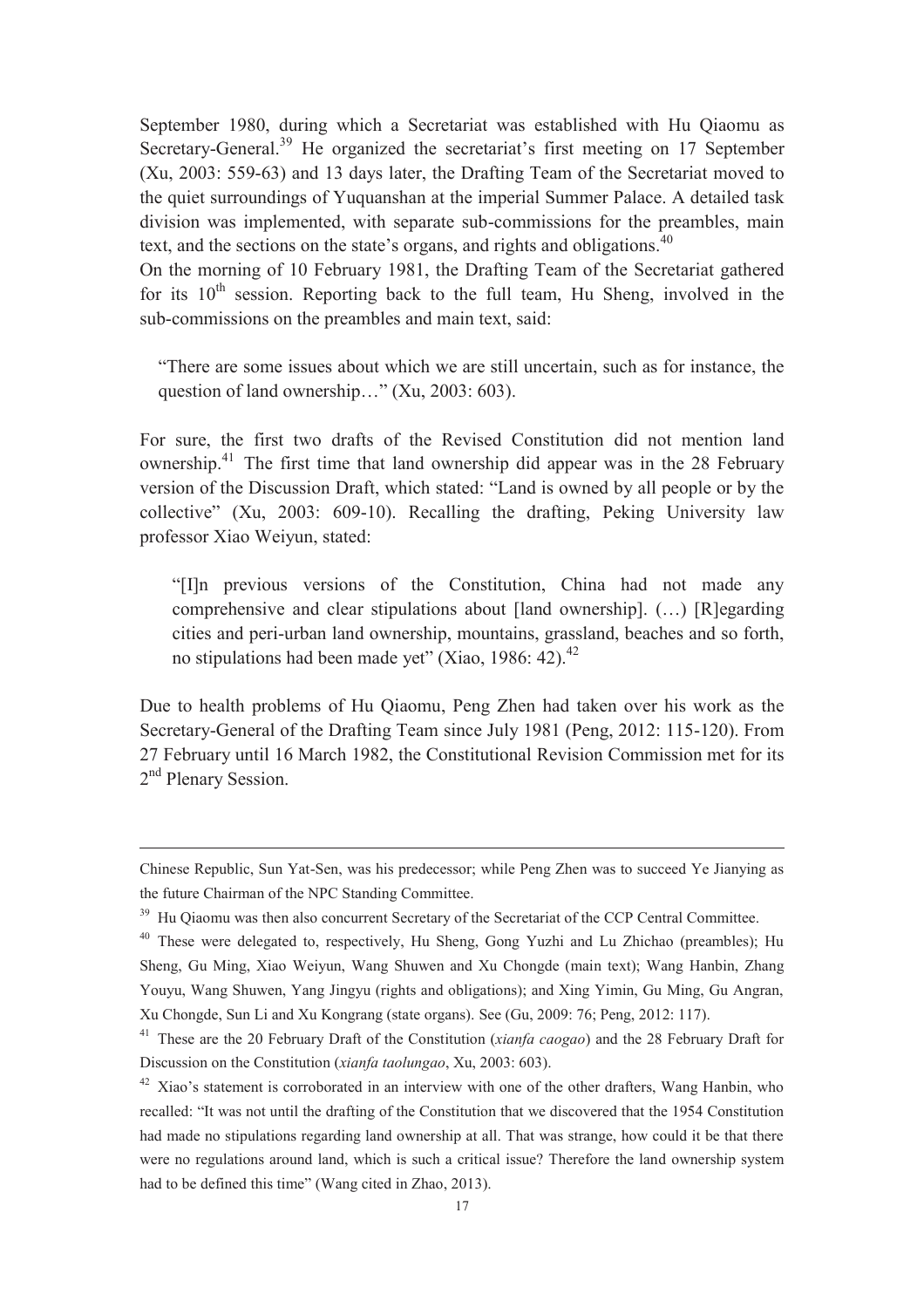At this meeting, Peng Zhen had two documents distributed: the "Revised Draft of the Constitution of the People's Republic of China – Discussion Version", accompanied by a legal interpretation of its text. Article 10 of the Draft stated: "Urban land is state-owned, while rural land and peri-urban land are collectively owned." The legal interpretation read: "These regulations reflect the actual situation of China. More concrete regulations are pending on the drafting of land laws, yet, regulatory principles are included in the Constitution, and are beneficial for the development of rural collective economic organizations and urban construction" (Xu, 2003: 619).

The two documents were the starting signal for a major clash amongst the nation's highest policy-makers, which would extend far beyond urban land ownership. It would question the very foundations of China's land ownership as defined in the 1954 Constitution and the Sixty Articles for the People's Communes. From the start, the discussions turned to the nationalization of  $all$  land – rural, urban and peri-urban.<sup>43</sup> The official notice by the former State Land Administration to recognize *private*, urban land ownership thus also represents an opposing group of social actors within the Chinese leadership (see: 1982 Proclamation at the start of this section).<sup>44</sup>

Central to the debates was the question whether non-state ownership would allow for sufficient state control over land. Those in favor argued that nationalization was essential for spatial, infrastructural and environmental planning. In their view, non-state-ownership hampered development, regardless whether that was done for urban housing, mining, or military airfields. Their argument was succinctly voiced – not by the drafters themselves – but by a local official:

"[T]he urban area in present cities is constantly changing (…). In the future more and more counties, towns, industrial and mining areas will be upgraded to cities (…). The land of these new cities previously belonged to the collective. After they are approved as cities, does [that land] become state-owned? (Wu Minrui, Office of the Hunan Provincial Party Committee cited in Xu, 2003: 721)<sup>45</sup>

Those against, put forward three arguments in defense:

<sup>&</sup>lt;sup>43</sup> One and a half weeks after the start of the  $2<sup>nd</sup>$  Session (on 9 March 1981), the discussion already turned to the nationalization of rural and peri-urban land (Xu, 2003: 637).

<sup>&</sup>lt;sup>44</sup> However, it might be difficult to judge whether there was actually little support, or whether political realities at the time determined that the discussion on urban land – which would imply a return to private ownership – was finished. In this regard, the main concerns were voiced by the former President of the Supreme Court, Jiang Hua, who stated that sudden nationalization would risk neglecting differences in housing land in medium versus large cities, and also risk disregarding situations with and without state rental housing (Xu, 2003: 559-563).

<sup>&</sup>lt;sup>45</sup> By way of illustration, the official added: "For instance, the area of Changsha before liberation was 6.7 square kilometers, right now it is 53 square kilometers, and hereafter it will expand even more." In addition, "before 1957, there were nine cities in Hunan Province, presently there are 15" (Wu in Xu, 2003: 721).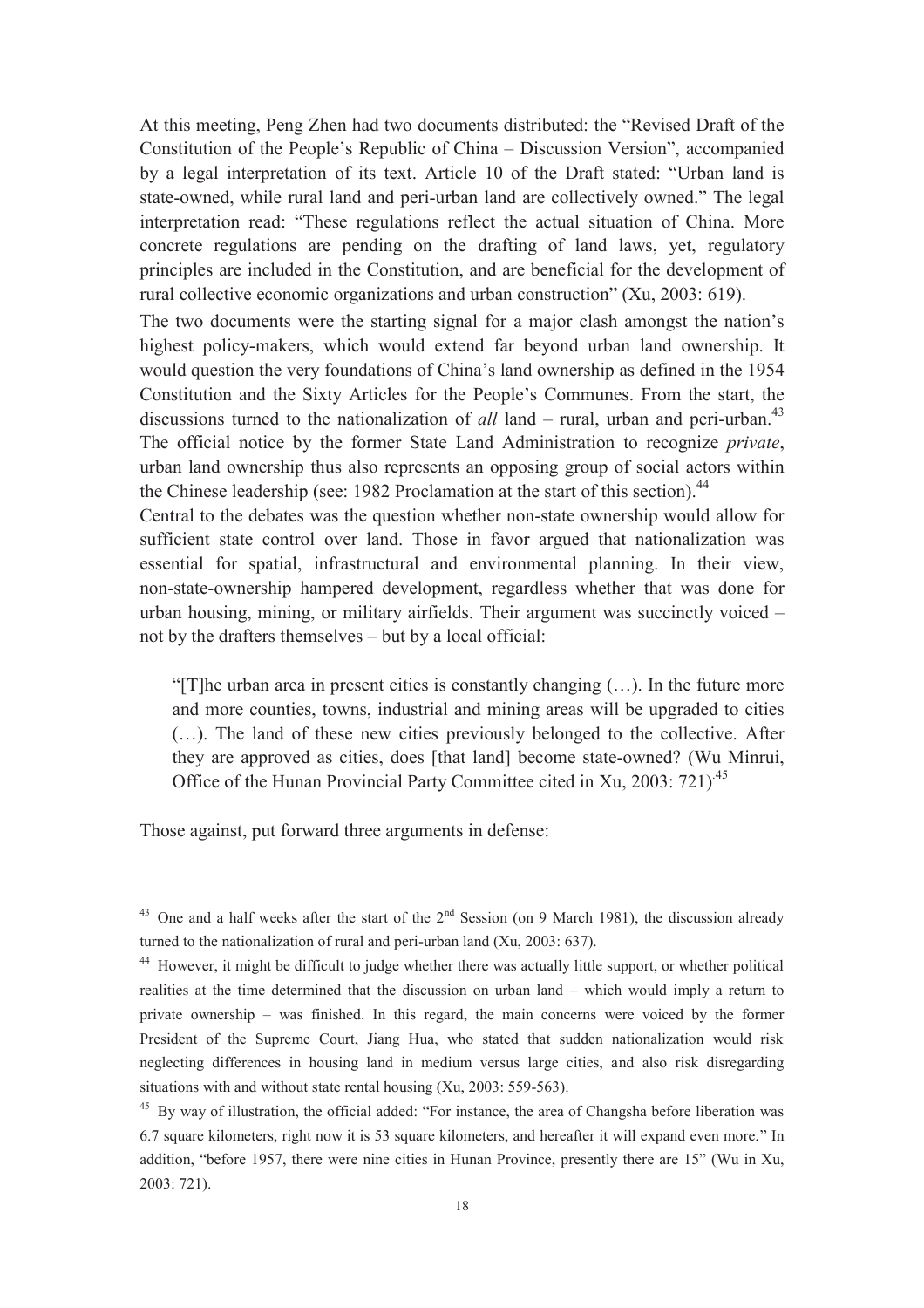- i) *societal*, i.e. rash nationalization would incite large-scale conflict and endanger social stability;
- ii) *historical*, i.e. rural land had been in collective hands for decades;
- iii) *efficacy*, i.e. state-ownership is no more effective than other property forms, as the state can always resort to expropriation for public interest.

A major proponent was Yang Xiufeng, President of the Supreme Court and Vice Chairman of the Legal Affairs Commission of the National People's Congress (NPC) Standing Commission. In his words:

"Common ownership of the means of production has a dual form [i.e. state and collective, PH], and results from historical development. Comrade [Hu] Qiaomu says that the nationalization of rural land has no meaning, and will result in major upheaval.<sup>46</sup> I agree, what use does it have to do so?  $(...)$  There is no need to nationalize, and there is no rush to deal with it."<sup>47</sup>

Yang Shangkun, the acting Vice Chairman of the powerful Central Military Commission, concurred:

"Land in the cities is state-owned, but during redevelopment in Tianjin there were three families that refused to move (*ying bu ban*). In Beijing's Guang'anmen, there is a similar situation. Nationalization creates uproar; we have stipulations on expropriation. That's sufficient." (Yang cited in Xu, 2003: 680-682).

After protracted discussions, the debate was finally concluded: to formally nationalize urban land after 33 years of ambiguity, yet, to leave rural land in the hands of the collective, in effect, the village communities. The revised Constitution was adopted on 4 December 1982.

#### *4. Dealing with the revolutionary past (1982-1998)*

-

During the early 1980s, the Chinese countryside witnessed an institutional transition which resulted in reinstating individual land *use*, while consolidating public land *ownership*. In the cities, a similar institutional reconfiguration occurred, which assumed the form of a revived, private home ownership predicated upon state-owned land ownership: thus, the separation of land from housing. For the state, a major challenge existed in the way how to deal with the legacy of the Cultural Revolution, in effect, to find means to compensate expropriated middle class home-owners,

<sup>&</sup>lt;sup>46</sup> Yang Xiufeng refers here to Hu Qiaomu, the previous Secretary-General of the Drafting Team.

 $47$  Other powerful politicians allegedly supported Yang's view, including Jiang Hua, the former President of the Supreme Court and Peng Zhen, Hu Qiaomu's successor overseeing the drafting process. See the respective quotations cited in (Xu, 2003: 680-682). Peng Zhen's moderate role here is remarkable, as he has conventionally been portrayed as one of China's foremost hard-line leaders (e.g. Pei, 2006: 74).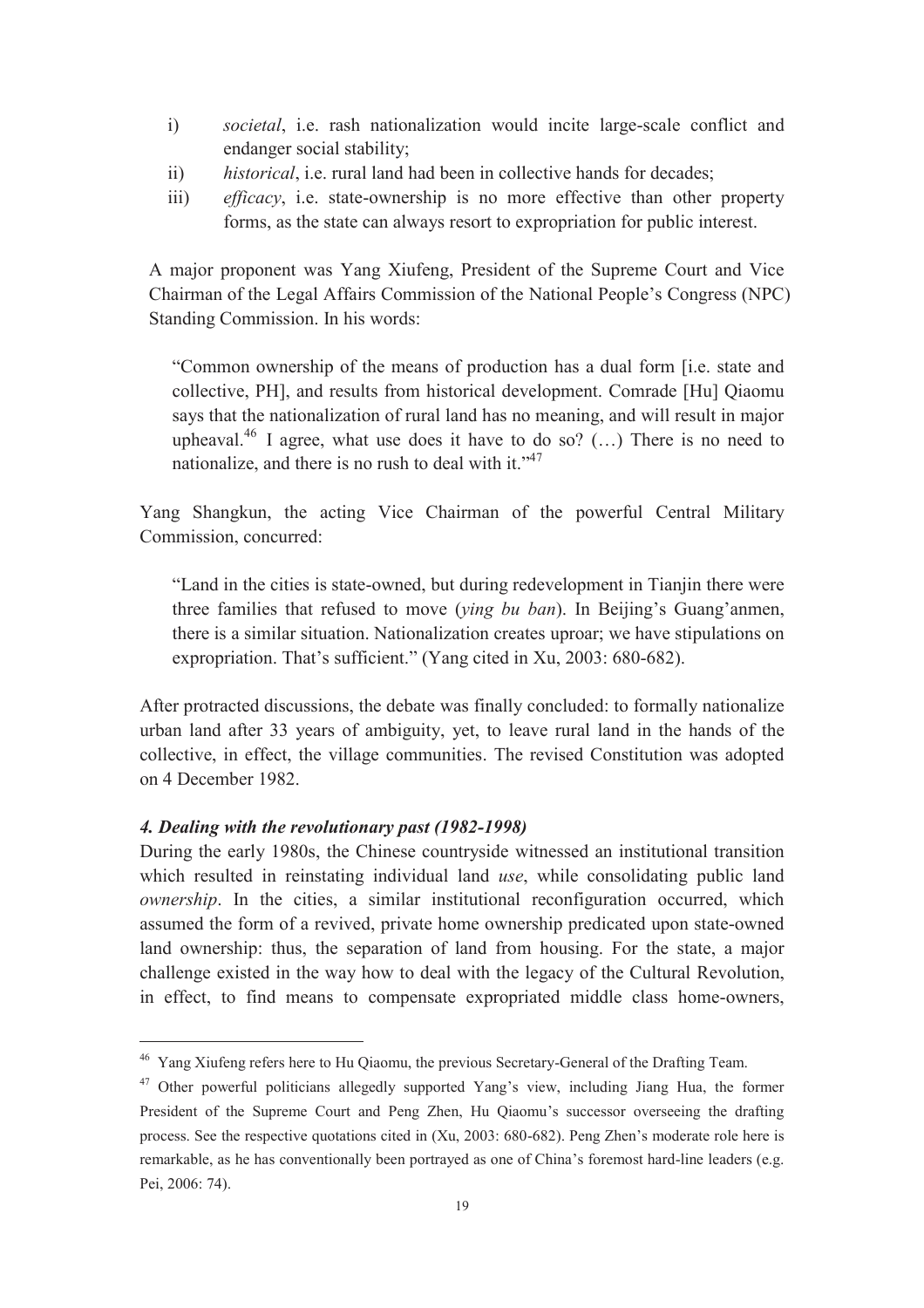landlords and industrialists, while avoiding raking up the hugely sensitive issue of ex-ownership.<sup>48</sup>

When the People's Communes were disbanded in the countryside, the former Ministry for Rural-Urban Construction and Environmental Protection issued a remarkable set of "Suggestions" for urban housing. The Ministry maintained that due to "erroneous 'leftist' thought, problems had remained which urgently need solving", not in the least "the lack of clarification by the state on housing ownership" (1985: 1). Several important suggestions were made:

- 1. "Housing which has entered the State Rental Housing Scheme according to (…) political guidelines, should be nationalized and uniformly managed by the housing departments";
- 2. "Housing that has been wrongly altered without following (…) political guidelines, should be rectified according to policy and pragmatism";
- 3. "[P]rivate rental housing that has entered [the scheme] after September 1961, and which has not received rent or for which the period of rent did not reach 5 years, (…) should receive compensation…" (*ibid*.: 1-2).

What could be the potential magnitude of the Socialist ex-ownership problem? According to estimates in 1982, the proportion of land in private *and* collective hands in 226 cities amounted to a mere 4.5 percent or 335 square kilometers of the total built area (Zhou, 1989: 21). This implies that at the start of the reforms, the overall majority of urban land, i.e. over 95 per cent, was owned by the state. The ex-ownership question, at least for urban land, might thus not be a serious issue. It is uncertain, however, whether the figure above is an overestimation to play down the percentage of private land at the onset of the reforms.<sup>49</sup>

For starters, it was found that in 1956, the year when the State Rental Housing Scheme was imposed, over 50 percent of urban real estate (land *and* housing) was actually in private hands.<sup>50</sup> More than two decades later, during the late 1970s and early 1980s, this percentage had drastically fallen, with 75 percent (or even higher) of urban households living in public housing (Huang, 2004; Logan et al., 1999). Thus, it can be inferred that the remainder – estimated to be around a quarter or lower – lived in some kind of private housing. Most of this housing likely dates from before the

<sup>&</sup>lt;sup>48</sup> Another challenge was how to solve the question of affordable housing, thus, to answer to the needs of an expanding urban population, without squandering the basis of its credibility: the Socialist promise of protecting the poor. Due to space this latter question will not be dealt with in this paper.

<sup>&</sup>lt;sup>49</sup> Overestimation of land statistics, but inspired by a reversed logic (i.e. to demonstrate that land tenancy was serious, and Land Reform was thus a justified cause), has also been observed in identifying the percentage of landholdings by landlords and rich peasants. See (Madsen, 1991: 626-7).

<sup>50</sup> Based on a survey carried out in Beijing, Tianjin, Shanghai, Jinan, Qingdao, Shenyang, Harbin, Nanjing, Wuxi and Suzhou. The survey sample is unknown, it was only noted that in Harbin approximately 3,000 households were part of the study (CCP Central Secretariat Second Office, 1956: 1). At the time, housing and land were not separated, so one can assume that the percentage of real estate reflects similar percentages for housing ownership, as well as for the land underneath it.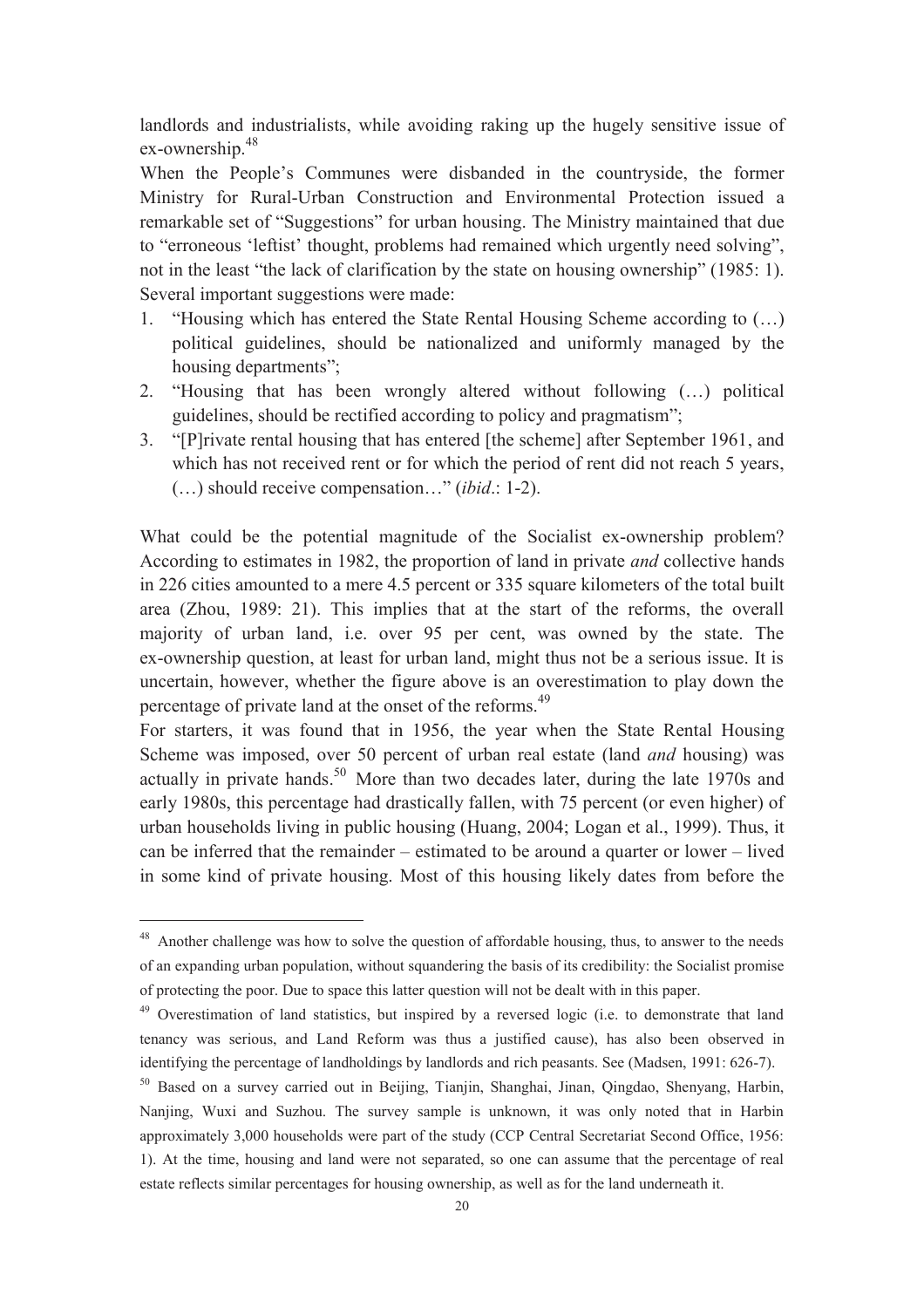State Rental Housing Scheme, and by and large represents the property left for own use.

The legacy of nationalized urban land *and* housing has not been solved to date and continues to be a source of conflict between social actors. Several (fairly indecisive) reports and advices by the Supreme Court (1985, 1991) on local disputes involving pre-revolutionary housing are a testimony to this. Some of these cases have made international headlines (e.g. Ford, 2010).<sup>51</sup> Illustrative of the complexity of the issue is a highly unusual query on the legal interpretation of the Constitution by the Supreme People's Court (1990: 2) to the government: $52$ 

"In handling disputes over use rights of urban housing land the Court encountered problems in relation to ownership and use (…). After the 1982 Constitution stipulated that 'urban land is state-owned', does the ownership of urban housing land *and* of the housing on top of it – originally owned by individual citizens – automatically change into a use right?"

The State Land Administration (1990: 1) confirmed this was the case. Interestingly, it remained silent on the other query by the Supreme Court whether "the housing on top of" the land (*qishang yongyou fangchan*) was also nationalized.

At the time of writing, there is no national movement advocating compensation or reinstating ownership for expropriated homeowners, although various Chinese scholars have become more vocal on the issue (Cheng, 2013). For instance, well-known renegade historian Zhang Lifan (2010: 10) noted that:

"When the urban 'Land Reform' was written into the Constitution as a *fait accompli*, citizens were not given any compensation for the loss of property. During the early period of reform, public consciousness of rights was weak, while there was apprehension against 'private ownership', and nobody dared raising objections (*wu ren ganyu tichu yiyi*)." 53

<sup>&</sup>lt;sup>51</sup> An interesting opposite case, is the property allegedly owned by a famous revolutionary People's Liberation Army General, Zuo Quan (1905–1942). Although the property is prominently located in the middle of the campus of the Chinese Academy of Agricultural Sciences (CAAS), no one has dared to touch on its ownership to date. Oral communication, CAAS senior official, 20-10-2015.

 $52$  In normal circumstances, it would be the other way around as the Supreme Court should be the final instance of appeal and legal interpretation of the Constitution.

<sup>53</sup> Zhang (2010: 10) also noted: "The National People's Congress incorporated the protection of private property in the Constitution in 2004, and it proclaimed the Property Law in 2007; but to a great extent this protected the class that 'got rich first' (*xianfu jieceng*, in reference to Deng Xiaoping's adage to allow some people to get rich first) since the economic reforms. It will be very difficult to protect the long-term interests of all citizens, if we do no retroactively protect a group of citizens whose rights were infringed upon in the past (*zhuisu baohu bufen gongmin guoqu bei qinhai de quanyi*) (2010: 4).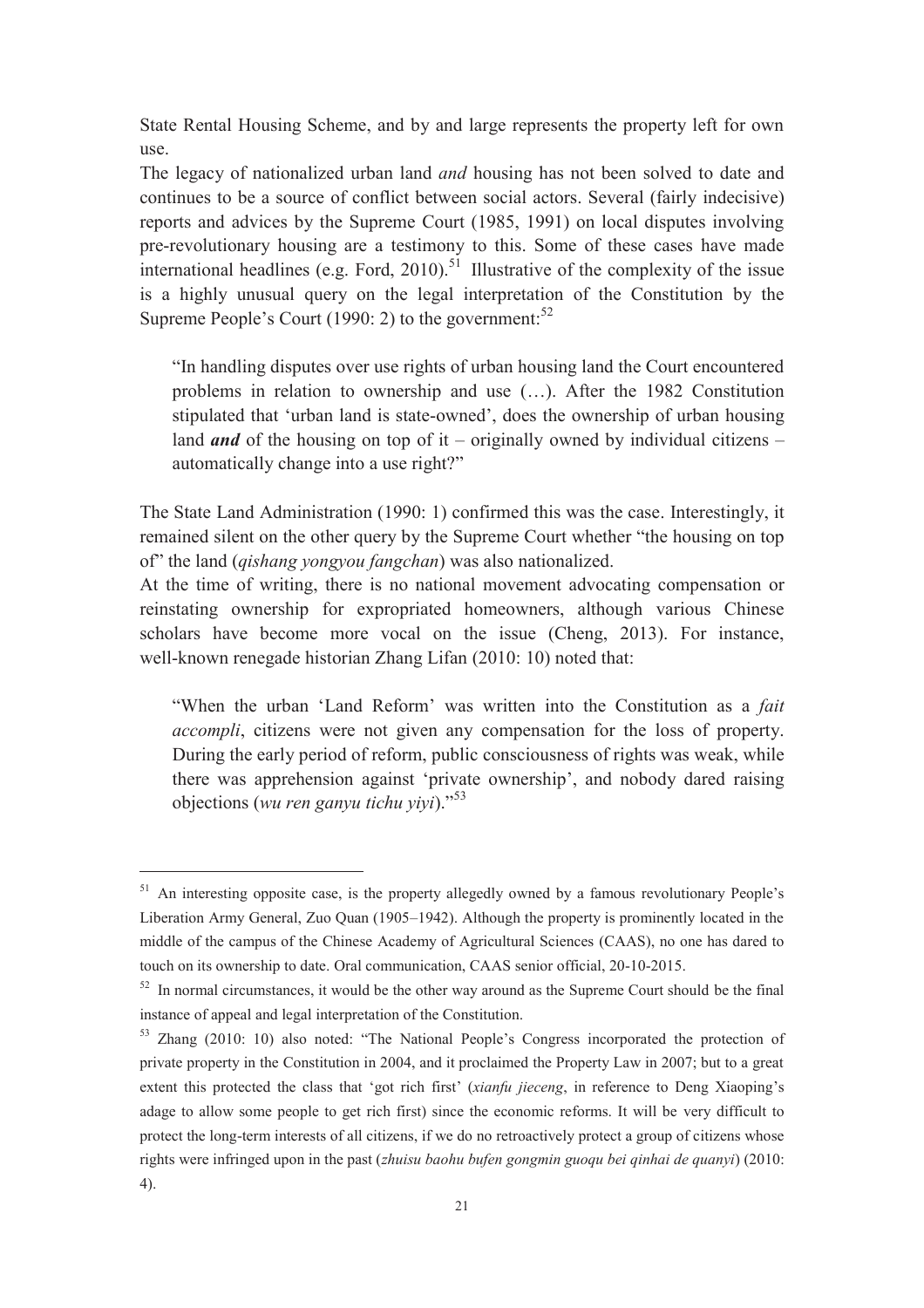Similarly, writing for the influential Southern Weekend (*Nanfang Zhoumo*), a jurist at the National Police Academy cautioned that "[t]here is a great difference between the power and value of ownership versus these of use; as land ownership was downgraded to use [in 1982], we need to consider a fair compensation for the difference in price" (Yang, 2012: 1).

Over time, however, the issue of revolutionary ex-ownership would gradually lose force due to a new policy: the privatization of public housing. In 1998, the State Council called to: "Make a beginning to halt the distribution of housing-in-kind (*tingzhi zhufang shiwu fenpei*), and gradually implement the commercialization of housing (Article 4 in State Council, 1998).<sup>54</sup> The Housing Reforms transferred much of the Socialist work-units' property into individual hands, thereby boosting private home ownership, and providing the starting signal for China's booming real estate market.

#### **III. In conclusion: Back to institutional theory**

-

A major paradox in neo-institutional theory is how to account for the persistence or stagnation of inefficient (read: informal, common and insecure) institutions and property rights. One of the explanations offered is that of path dependence, a notion of causality, suggesting that present institutions can become locked into inefficiency as a result of actors' choices from the past. The discussion about "persistence" or "stagnation" is of significance for the study on land and housing in relation to the legitimization it can offer to titling, privatization and formalization as institutional interventions. Contrarily, this article argues that the issue in understanding institutional change is not the principle of causation, but rather the minute study of institutions over time and space, as also propagated by Original Institutionalism.

That detailed study reveals a dual matter. First, that institutions derive from an endogenous, spontaneously ordered development in which actors' intentions in establishing or changing institutions are reshaped into something unintended in the interaction with other actors. In other words, institutions as resulting from human action but not from human design, as Scottish philosopher Adam Ferguson (1782: 205) aptly described.<sup>55</sup> In this article we saw that China's ownership of urban real estate is a strong case-in-point. By minutely charting the debates, disputes, and distributional conflicts over the ownership of urban real estate – as enshrined in historical Chinese sources – we got a clear picture how it emerged through actors'

<sup>54</sup> As early as 1984, the State Council had approved the nation's first pilots with the subsidized sale of public housing (*gongyou zhufang butie chushou*) (Xu, 2008: 1). A good account of the housing reforms from until 1994 is provided in (Wang and Murie, 1996).

<sup>&</sup>lt;sup>55</sup> In his words: "Every step and every movement of the multitude, even in what are termed enlightened ages are made with equal blindness to the future; and nations stumble upon establishments, which are indeed the result of human action, but not the execution of any human design" (1767: 205). The precise reference in Ferguson's An Essay on the History of Civil Society is Part III, Section 2, page 205. His book was originally published in 1767.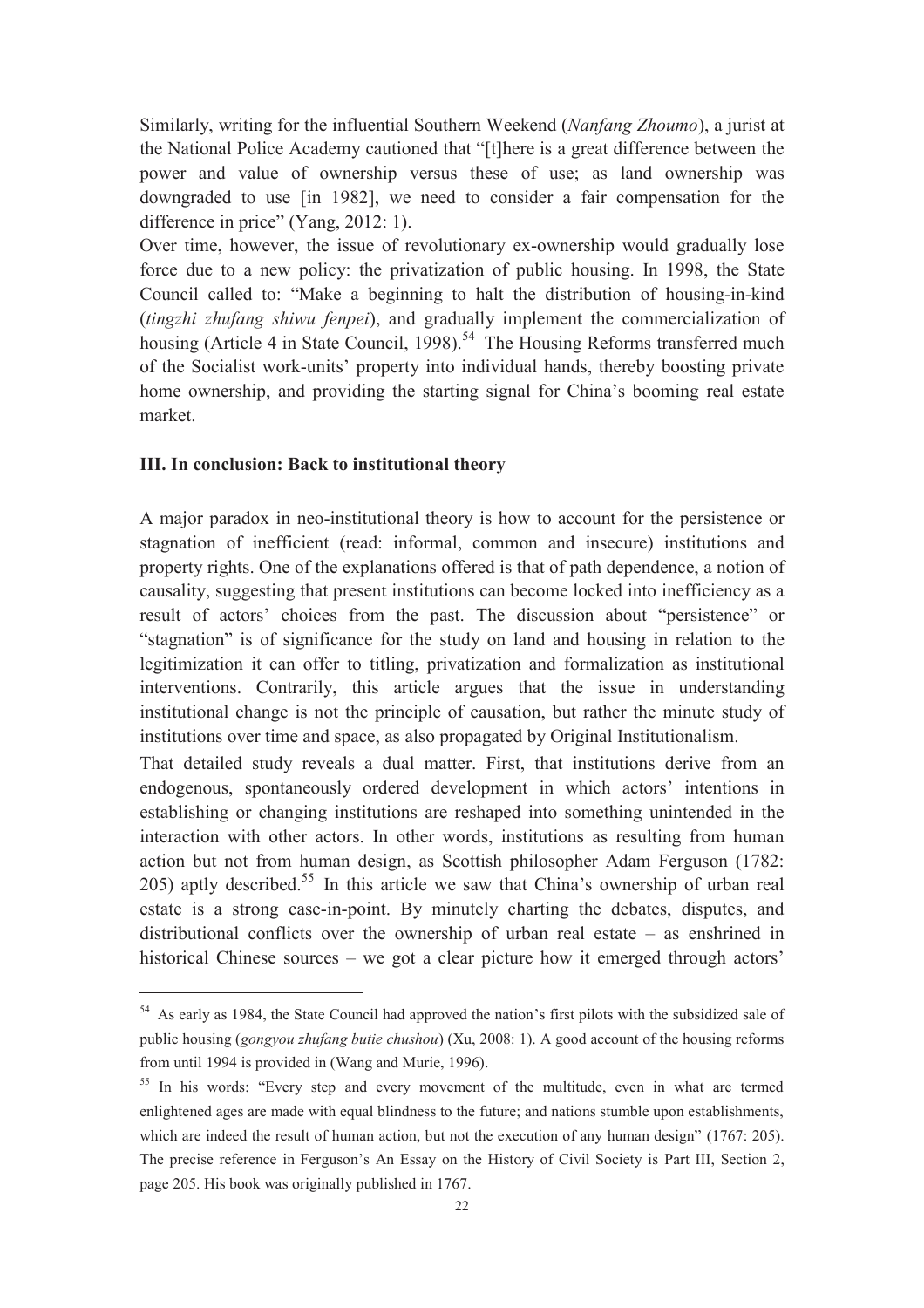interactions. Out of ideological considerations, the Chinese state may have hoped to nationalize the cities' privately owned land and housing. Yet, that intention was constrained, altered and cast into different institutional forms dependent on the state's interactions with other actors *and* with itself.<sup>56</sup> In this regard, Kohli and Shue (1994: 2) stated: "States may help mold, but they are also continually molded by, the societies within which they are embedded."<sup>57</sup>

Second, detailed institutional analysis – or an institutional archaeology, as it were – also reveals that institutions do not persist or stagnate. What is perceived as persistence features, in fact, infinitesimally minor changes under an apparent layer of institutional stability. That finding touches on the very foundations of neo-classical economics – and neo-institutionalism in particular. <sup>58</sup> Within the neo-classical paradigm built on the principle of equilibrium, it is impossible to explain why *inefficient* institutions can sustain balance ("persist") inasmuch as *efficient* institutions do. Neo-institutionalism has come up with revised versions of the notion of equilibrium, such as stable, dynamic, punctuated equilibrium or multiple equilibria to account for the dilemma of change versus stagnation.

This article maintains that these conceptual revisions continue to fall short in explaining what can be observed at a more granular institutional level. The institutional processes that can be seen there suggest *continuous* change, rather than consecutive equilibria punctuated by change; or stagnation alternated by institutional progress. In this regard, Thelen (2002: 101) made the crucial observation that "if we look at particular empirical cases (…) even 'sticky' institutions that persist over long stretches of time undergo subtle but very significant changes in terms of their form and functions."<sup>59</sup>

To account for that *fundamental* rift in the understanding of institutional change, a Theorem of Dynamic Disequilibrium was put forward. This theorem postulates that at any given infinitesimal time-point, institutions are *never* in balance but in continuous *movement* to a new state, regardless how fast or slow, or how tiny or big that movement may be. The institutional change of Chinese urban real estate is a

<sup>56</sup> This view thus differs from *local state-led* growth – or "local state corporatism" (e.g. Oi, 1995). The endogenous, spontaneously view on development maintains that also the local state is but one actor constrained in its intentions, and refrains from portraying the Chinese (local or central) state as intentionally designing, leading and implementing development.

<sup>57</sup> Similarly, Migdal (1998: 28) depicted society as "a mélange of social organizations" in which the state is but one organization among numerous others.

<sup>58</sup> As Pierson and Skocpol (2002: 704) noted: "Rational choice scholars tend to focus on 'rules of the game' that provide equilibrium "solutions" to collective action dilemmas. Historical institutionalists, meanwhile, probe uneasy balances of power and resources, and see (…) struggle among unequal actors."

 $59$  Let us by clear, also in the biological sciences from which institutional theory – for better or worse – borrows its ideas, this insight is increasingly supported by empirical studies. See, for instance, (Heijmans *et al.*, 2008; Childs *et al.*, 2012: 2015; Byrne and Nichols, 1999).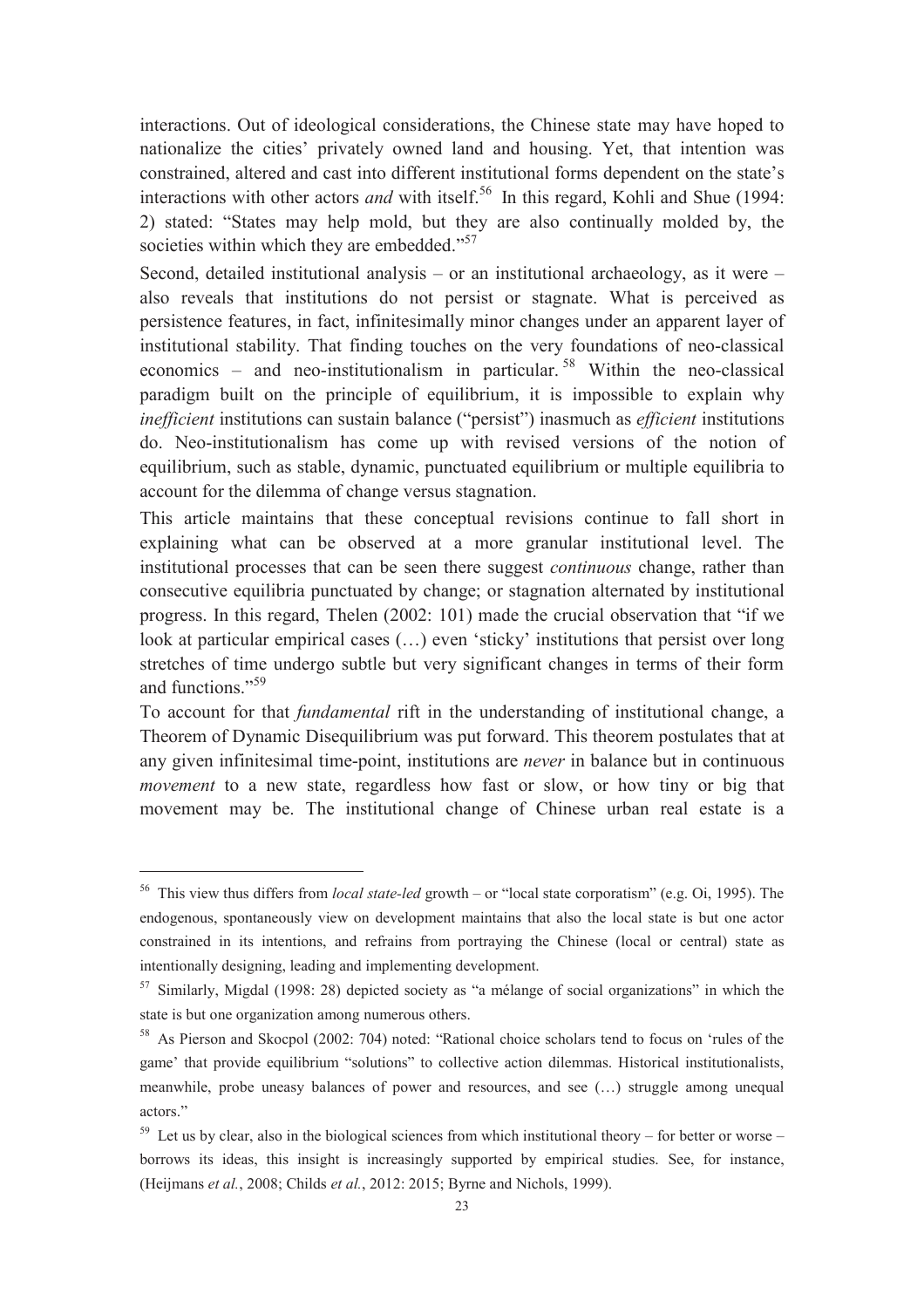demonstration of this perpetual momentum of disequilibrium, evolving in waves and stages, through:

- 1) A period (1949-1966) of incremental change in urban property rights as the state was forced to navigate between ideology and pragmatism. Urban property rights developed from a mix of (predominantly) private and public ownership, to one in which private ownership was restricted through state rental; $60$
- 2) A stage (1966-1976) of sudden, imposed nationalization, resulting in societal upheaval and shocks to the institutional structure. Despite forced expropriations, private ownership was never *formally* abolished;
- 3) The early post-Mao period (1976-1982) when actors engaged in protracted disputes over ownership as bound by revolutionary legacy. Although historically important, the 1982 Constitution's stipulation of state-owned urban land is an incremental change: it codified what had taken place 16 years earlier, and could only do so *after* lengthy debates lasting 21 months;
- 4) A span (1982-1998) when China's institutional structure of urban real estate was still challenged, yet, over time consolidated into its current constellation: privately owned homes and state-owned land with the possibility of private land lease.

Endogeneity and disequilibrium are principles with which one can describe the nature of institutional change. We have used them to analyze how the ownership of Chinese urban real estate was formed over the decades. However, two questions that we did not answer is *why* institutions are shaped as they are, i.e. the question of variation; and *why* do certain institutions vanish, i.e. the question of extinction. We have seen above that path dependence as rooted in causation may not adequately account for variation and extinction, other than maintaining that contingent events in the past can spark chains of "path-dependent", "reactive" or "self-reinforcing" events in the present. Contrarily, one principle may account for this: the functional use and disuse of institutions (see: introduction to this themed issue). As a *set* of rules of actors that govern and *are* governed by them, institutions form the aggregate, perceived reflection of economic, socio-political, and cultural functions. These functions develop in the endogenous interaction between actors, and in actors' adaptation to the physical environment.<sup>61</sup> *Ergo*, as long as institutions fulfill a function they appear

<sup>&</sup>lt;sup>60</sup> From the data presented here, the ratio of private versus public ownership can be estimated at around 6:4. It is unclear whether landlords were actually allowed to sell their property once it was encumbered through state rental.

 $61$  This might be a future area for research, i.e. to examine how actors' endogenous interactions are shaped in adaptation to natural disasters, and how this is translated into institutional function. This research endeavor, however, needs to be critically distinguished from studies that turn the argument around, and look at the impact of natural disasters on economic growth, and assess if this might be correlated to institutional form (e.g. common or civil law, democratic or non-democratic institutions), see e.g. (Yamamura, 2013; Raschky, 2008). The credibility thesis posits that there will be *no correlation* between institutional form, natural disaster and growth. By contrast, it looks to uncover how disaster, and the term over which it occurs (short e.g. earthquake or storm, versus long term e.g.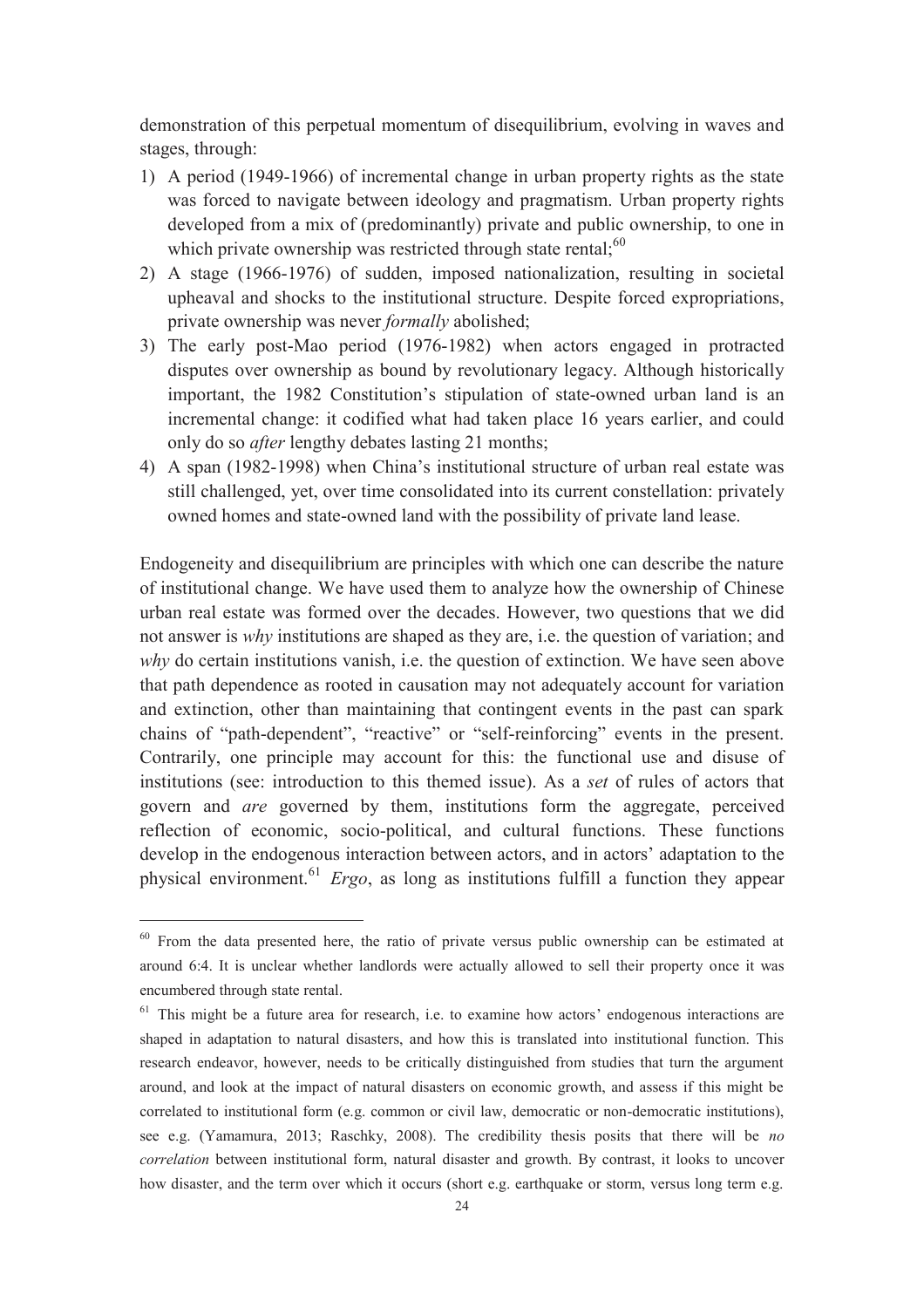stable – albeit subject to incessant change – and conversely, when they fail to perform that function they may suddenly change, atrophy, or become extinct.

## **REFERENCES**

- 1. Acemoglu, Daron and James A. Robinson (2006), "De Facto Political Power and Institutional Persistence", *The American Economic Review*, Vol. 96, No. 2, pp. 325-330
- 2. Achenbach, Joel (2014), "New dinosaur called the Chicken From Hell", *The Washington Post*, 19 March, at www.washingtonpost.com/national/health-science/new-dinosaur-called-the-chick en-from-hell/2014/03/19/92cc64d4-af7d-11e3-9627-c65021d6d572\_story.html, accessed 19 May 2014
- 3. Alchian, Armen A. (1950), "Uncertainty, Evolution and Economic Theory," *Journal of Political Economy*, 58(3), pp. 211-21
- 4. Aoki, Masahiko (2007), "Endogenizing institutions and institutional changes", *Journal of Institutional Economics*, Volume 3, Issue 01, April, pp 1 - 31
- 5. Aoki, M. (2000), "Institutional evolution as punctuated equilibria", in Claude Ménard (ed.), *Institutions, Contracts and Organizations: Perspectives from New Institutional Economics*, Cheltenham UK and Northampton, MA, USA: Edward Elgar Publishing, pp. 11-36
- 6. Arestis, P. (1992), *The Post-Keynesian Approach to Economics*. Aldershot and Vermont: Edward Elgar Publishing
- 7. Arthur, W. Brian (1994), *Increasing Returns and Path Dependence in the Economy* Ann Arbor: University of Michigan Press
- 8. Beijing Housing Administration (1966), "*Beijingshi fangdichan guanliju guanyu jieguan sifang de ruogan guiding*" [Certain provisions by the Beijing Housing Administration about taking over private housing], 26 September, Beijing
- 9. Beijing Revolutionary Committee (1968), "*Guanyu wuchan jiejie wenhua da geming zhong hongweibing chachao caiwu, fangdichan chuli de tongzhi*" [Notice about dealing with Red Guards' confiscated property and real estate during the Great Proletarian Cultural Revolution], *Jinggefa*, Number 68/44, 20 February, Beijing
- 10. Berger, Sebastian (ed.) (2009), *The Foundations of Non-Equilibrium Economics: The principle of circular and cumulative causation*, London and New York: Routledge, pp. 91-105
- 11. Bridgham, Philip (1968), "Mao's Cultural Revolution in 1967: The Struggle to Seize Power", *The China Quarterly*, Vol. 34, June, pp. 6-37
- 12. Bridgham, Philip (1970), "Mao's Cultural Revolution in 1967: The Struggle to Consolidate Power", *The China Quarterly*, Vol. 41, January-March, pp. 1-15

shortage in oil and gas) might affect actors' endogenous interactions, and in turn, institutional functions.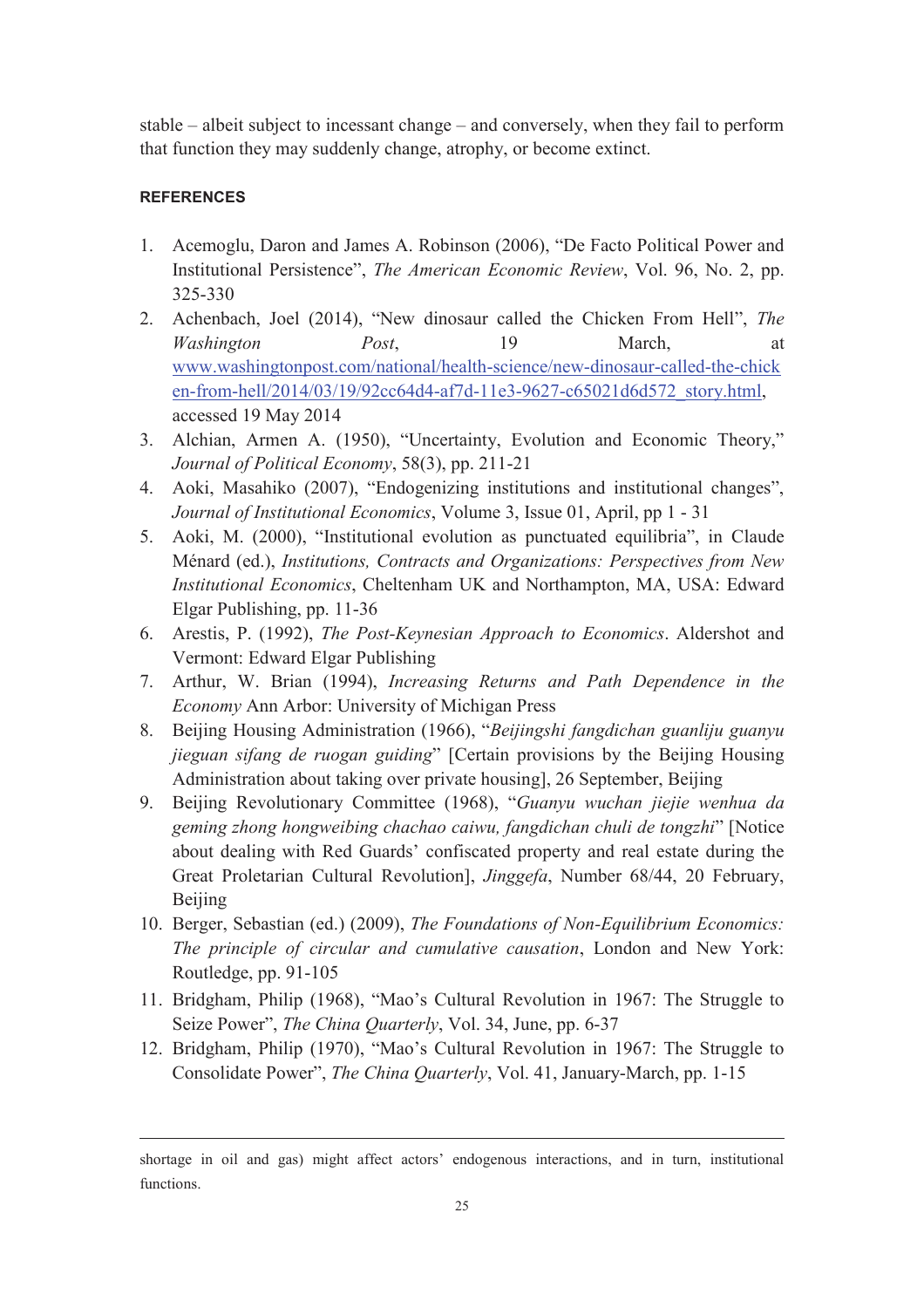- 13. Byrne, Katharine and Richard A Nichols (1999), "Culex pipiens in London Underground tunnels: differentiation between surface and subterranean populations", *Heredity*, No. 82, pp. 7–15
- 14. Capoccia, Giovanni and R. Daniel Kelemen (2007), "The Study of Critical Junctures: Theory, Narrative, and Counterfactuals in Historical Institutionalism", *World Politics*, Vol. 59, April, pp. 341–69
- 15. CCP Central Committee and State Council (2013), "2013 *Zhongyang yihao wenjian: zhonggong zhongyang guowuyuan guanyu jiakuai fazhan xiandai nongye jinyibu zengqiang nongcun fazhan huoli de ruogan yijian*" [Number One Central Document of 2013: Some suggestions by the CPC Central Committee and State Council on accelerating the development of modern agriculture and further enhancing the vitality of rural development], 31 January, pp. 1–4. At: http://www.gmw.cn/xueshu/2013-02/05/content\_6635517\_3.htm, accessed on 15 February 2014
- 16. CCP Central Secretariat Second Office (1956), "*Guanyu muqian chengshi siyou fangchan jiben qingkuang ji jinxing shehui zhuyi gaizao de yijian*" [Suggestions on the basic situation of current urban private housing property and the execution of the Socialist Transformation], *Zhongyang mishuchu di'er bangongshi*, 18 January, Beijing
- 17. Central Administration for Industry and Commerce (1961), "*Zhongyang gongshang xingzheng guanliju, shangyebu 'guanyu jiashu chengshi siren chuzu fangwu shehuizhuyi gaizao gongzuo de lianhe tongzhi*'" [Joint notice by the Central Administration for Industry and Commerce and the Ministry of Commerce on "Accelerating the work of the Socialist Transformation of Urban Private Rental Housing", *Gongshang banzi di 2 hao, Shangban lianzi di 217 hao*, 13 May, Beijing
- 18. Chan, Anita, Richard Madsen, and Jonathan Unger (1992), *Chen Village under Mao and Deng*, revised edition, Berkeley: University of California Press
- 19. Chen, Lei and Hanri Mostert (2007), "The Unavoidable Necessity of Formalizing Condominium Ownership in China: A Pilot Study", *Asian Journal of Comparative Law*, Vol. 2, No. 1, pp. 1-30
- 20. Cheng, Xueyang (2013), *Chengshi tudi guoyou guiding de youlai* [The origins of the rule on state-ownership of urban land], *Yanhuang Chunqiu Zaizhi*, No. 6, pp. 1-3
- 21. Childs LM, Held NL, Young MJ, Whitaker RJ, Weitz JS (2012), "Multi-scale model of CRISPR-induced coevolutionary dynamics: diversification at the interface of Lamarck and Darwin", *Evolution*, Vol. 66(7), pp. 2015-2029
- 22. Clark, John Maurice (1927), "Recent Developments in Economics" in: Edward C. Hayes (ed.) *Recent Developments in the Social Sciences*, Philadelphia: Lippencott, pp. 213–306
- 23. Commons, John R. (1924), *Legal Foundations of Capitalism*, New York: Macmillan
- 24. Coser, Lewis (1956), *The Functions of Social Conflict*, New York: The Free Press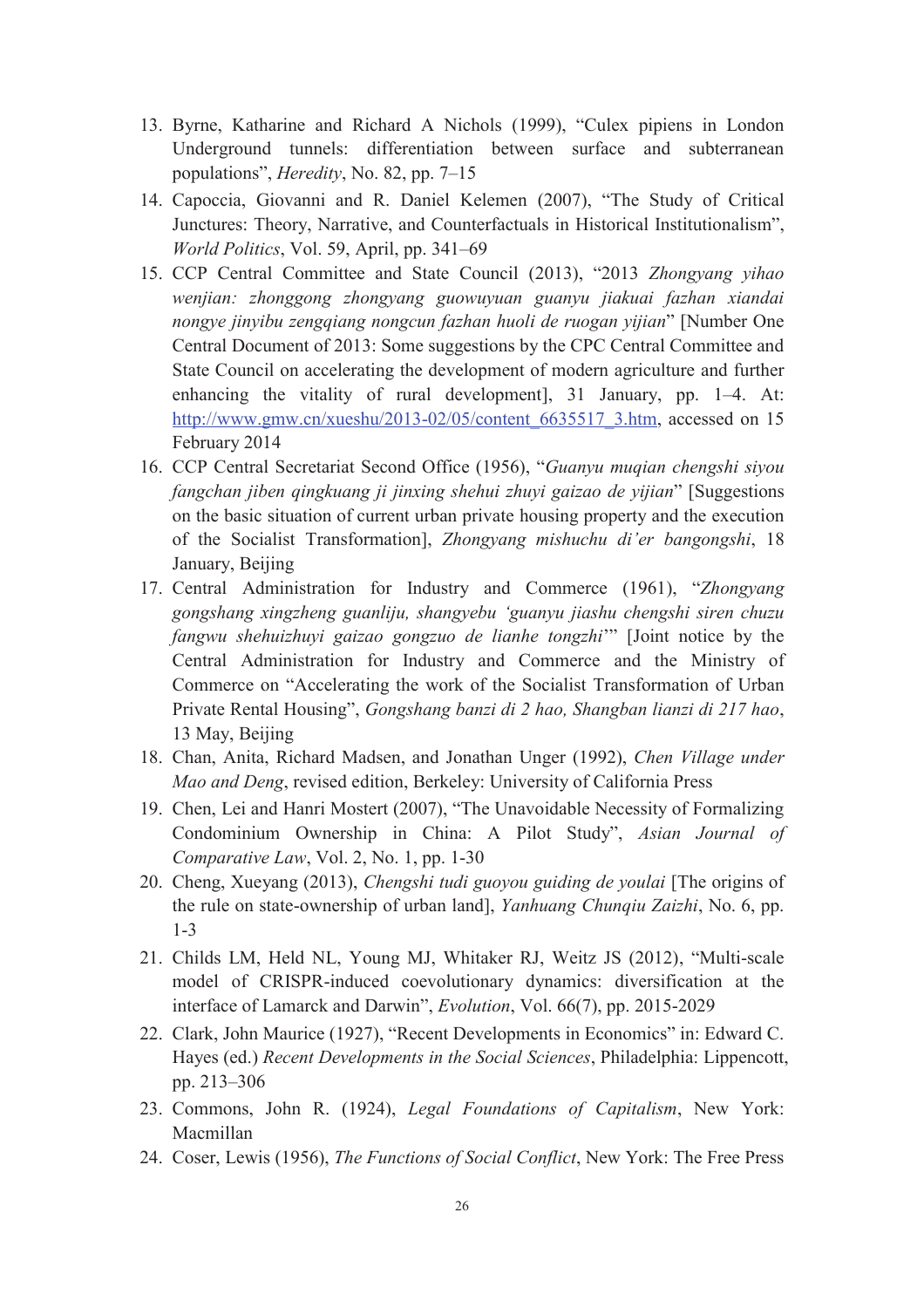- 25. Croll, Elisabeth (1994), *From Heaven to Earth: Images and Experiences of Development in China*, London: Routledge
- 26. Chinese People's Revolutionary Military Commission (1949), "*Zhongguo Renmin Jiefangjun Bugao"* [Notice of the People's Liberation Army], 25 April, Beijing
- 27. CPPCC (1949), "*Zhongguo renmin zhengzhi xieshang huiyi gongtong gangling"* [Common Program of the Chinese People's Political Consultative Conference], adopted on 29 September at the 1<sup>st</sup> Plenary Session, Beijing
- 28. David, A. Paul (2001), "Path dependence, its critics and the quest for 'historical economics' in P. Garrouste and S. Ioannides (eds.), *Evolution and Path Dependence in Economic Ideas: Past and Present*, Cheltenham, England: Edward Elgar
- 29. Deng, Xiaoping (1980), *Dang he guojia lingdao zhidu de gaige*, 18 August, in Deng, Xiaoping (ed.) (1983), *Deng Xiaoping Wenxuan 1975-1982*, Beijing: Renmin Chubanshe
- 30. De Soto, Hernando (2000), *The Mystery of Capital: Why Capitalism triumphs in the West and fails everywhere else*. New York: Basic Books
- 31. Ding, Dahua (2008), "*Shi suo hanjian de hongweibing chaojia zhanguo zhanlanhui*" [Rare exhibition of loot from Red Guards' searches and confiscations], *Wenshi Jinghua*, Vol. 121, No. 1, pp. 26-31
- 32. Eldredge, Niles and Stephen Jay Gould (1972), "Punctuated equilibria: an alternative to phyletic gradualism", In T.J.M. Schopf (ed.), *Models in Paleobiology*, San Francisco: Freeman Cooper, pp. 82-115
- 33. Ellickson, Robert C. (2012), "The Costs of Complex Land Titles: Two Examples From China", *Faculty Scholarship Series.* Paper 3604, Yale Law School, pp. 1-23, at http://digitalcommons.law.yale.edu/fss\_papers/3604/
- 34. Evans, Peter (1995), *Embedded Autonomy: States and Industrial Transformation*. Princeton: Princeton University Press
- 35. Ferguson, Adam (1782), *An Essay on the History of Civil Society*, 5th edition, originally published in 1767, London: T. Cadell.
- 36. Ford, Peter (2010), "Beijing resident battles to rebuild home seized in China's Cultural Revolution", CS Monitor, December 15, at http://www.csmonitor.com/World/Asia-South-Central/2010/1215/Beijing-residen t-battles-to-rebuild-home-seized-in-China-s-Cultural-Revolution, accessed on 23/6/2015
- 37. Freeman, Alan and Guglielmo Carchedi (eds), Foreword, in: *Marx and Non-Equilibrium Economics*, Edward Elgar Publishing Limited, Aldershot, 1995
- 38. Fisher, Franklin M. (1989), *Disequilibrium Foundations of Equilibrium Economics*, Cambridge: Cambridge University Press
- 39. Furubotn, Eirik G. (1989), "Distributional issues in contracting for property rights - Comment", *Journal of Institutional and Theoretical Economics*, 145, pp. 25-31
- 40. Geddes, Barbara (1991), "Paradigms and Sand Castles in Comparative Politics of Developing Areas," in William Crotty (ed.), *Political Science: Looking to the Future*, vol. 2. (Evanston, Illinois: Northwestern University Press)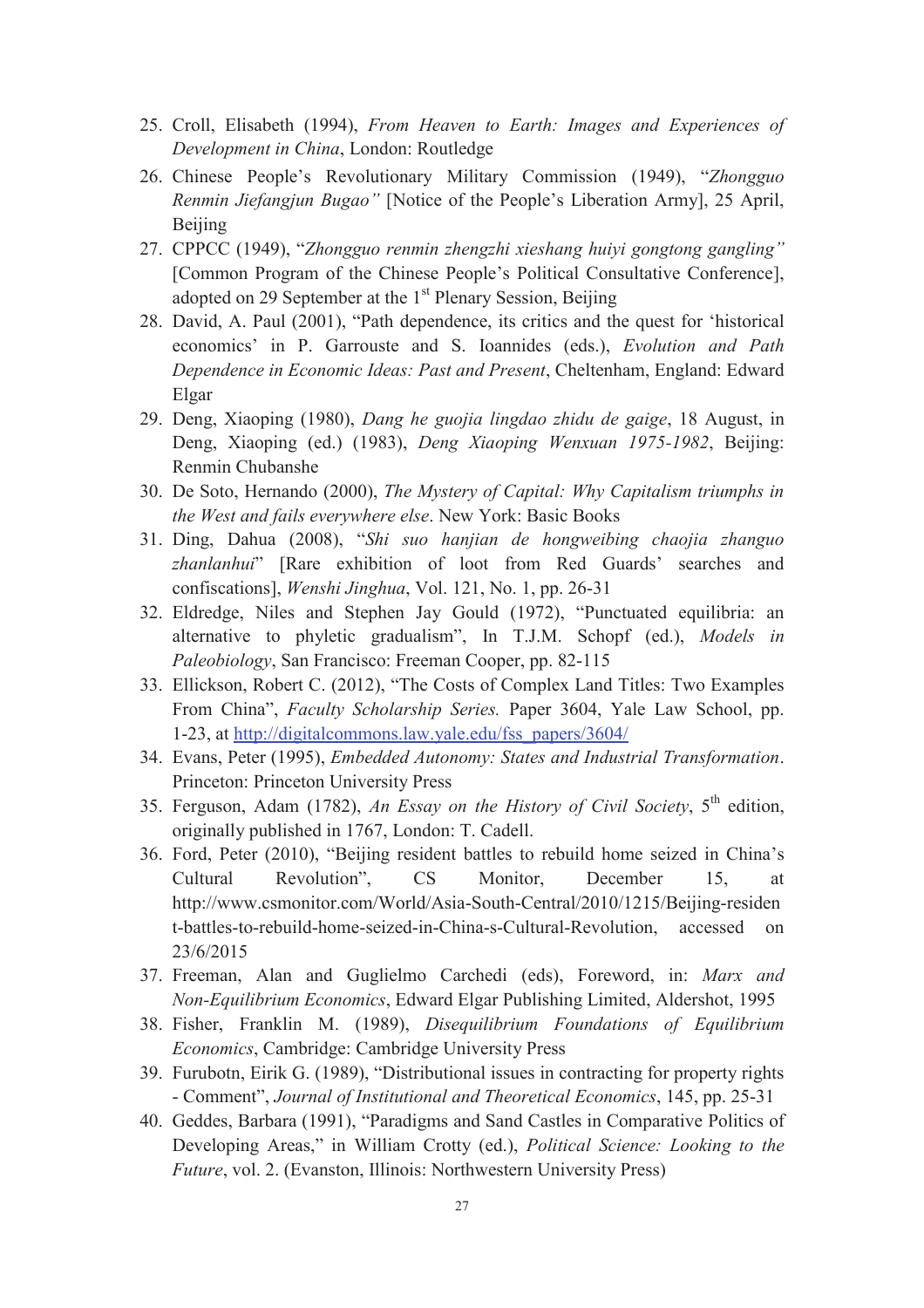- 41. Gray, Jack, Rebellions and Revolutions: China from the 1800s to the 1980s (Oxford: Oxford University Press, 1990)
- 42. Groenewegen, John (2011), "Evolution and design of institutions supporting liberalization," in: Finger, Matthias and Rolf W. Kunneke (eds.), *International Handbook of Network Industries: The Liberalization of Infrastructure*, Cheltenham: Edward Elgar Publishing
- 43. John Groenewegen and Jack Vromen (1997), "Theory of the Firm Revisited: New and Neo-institutional Perspectives", in Lars Magnusson and Jan Ottoson (eds.), *Evolutionary Economics and Path Dependence,* Cheltenham UK and Brookfield US: Edward Elgar Publishing
- 44. Gu, Angran (2009), *Huigu: Wo jingli de lifa gongzuo* [Retrospect: My legislative work], Beijing: Falü Chubanshe
- 45. Hannan, M.T., and John Freeman (1977), "The population ecology of organizations." *American journal of sociology* 82(5):929–964
- 46. Hawley, Amos H. (1968), "Human Ecology." in D.L. Sills (ed.), *International Encyclopedia of the Social Sciences*, New York: Macmillan, pp. 328–337
- 47. He, Hongguang (2015), *Governance, Social Organisation and Reform in Rural China: Case Studies from Anhui Province*, London and New York: Palgrave Macmillan
- 48. Heilmann, Gerhard (1926), *The Origin of Birds*, London: Witherby
- 49. Heijmans, Bastiaan T., Elmar W. Tobi, Aryeh D. Stein, Hein Putter, Gerard J. Blauw, Ezra S. Susser, P. Eline Slagboom, and L. H. Lumeye (2008), "Persistent epigenetic differences associated with prenatal exposure to famine in humans", *Proceedings of the National Academy of Sciences*, Vol. 105, No. 44, pp. 17046-9
- 50. Ho, Peter (forthcoming), "Who owns China's housing? Pitfalls in formalizing Chinese urban and rural real estate", *Cities*, under review
- 51. Ho, Peter (2015), "Myths of Tenure Security and Titling: Endogenous, Institutional Change of China's Housing and Land", *Land Use Policy*, Vol. 47, pp. 352–364
- 52. Ho, Peter (2014), "The 'Credibility Thesis' and its Application to Property Rights: (In)secure Land Tenure and Social Welfare in China", *Land Use Policy*, Vol. 40, pp. 13–27
- 53. Ho, Peter (2013), "In Defense of Endogenous, Spontaneously Ordered Development: The Institutional Structure of China's Rural Urban Property Rights", *Journal of Peasant Studies*, Vol. 40, No. 6, 1–32
- 54. Ho, Peter (2005), *Institutions in Transition: Land Ownership, Property Rights and Social Conflict in China*. Oxford: Oxford University Press
- 55. Hodgson, Geoffrey (2004), The Evolution of Institutional Economics: Agency, Structure and Darwinism in American Institutionalism, London: Routledge
- 56. Honoré, Anthony M. (1961), "Ownership" in A.G. Guest (ed.) *Oxford Essays in Jurisprudence*, Oxford: Oxford University Press
- 57. Hou, Yongzhou (2009), "Housing Price bubbles in Beijing and Shanghai? A multi-indicator analysis", *International Journal of Housing Markets and Analysis,*  Vol. 3, No. 1, pp. 17-37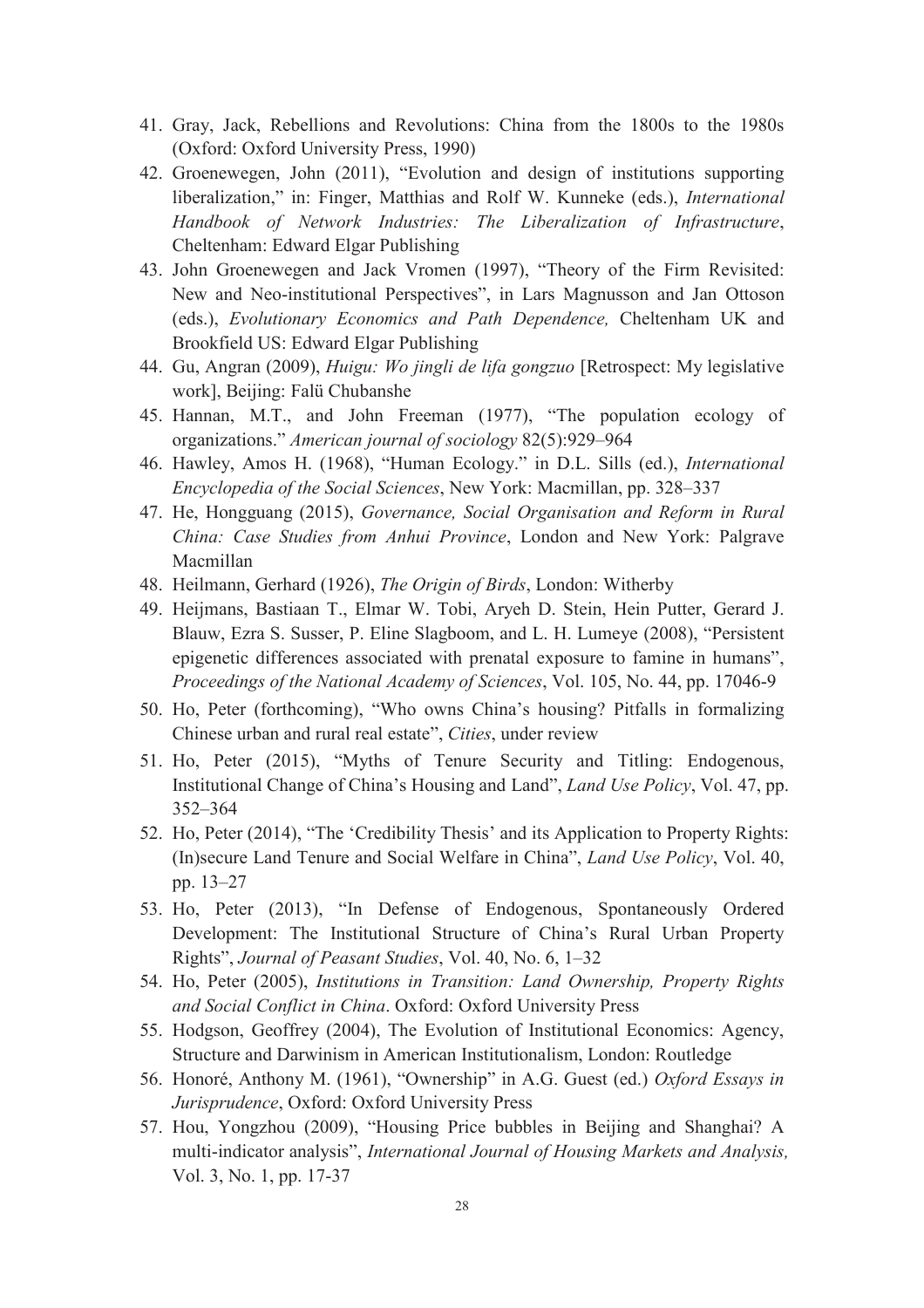- 58. Hua, Xinmin (2007), "*Dachai dajian huoqi tudi chubei zhidu*" [Major demolition and construction is a disaster from the land reserve system], *Nanfang Zhoumo*, 15 August, at http://www.infzm.com/content/8283, accessed on 12 February 2014
- 59. Huang, Y. Q. (2004) "The road to homeownership: a longitudinal analysis of tenure transition in urban China (1949–94)", *International Journal of Urban and Regional Research*, Vol. 28, pp. 774–795
- 60. Hui, E.C.M. and Shen, Y. (2006), "Housing Price Bubbles in Hong Kong, Beijing and Shanghai: A Comparative Study", *Journal of Real Estate Financial Economics*, Vol. 33, pp. 299-327
- 61. Huxley, Thomas H. (1870), "Further evidence of the affinity between the dinosaurian reptiles and birds", *Quarterly Journal of the Geological Society of London*, Vol. 26, pp. 12–31
- 62. Isaac, Larry W. (1997), "Transforming Localities: Reflections on Time, Causality, and Narrative in Contemporary Historical Sociology," *Historical Methods*, Vol. 30, No. 1, pp. 4-12
- 63. Kingston, Christopher and Gonzalo Caballero (2009). "Comparing theories of institutional change", *Journal of Institutional Economics*, Volume 5, Issue 02, August, pp 151-180
- 64. Kohli, Atul and Vivienne Shue (1994), "State Power and Social Forces: On political contention and accomodation in the Third World", in: Kohli, Atul; Shue, Vivienne, Migdal, Joel S. (eds.): State Power and Social Forces: Domination and transformation in the Third World. Cambridge: Cambridge University Press, pp. 293-326
- 65. Kuran, Timur, (2012), "The Economic Roots of Political Underdevelopment in the Middle East: A Historical Perspective," *Southern Economic Journal*, 78(4), pp. 1086–1095
- 66. Llewellyn, K. N. (1934), "The Constitution as an Institution", *Columbia Law Review*, Vol. 34, No. 1, pp. 1-40
- 67. Libecap, Gary D. (1989), "Distributional Issues in Contracting for Property Rights", *Journal of Institutional and Theoretical Economics*, Vol. 145, No. 1, pp. 6-24
- 68. Liebowitz, S. J. and Margolis, S. E. (1995), "Path dependence, lock-in and history," *Journal of Law, Economics, and Organization*, 11: 205-226
- 69. Lindner, Johannes and Berthold Rittberger (2003), "The Creation, Interpretation and Contestation of Institutions – Revisiting Historical Institutionalism", *Journal of Common Market Studies*, Vol. 41, No. 3, pp. 445–73
- 70. Liu, Xueping (2010), "*Fanggai licheng di yi ci fanggai dashiji*" [Chronicle of the course of housing reforms: the first housing reform], *Jingji ribao*, 25 March, at http://www.reformdata.org/content/20100325/6697.html, accessed on 25 April 2014
- 71. Logan, J. R., Bian, Y. J. and Bian, F. Q. (1999), "Housing inequality in urban China in the 1990s", *International Journal of Urban and Regional Research*, Vol. 23, pp. 7–25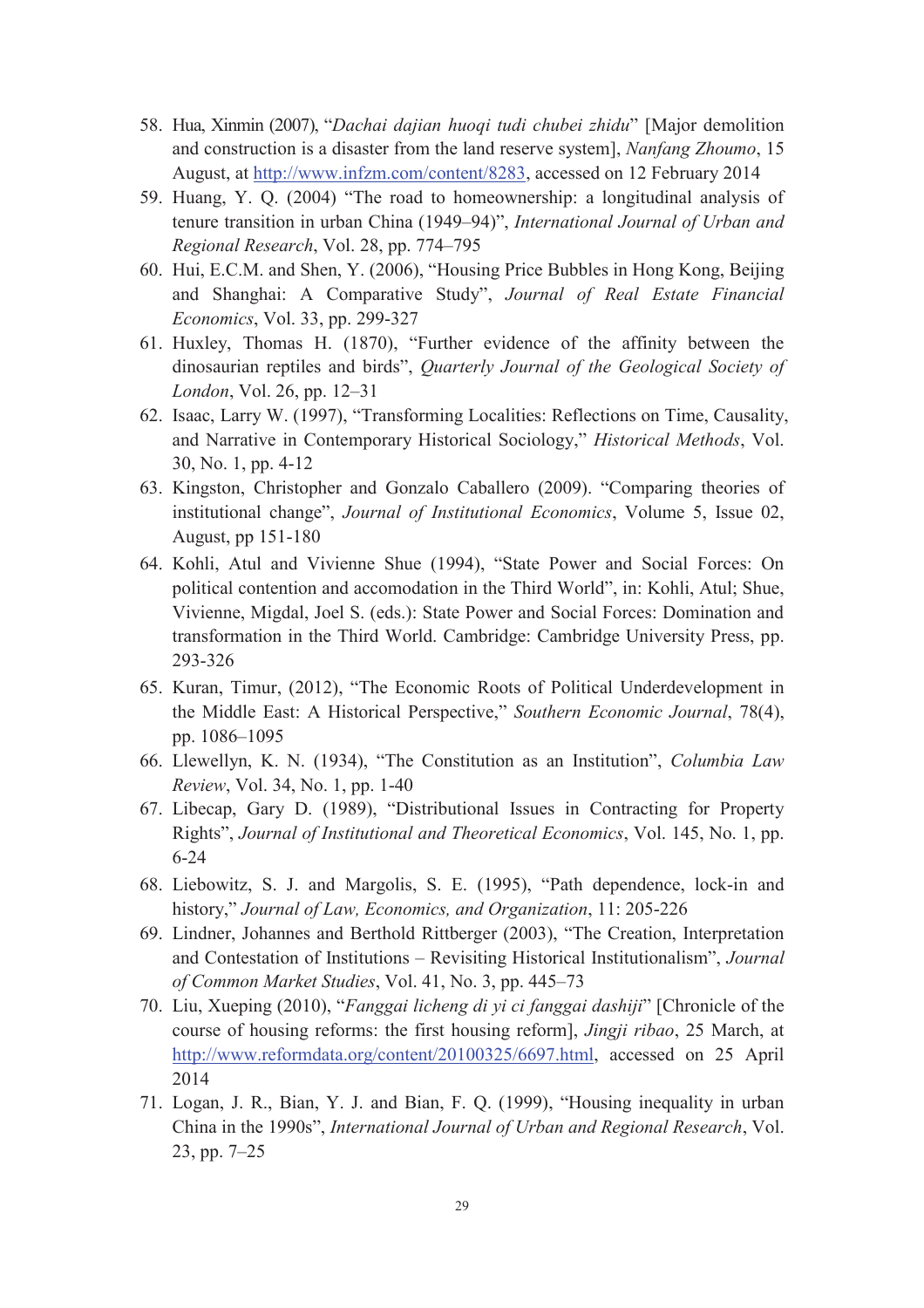- 72. Logan, John R., Yiping Fang and Zhanxin Zhang (2010), "The Winners in China's Urban Housing Reform," *Housing Studies*, Vol. 25, No. 1, pp. 101-117, DOI: 10.1080/02673030903240660
- 73. Madsen, Richard (1991), "The Countryside under Communism', in: Roderick MacFarquhar and John K. Fairbank, Cambridge History of China. The People's Republic, Part 2: Revolutions within the Chinese Revolution 1966–1982, Cambridge: Cambridge University Press
- 74. Mahoney, James (2000), "Path Dependence in Historical Sociology", *Theory and Society*, Vol. 29, No. 4, pp. 507-548
- 75. Mahoney, James and Daniel Schensul (2006), "Historical Context and Path Dependence", in Robert E. Goodin and Charles Tilly (eds.), *The Oxford Handbook of Contextual Political Analysis*, Oxford: Oxford University Press
- 76. Mao, Zedong (1947), "The Present Situation and Our Tasks", Meeting of the CCP Central Committee, 25 December 1947, Yangjiagou, Mizhi County, Shaanxi, at:

https://www.marxists.org/reference/archive/mao/selected-works/volume-4/mswv 4\_24.htm, accessed on 5 March 2014

- 77. Martinás, Katalin (2006), "Non-equilibrium economics", *Interdisciplinary Description of Complex Systems*, Vol. 4, No. 2, pp. 63-79
- 78. Migdal, Joel S. (1988), *Strong Societies and Weak States: State-Society Relations and State Capabilities in the Third World*, Princeton, NJ: Princeton University Press
- 79. Ministry for Rural-Urban Construction and Environmental Protection (Chengxiang Jianshe Huanjing Baohubu) (1985), "*Guanyu chengshi siyou chuzu fangwu shehui zhuyi gaizao yiliu wenti de chuli yijian*" [Notice by the Ministry for Rural-Urban Construction and Environmental Protection regarding "Suggestions on how to deal with remaining issues of the Socialist Transformation of Urban Private Rental Housing"], 16 February, 85 *Chengzhuzi* 87 *hao*
- 80. Myrdal, G.K. (1957), *Economic Theory and Underdeveloped Regions*, London: University Paperbacks, Methuen
- 81. O'Hara, Phillip Anthony (2009), "The principle of circular and cumulative causation: Myrdal, Kaldor and contemporary heterodox political economy", in: Sebastian Berger (ed.), *The Foundations of Non-Equilibrium Economics: The principle of circular and cumulative causation*, London and New York: Routledge, pp. 91-105
- 82. Oi, Jean C. (2005) "Patterns of Corporate Restructuring in China: Political Constraints on Privatization", *The China Journal*, No. 53, pp. 115-136
- 83. Oi, Jean C. (1995), "The Role of the Local State in China's Transitional Economy", *The China Quarterly*, Vol. 144, December, pp. 1132-1149
- 84. Ostrom, John H. (1973), "The ancestry of birds", *Nature*, No. 242, 9 March, p. 136
- 85. Palomar, Joyce (2002), "Land Tenure Security as a Market Stimulator in China", 12 Duke Journal of Comparative & International Law, 7-74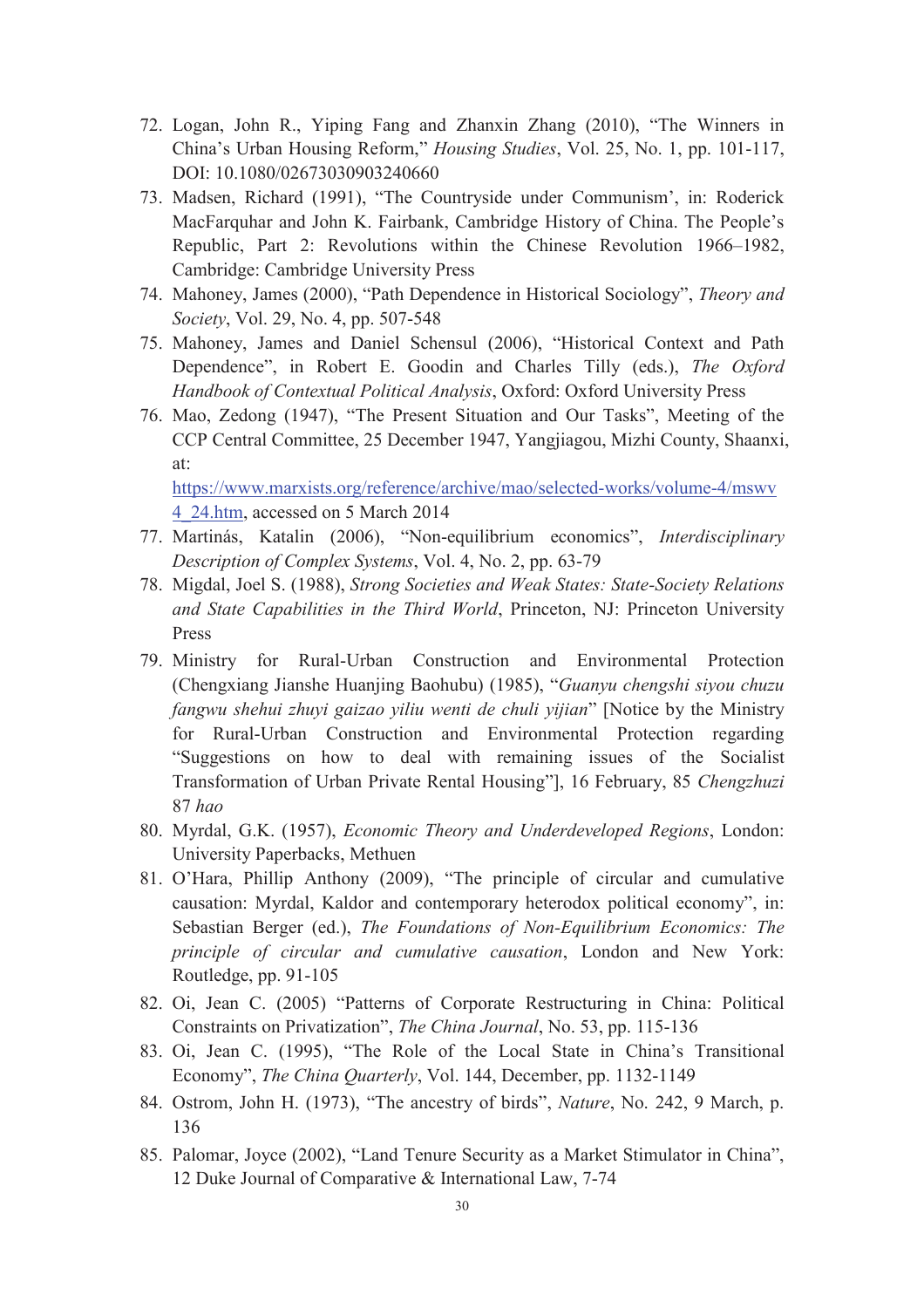- 86. Parsons, Talcott (1951), *The Social System*, London and New York: Routledge and Kegan Paul, republished in 1991 by Routledge
- 87. Pei, Minxin (2006), China's Trapped Transition: The Limits of Developmental Autocracy, Cambridge MA: Harvard University Press
- 88. Peng, Zhen (1982), "*Guanyu Zhonghua Renmin Gongheguo Xianfa xiugai cao'an de baogao: Daibiao Xianfa Xiugai Weiyuanhui xiang di wu jie Renda wuci huiyi suozuo de baogao*" [Report on the revision of the Constitution of the People's Republic of China: Report for the Fifth Session of the Fifth Meeting of the National People's Congress on behalf of the Constitutional Revision Commission], 26 November, in Peng Zhen (1991), *Peng Zhen wenxuan: 1941-1990*, Beijing: Renmin Chubanshe
- 89. Peng Zhen zhuan bianxiezu, (2012), *Peng Zhen nianpu* [Chronicle of Peng Zhen], Vol. 5, Zhongyang wenxian chubanshe
- 90. Perry, Elizabeth J. (1994), "State of the Field: Trends in the Study of Chinese Politics: State-Society Relations", *The China Quarterly*, Vol. 139, September, pp. 704-713
- *91.* Pierson, Paul (2004), *Politics in Time: History, Institutions, and Social Analysis*, Princeton: Princeton University Press
- 92. Pierson, Paul (2000), "Increasing Returns, Path Dependence, and the Study of Politics", *American Political Science Review*, Vol. 94, No. 2, pp. 251-267
- 93. Pierson, Paul and Theda Skocpol (2002) "Historical Institutionalism in Contemporary Political Science", in Ira Katznelson and Helen V. Milner (eds). *Political Science: State of the Discipline*. New York: W.W. Norton, pp. 693-721
- 94. Raschky, P. A. (2008), "Institutions and the losses from natural disasters", *Natural Hazards and Earth System Sciences*, No. 8, pp. 627–634
- 95. Red Guards of Beijing 14th Middle School (1966), "*Beijing shisi zhong hong weibing: Gao quanguo tongbao shu* [Notice to all Compatriots by the Red Guards of the Beijing  $14<sup>th</sup>$  Middle School], 26 August, Beijing
- 96. Rodrik, Dani (2007), *One Economics, Many Recipes*. Princeton: Princeton University Press
- 97. Roland, Gérard (2004), "Understanding institutional change: Fast-moving and slow-moving institutions", *Studies in Comparative International Development*, Vol. 38, No. 4, pp. 109-131
- 98. Sandler, Todd (2000), "Economic Analysis of Conflict", *Journal of Conflict Resolution*, Vol. 44, No. 6, pp. 723-729
- 99. Sato, Hiroshi (2006), "Housing inequality and housing poverty in urban China in the late 1990s", *China Economic Review*, Volume 17, Issue 1, pp. 37–50
- 100. Schram, Stuart R. (1991), "Mao Tse-tung's Thought from 1949–1976", in Roderick MacFarquhar and John K. Fairbank (eds.), *Cambridge History of China: The People's Republic, Part 2: Revolutions within the Chinese Revolution 1966–1982*, Cambridge: Cambridge University Press
- 101. Schickler, Eric (2001), *Disjointed Pluralism: Institutional Innovation and the Development of the U.S. Congress* Princeton NJ: Princeton University Press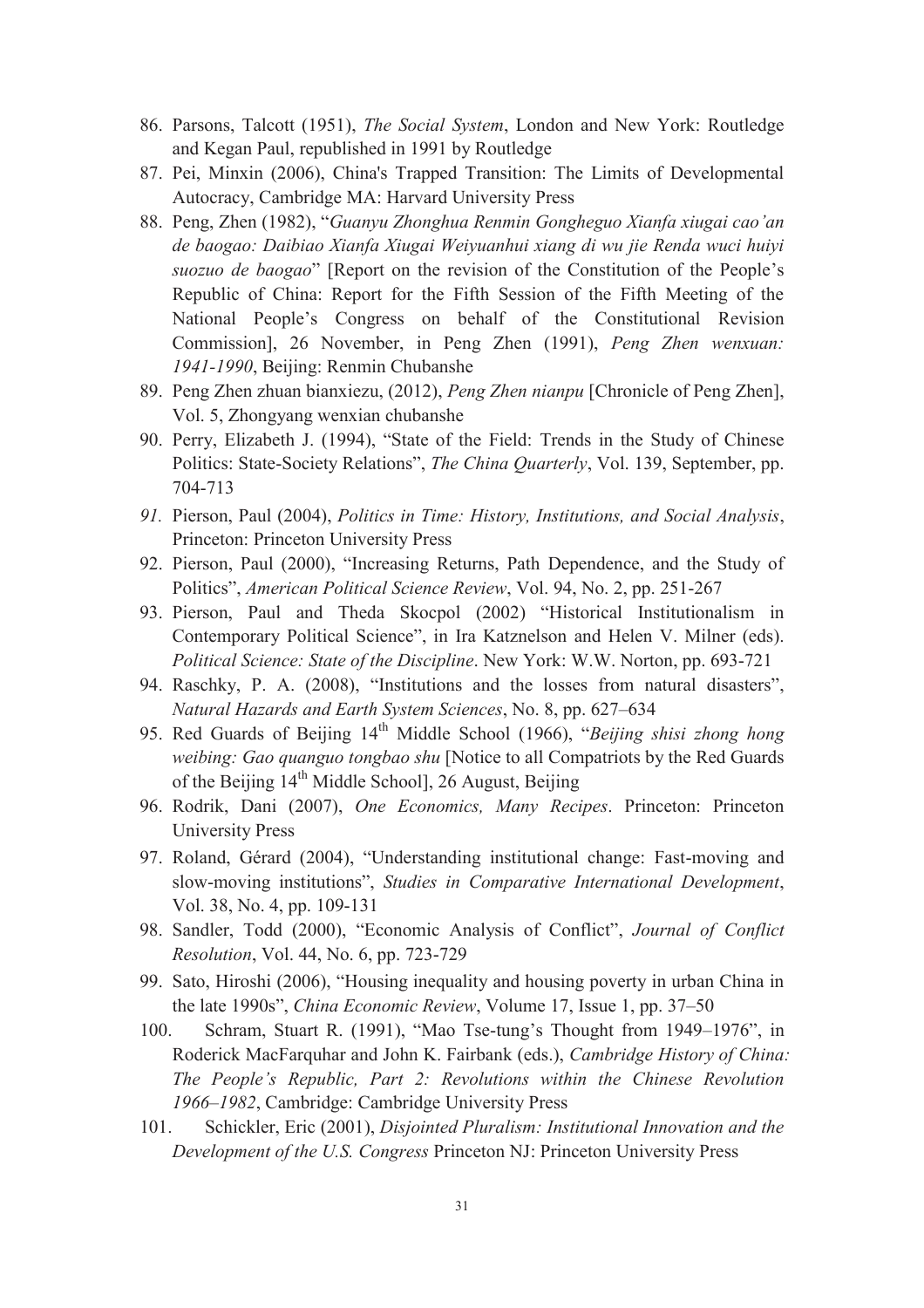- 102. Sewell, William H. Jr. (1996), "Three Temporalities: Toward an Eventful Sociology," in Terrence J. McDonald (ed.), *The Historic Turn in the Human Sciences* (Ann Arbor: University of Michigan Press)
- 103. Shepsle, Kenneth A. 1979. "Institutional Arrangements and Equilibrium in Multidimensional Voting Models." *American Journal of Political Science* 23(1): 27–59
- 104. Skocpol, Theda and Margaret Somers (1980), "The uses of comparative history in macro-social inquiry", *Comparative Study of Society and History*, Vol. 22, No. 2, pp. 174-97
- 105. State Agency for Urban Construction (1982), "Notice by the State Administration for Urban Construction on the Strengthening of the Work and Management of Titles and Property Rights of Real Estate in Municipalities (Towns)", Number 77, 27 March, at http://www.110.com/fagui/law\_27914.html, accessed on 5 September 2015
- 106. State Council (1998), "*Guowuyuan guanyu jinyibu shenhua chengzhen zhufang zhidi gaige jiakua zhufang jianshe de tongzhi*" [Notice by the State Council on deepening the reform of the urban housing system to speed up housing construction], *Guo Fa* [1998] No. 23, July 3
- 107. State Housing Administration (1964), *Guowuyuan pizhuan Guojia Fangchan Guanliju 'Guanyu siyou chuzu fangwu shehuizhuyi gaizao wenti de baogao*  [Report by the State Housing Administration on 'Issues of the Socialist Transformation of the Rental of Private Housing' distributed and approved by the State Councill, 13 January, Report number 64/22, distributed under Number Faxingzi 64/37 on 5 March 1964
- 108. State Housing Administration and Ministry of Finance General Tax Authority (1967), "*Guojia fangchan guanliju, caizhengbu shuiwu zongju dafu guanyu chengzhen tudi guoyouhua qingshi tigang de jilu*" [Minutes of the State Housing Administration and Ministry of Finance General Tax Administration regarding replies about the outline and consultations about the nationalization of urban land], 4 November, Beijing
- 109. State Land Administration (1990), "*Guojia tudi guanliju zhi Zuigao Renmin Fayuan minshi shenpanting de fuhan*" [Reply by the State Land Administration to the Civil uDivision of the Supreme People's Court]. *Guotu (fagui) zi 1990, di 13 hao*, 23 April
- 110. Stein, Gregory M., (2012), *Modern Chinese Real Estate Law: Property Development in an Evolving Legal System*, Farnham: Ashgate
- 111. Supreme People's Court (1964), *Zuigao Renmin Fayuan 'Guanyu guojia jingzu de fangwu yunxu jicheng wenti de pifu* [Supreme People's Court's "Response on the issue of condoning the inheritance of state rental housing], 18 September, Fayanzi No. 80
- 112. Supreme People's Court (1985), "*Zuigao renmin fayuan guanyu Wu Tianjue deng yu Xinbinzhen jiti yinshi fuwudian fangchan jiufen'an de pifu*" [Reply by the Supreme People's Court on the property dispute between Wu Tianjue *cum suis*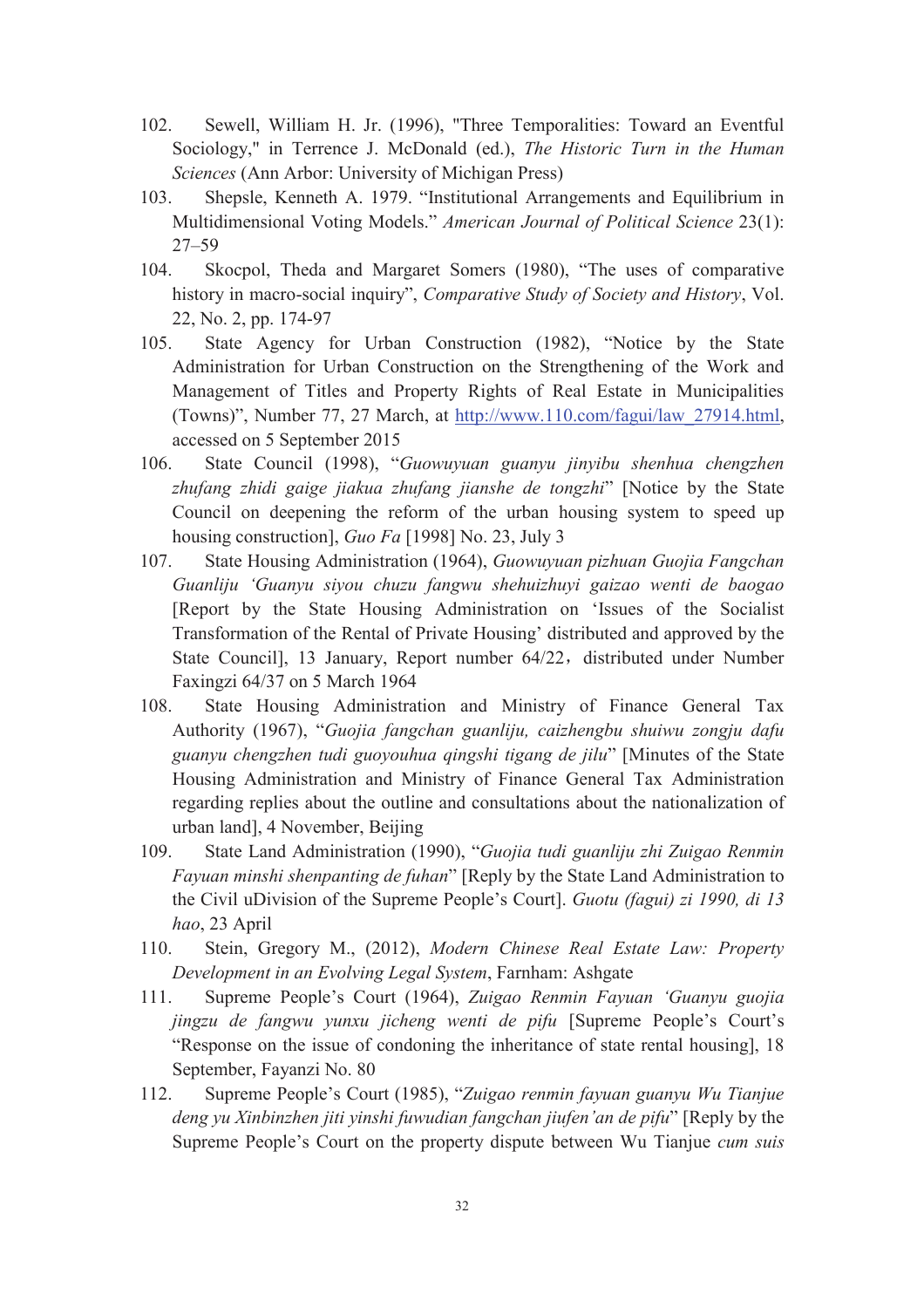versus the Collective Food Service Store of Xinbin Town], *Fa (Min) Fu 1985/17*, 18 December, Repealed on 18 December 2008

- 113. Supreme People's Court (1990), "*Fu: Zuigao Renmin Fayuan guanyu chengshi zhaijidi suoyouquan, shiyongquan deng wenti gei guojia tudi guanliju de han. Ni ting (90), mintazi di 10 hao han shouxi*" [Appendix: Letter by the Supreme People's Court on urban housing land ownership, use right and other issues to the State Land Administration. Receipt of Letter 10, Supreme Court (90) Civil and other law], in: State Land Administration (1990), "*Guojia tudi guanliju zhi Zuigao Renmin Fayuan minshi shenpanting de fuhan*" [Reply by the State Land Administration to the Civil Division of the Supreme People's Court]. *Guotu (fagui) zi 1990, di 13 hao*, 23 April
- 114. Supreme People's Court (1991), "*Zuigao renmin fayuan 'guanyu Cai Minqing yu Cai Yixin, Ke Bilian deng ren fangwu maimai jiufen yi an de qingshi baogao' zhong liaojie dao Quanzhou de qingkuang*" [Supreme People's Court's understanding of the situation in Quanzhou of the "Report on consultations about the house sale dispute between Cai Minqing, Cai Yixin and Ke Bilian *cum suis*"], in Supreme People's Court (ed.) (2004), *Zuigao renmin fayuan qingshi yu dafu (minshi juan)*, Beijing: Zhongguo Fazhi Chubanshe, 2004, pp. 190-193
- 115. Thelen, Kathleen (2002), "The explanatory power of historical institutionalism" in: Renate Mayntz (ed.) Akteure, Mechanismen, Modellen: Zur Theorie-fähigkeit makro-sozialer Analysen, Frankfurt and New York: Campus, pp. 91-107
- 116. Tilly, Charles (1988), "Future History," *Theory and Society*, Vol. 17, No. 5, pp. 703-12
- 117. Veblen, Thorstein B. (1914), The Instinct of Workmanship, and the State of the Industrial Arts, New York: Macmillan
- 118. Vergne, Jean-Philippe and Rodolphe Durand (2010), "The Missing Link Between the Theory and Empirics of Path Dependence: Conceptual Clarification, Testability Issue, and Methodological Implications", *Journal of Management Studies*, Vol. 47, No. 4, pp. 736-759
- 119. Wang, Yaping (1992), "Private sector housing in urban China since 1949: The case of Xian", *Housing Studies*, Vol. 7, No. 2, pp. 119-137
- 120. Wang, Yaping (1995), "Public sector housing in urban China 1949–1988: The case of Xian", *Housing Studies*, Vol. 10, No. 1, pp. 57-82
- 121. Wang, Yaping and Alan Murie (1996), "The Process of Commercialisation of Urban Housing in China", *Urban Studies*, Vol. 33, No. 6, pp. 971-989
- 122. Wang, Yaping and Alan Murie (1999), *Housing Policy and Practice in China*, London and New York: Palgrave Macmillan
- 123. Wang, Y.P., Wang, Y.L. & Bramley, G. (2005) Chinese Housing Reform in State Owned Enterprises and its Impacts on Different Social Groups, Urban Studies, 42, pp. 1859–1878
- 124. Weingast, Barry (1998), "Political stability and the Civil War: Institutions, commitment and American democracy", in Robert H. Bates, Avner Greif,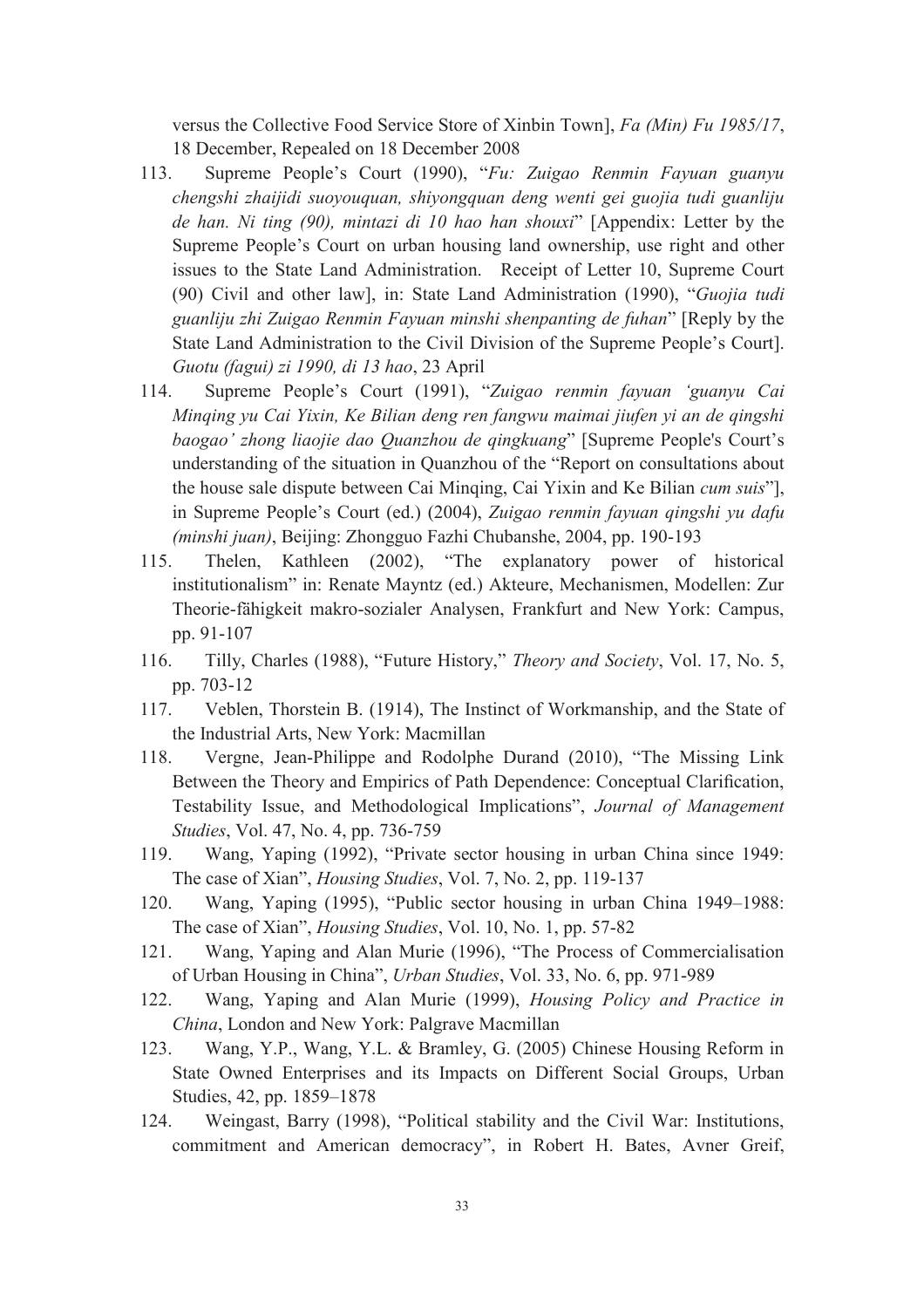Margaret Levi, Jean-Laurent Rosenthal, Barry R. Weingast (eds.), *Analytic Narratives*, Princeton, NJ: Princeton University Press

- 125. Williamson, Oliver E. (1996), "Review of Jack Vromen: Economic Evolution", *Economic Journal*, Vol. 106, No. 6, November, pp. 1791–3
- 126. Witmer, Lawrence M. (2009), "Feathered dinosaurs in a tangle", *Nature*, No. 461, 1 October, pp. 601-2
- 127. Wu, J.; Gyourko, J.; Deng, Y. (2012), "Evaluating conditions in major Chinese housing markets", *Regional Science and Urban Economics*, Vol. 42, No. 3, pp. 531-543
- 128. Xiao, Weiyun (1986), *Wo guo xianxing xianfa de dansheng* [The Birth of China's Current Constitution], Beijing: Beijing Daxue Chubanshe
- 129. Xu, Chongde (2003), *Zhonghua Renmin Gongheguo Xianfashi* [A history of the Constitution of the People's Republic of China], Fuzhou: Fujian Renmin Chubanshe
- 130. Xu, Shousong (2008), "*Zhongguo fangdichan dashiji* (1949-2008) [Chronicle of China's Real Estate (1949-2008), *Weifang xinwenwang*, 4 March, at http://www.reformdata.org/content/20080304/6696.html, accessed on 25 April 2014
- 131. Yang, Chongguang (1998a), "*Zhufang jianshe wei xin de jingji zengzhangdian xuyao jiejue de jige renshi wenti*" [Several questions on housing construction to address the new economic growth point], *Lilun qianyan*, No. 12, pp. 15-6
- 132. Yang, Dennis Tao (1998b), "Urban-Biased Politics and Rising Income Inequality in China", *American Economic Review*, Vol. 89, Issue 2, May 1998, pp.306-10
- 133. Yang, L. and Y. Wang (1995), "*Zhufang gaige: Lilun de fansi yu xianshi de xuanze* [Housing Reform: Rethinking theory and choosing reality], Tianjin: Tianjin People's Press
- 134. Yang, Zan and Songtao Wang (2011), "The impact of privatization of public housing on housing affordability in Beijing: An assessment using household survey data", *Local Economy*, Vol. 26, No. 5, pp. 384-400
- 135. Yang, Junfeng (2012), "*Tudi gaige – si: Xianxing chengshi tudi zhidu de lailong qumai*" [Land reform: Part 4 – Ins and outs of the current urban land system], *Nanfang zhoumo*, http://www.infzm.com/content/78456, accessed on 25 April 2014
- 136. Zhang, Jie (1997), "Informal construction in Beijing's old neighborhoods", *Cities*, Vol 14, No. 2, pp. 85-94
- 137. Zhang, Lifan (2010), *Chengshi tudi siyou chanquan shi heshi xiaoshi de* [How did private property rights of urban land disappear?], *Xin Shiji*, Vol. 385, No. 5, 25 January, pp. 10-11
- 138. Zhang, Xingquan (1997), "Chinese housing policy 1949-1978: The development of a welfare system", *Planning Perspectives*, Vol. 12, No. 4, pp. 433-455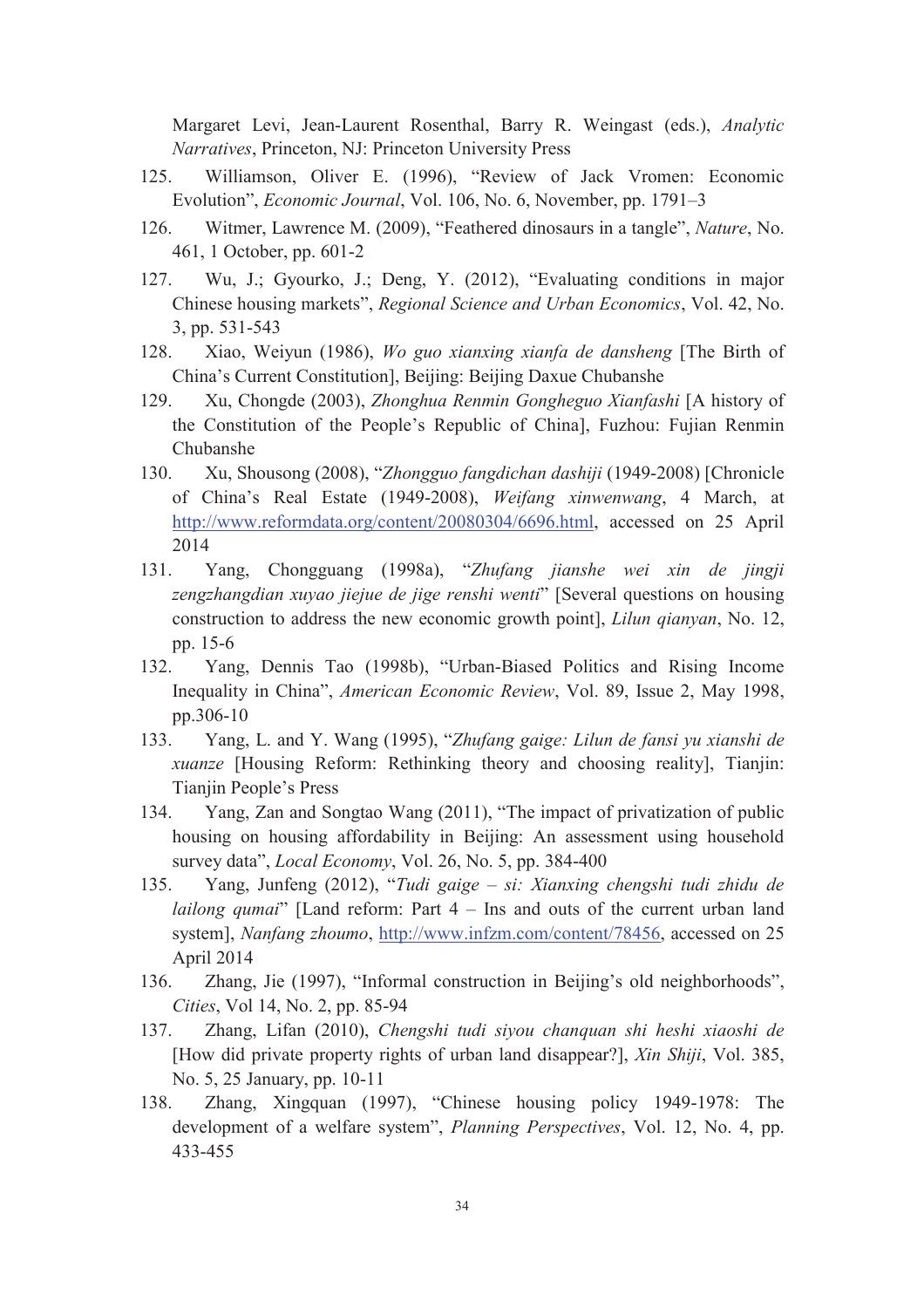- 139. Zhao, Lei (2013), *Xianfa, xingfa, xingsongfa, minfa: jingli zenyang de boyi, jinbu ruhe qude, liuxia naxie yihan – Wang Hanbin qinli de zhongda lifa zhenglun* [The Constitution, Criminal Law, Criminal Procedure Law and Civil Law: What games experienced, how progress was made, and what regrets: The major legislative debates witnessed by Wang Hanbin], *Nanfang Zhoumo*, 18 April, at http://www.infzm.com/content/89743, accessed on 14 April 2014
- 140. Zheng, Yongnian and Minjia Chen (2009), "China's State-Owned Enterprise Reform and Its Discontents", *Problems of Post-Communism*, Vol. 56, No. 2, pp.  $36 - 42$

141. Zhou, Cheng (ed.) (1989), *Tudi Jingjixue*, Beijing: Nongye Chubanshe **Insert Figure 1: Graphic depiction of different equilibria**



**Figure 2: Proportion of public, private and foreign-owned urban real estate**<sup>62</sup>

<sup>62</sup> The 1956 data used here refer to real estate (*fangdichan*) and thus include residential, as well as commercial real estate.